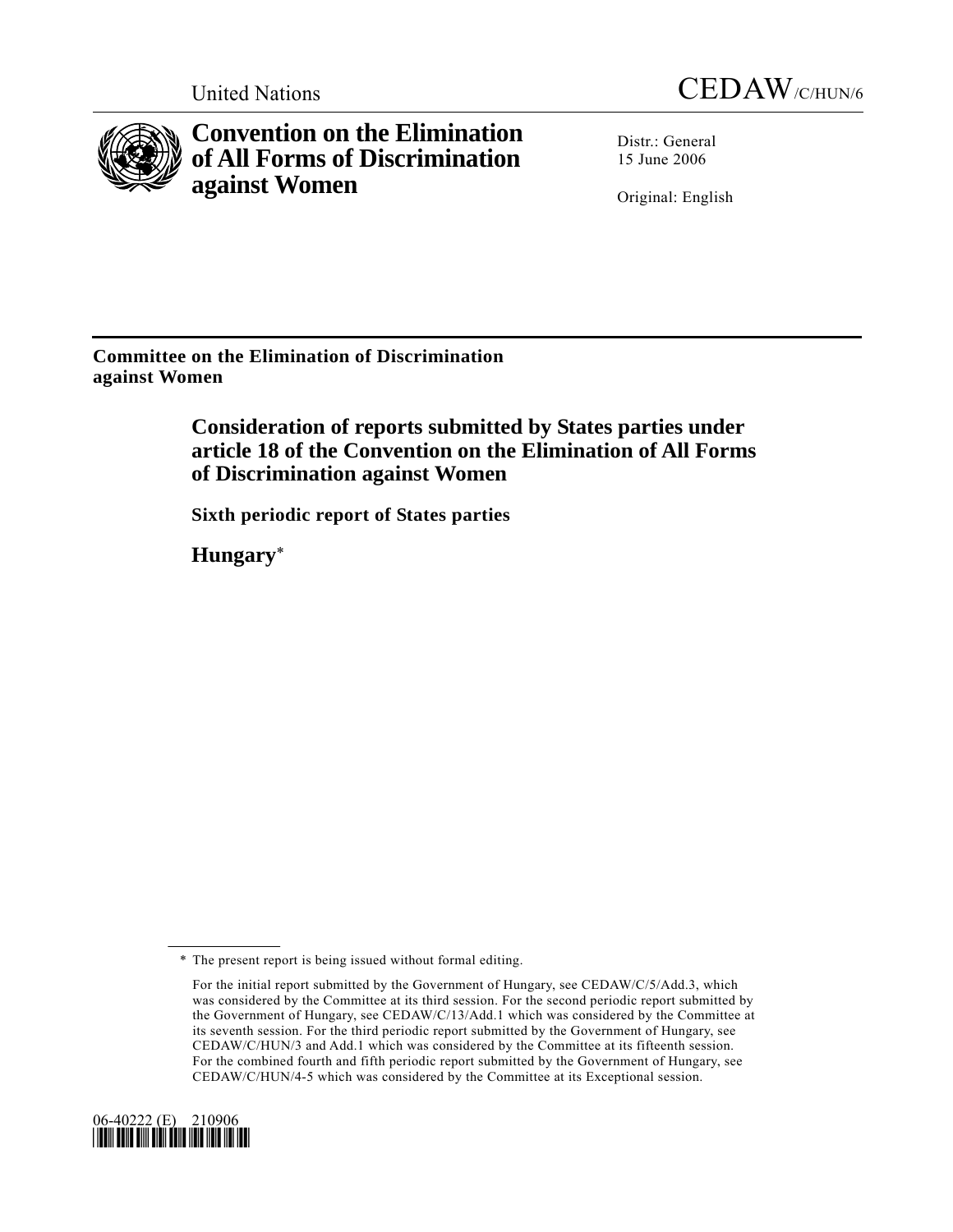## **6th Periodic Report of the Republic of Hungary to the United Nations on the Elimination of All Forms of Discrimination against Women**

### **Table of contents**

|                                                                         | Page |
|-------------------------------------------------------------------------|------|
|                                                                         |      |
| Part I                                                                  |      |
|                                                                         |      |
|                                                                         |      |
| Article 3: Guaranteeing human rights and fundamental freedoms13         |      |
|                                                                         |      |
|                                                                         |      |
|                                                                         |      |
| Part II                                                                 |      |
|                                                                         |      |
|                                                                         |      |
|                                                                         |      |
| Part III                                                                |      |
|                                                                         |      |
|                                                                         |      |
|                                                                         |      |
| Article 13: Discrimination in economic life and in family allowances 38 |      |
|                                                                         |      |
| Part IV                                                                 |      |
|                                                                         |      |
|                                                                         |      |
|                                                                         |      |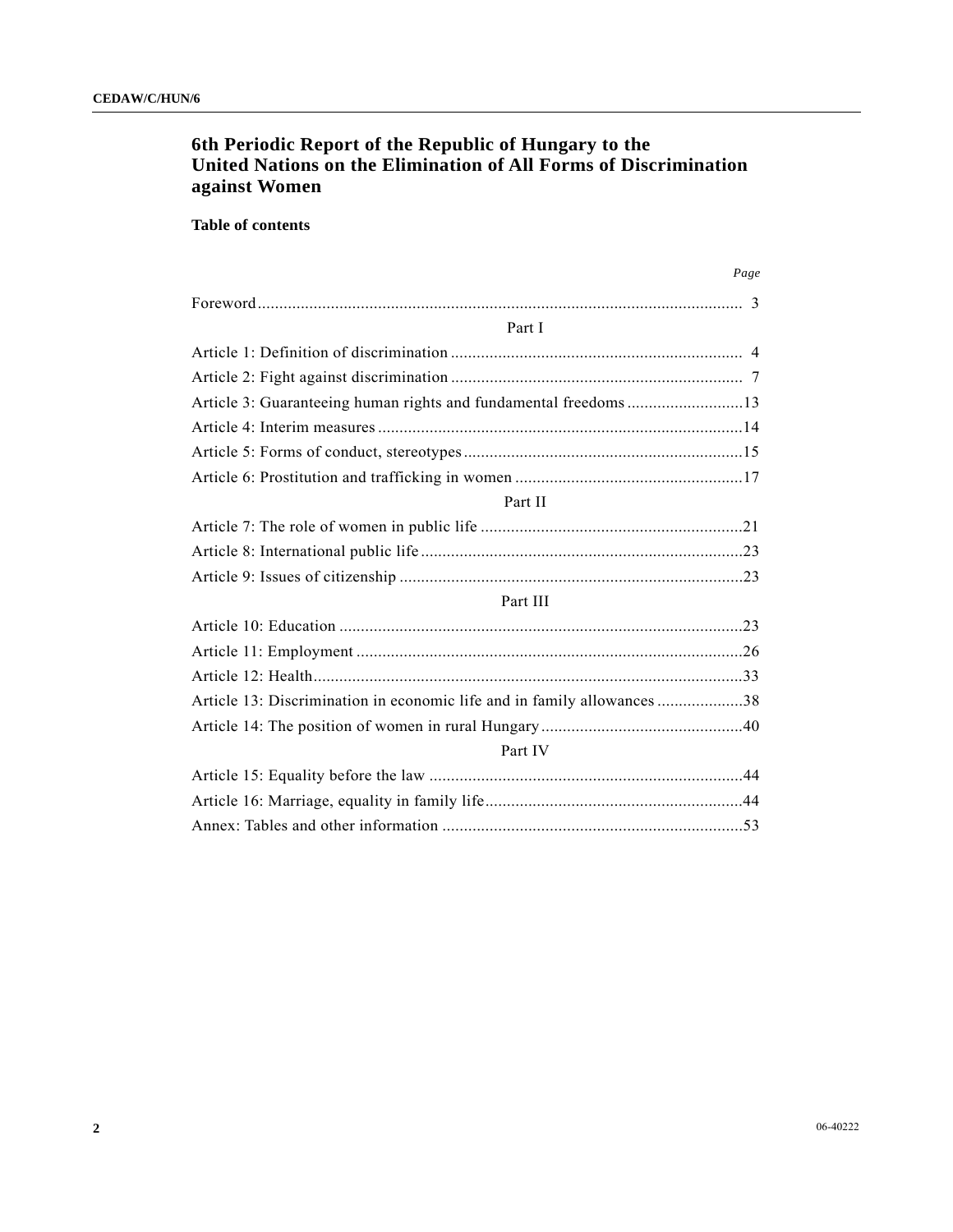#### **Foreword**

Hungary has adopted the most important international documents aiming at eliminating discrimination against women promoting gender equality, including the CEDAW Convention which was incorporated in Hungary's body of law by No. 10 Law Decree of 1982. By signing the Convention Hungary undertook to prepare reports from time to time analysing progress in the process towards equality between women and men, along with the challenges to be tackled. In line with this undertaking Hungary prepared country reports in 1982, 1986, 1991 and 2000. The consolidated country report prepared in year 2000 was released reaching the widest possible range of the general public. By preparing this - sixth - report Hungary fulfils its commitment assumed in the Convention, describing the achievements and the remaining challenges over the period between 2000 and 2006.

In Hungary gender mainstreaming is part of the processes at the highest level of government. One of the main tasks of the Minister of Youth, Family, Social Affairs and Equal Opportunities is to promote gender equality and to implement the political and strategic goals elaborated by the international organisations striving to ensure equal opportunities for women and men in the work of government. Elaboration and implementation of gender policies is a task of the Department for Gender Equality within the Ministry of Youth, Family, Social Affairs and Equal Opportunities. This Department is also in charge of the tasks relating to the coordination and control of the tasks outlined in the CEDAW, therefore the preparation of this country report was also coordinated by the Department.

This report is the result of the concerted efforts of a number of experts who contributed their outstanding knowledge of their specific fields of expertise along with thorough status analyses to providing a complete and objective presentation of the governmental measures taken during the years under review.

The recent years have seen quite a number of measures aiming to improve the situation of women. The Act on Equal Treatment and the Promotion of Equal Opportunities has entered into force. One of the most important target groups of the Act is women. A wide range of governmental actions and measures have been introduced with the aim of improving the position of women in the labour market. The modernisation of the family support system and of the system of allowances provided for the elderly may contribute to the prevention and alleviation of poverty among women. In order to help victims of family violence, in the framework of the pilot programme aiming to set up a Crisis Management Institution System a Regional Network was created and in April 2005 the National Crisis Management and Information Telephone Service was launched. A number of amendments to various pieces of legislation have been introduced in the field under review with the aim of improving the effectiveness of protecting victims and of repressing family violence. With the involvement of civil organisations involved in the fight against the trafficking in persons, the International Organisation for Migration and the US Embassy in Hungary the Government has set up a working group to repress trafficking in people, particularly trafficking in people for prostitution. A shelter has been set up to accommodate and help victims and the ministries concerned have signed an agreement to improve the effectiveness of the assistance provided for victims.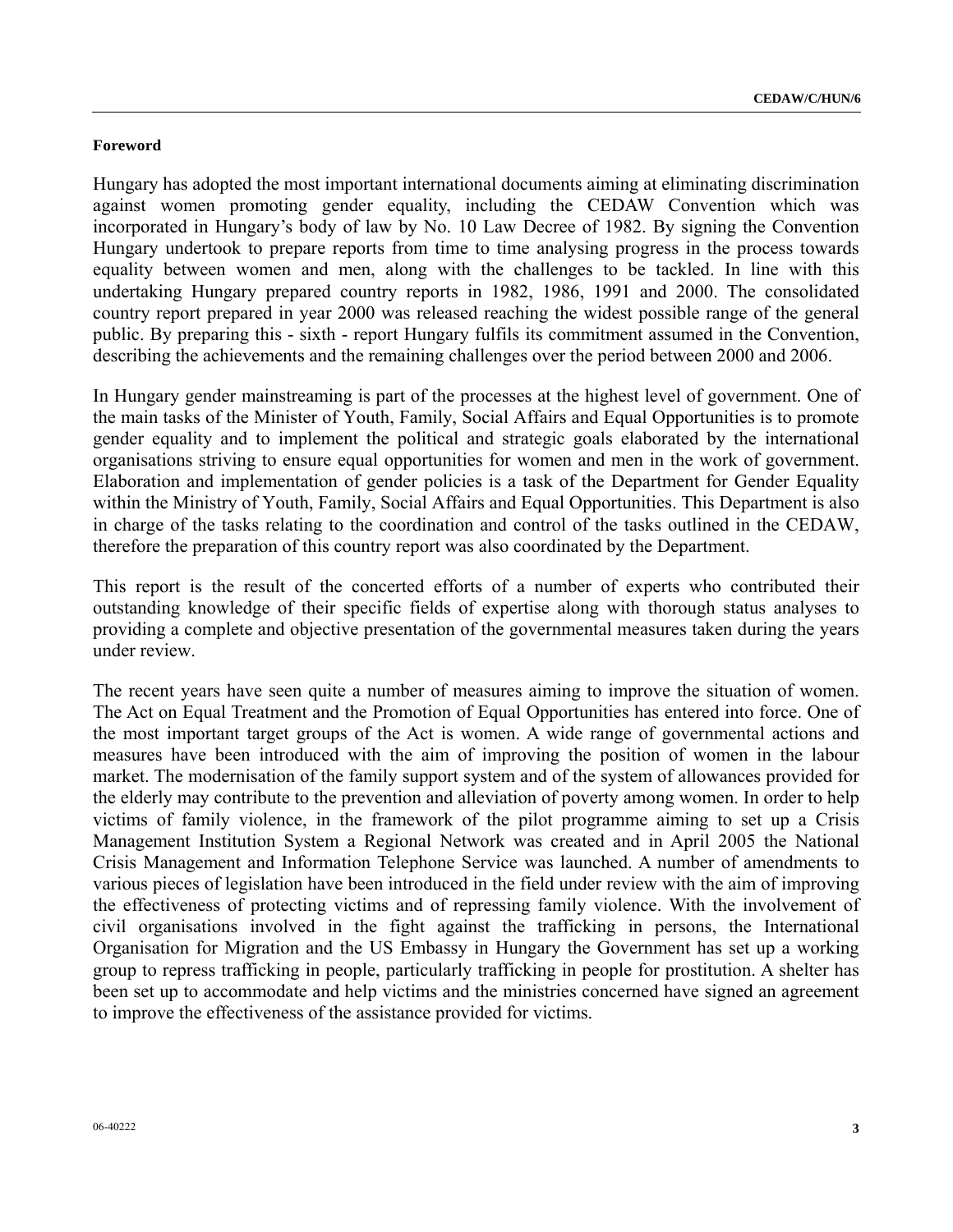Cooperation between the governmental and the non-governmental sector is indispensable for improvement in the situation of any disadvantaged group of society, including women. For this reason the Government is making constant efforts to facilitate the operation of non-governmental organisations and to foster cooperation with them. The National Fund Programme for Non-Governmental Organizations enables non-governmental organisations to submit applications for support to their running costs, which can improve the reliability and effectiveness of their work and operations.

Women's organisations are regularly invited to events - workshops, conferences - organised by the Government (or more precisely, by the Ministry of Youth, Family, Social and Equal Opportunities Affairs (ICSSZEM)) making it easier to develop meaningful dialogue and concerted thinking. Furthermore, especially in the fight against family violence and trafficking in persons, particularly close working relationships have been developed with organisations engaged in providing support to victims and those working on developing social awareness. The crisis management institution system was also developed and is being operated with the involvement of such organisations.

As a matter of course, besides the achievements to date, there are other challenges to be prepared for. Quite a number of governmental and legislative measures still need to be taken in order to make gender equality an everyday reality that is perceptible for all.

The Government of the Republic of Hungary is committed to the accomplishment of equality in law and is making efforts to facilitate gender equality in public life, in the economy and in other important areas of life.

### **Achievements and efforts of the Government since year 2000**

### **Article 1: Definition of discrimination**

#### **Article 70/A of the Constitution**

The regulation is still based on *Article 70/A (1) of the Constitution: "The Republic of Hungary* shall respect the human rights and civil rights of all persons in the country without discrimination on the basis of race, color, gender, language, religion, political or other opinion, national or social origins, financial situation, birth or on any other grounds whatsoever."

#### **Act on Equal Treatment**

Pursuant to Article 70/A of the Constitution on 22 December 2003 the Parliament adopted Act CXXV of 2003 on equal treatment and the promotion of equality of opportunities (hereinafter: Equal Treatment Act). The Equal Treatment Act is aimed to define the beneficiaries and the obligors of equal treatment and the content of the requirement of equal treatment in general terms for the entirety of the legal system and to provide effective legal remedy for persons whose rights have been violated. Accordingly, one of the most important parts of the Act is the precise definition of the term and the scope of discrimination. Its scope covers all organisations performing public tasks, along with those who make proposals for contracts or who invites proposals for contracts to be concluded with persons not specified in advance, along with organisations providing services or selling goods at premises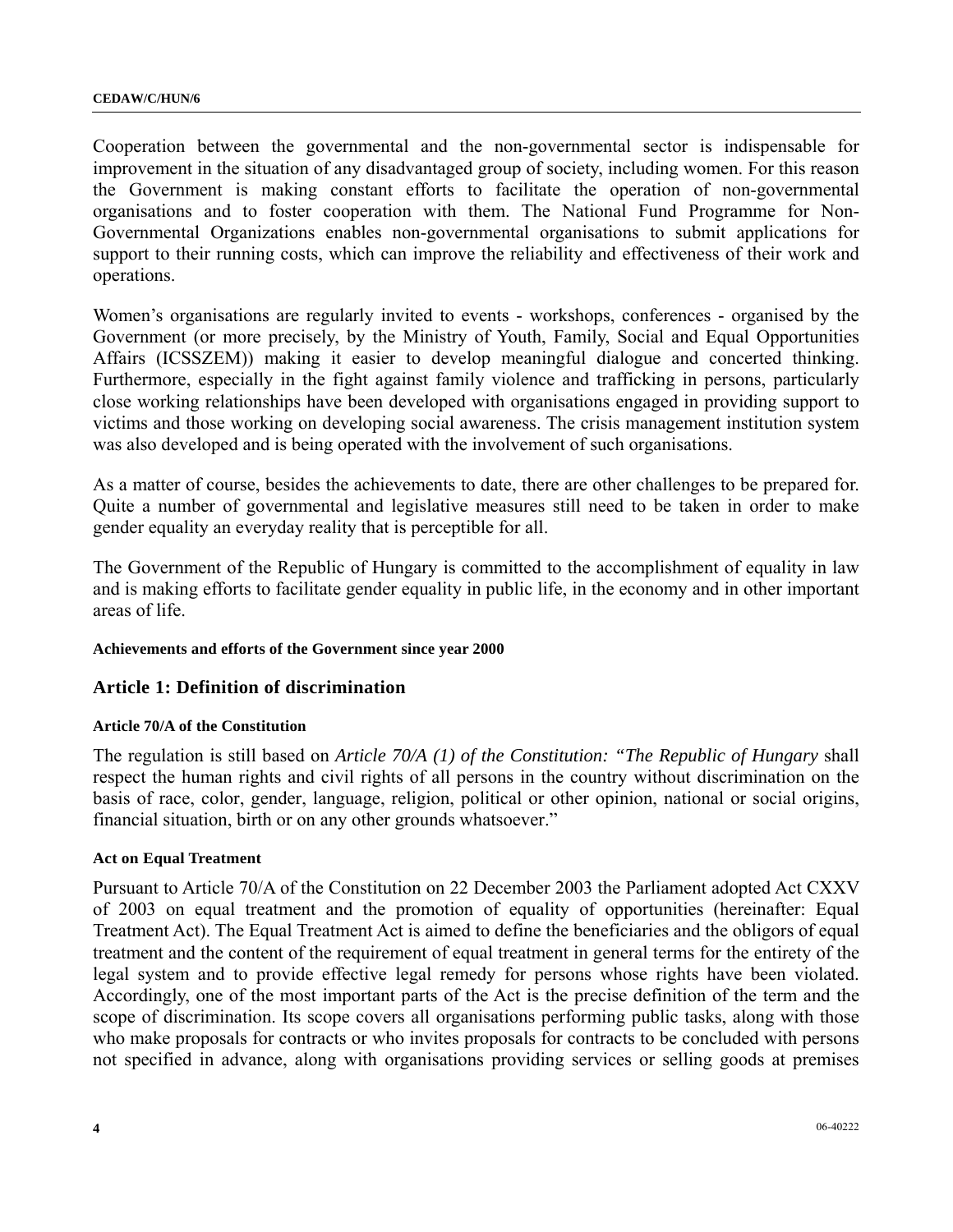open to customers. The scope of the Equal Treatment Act is therefore very broad since it extends to both the public and the private sector (with precisely defined exception in the latter area, such as churches, parties, private contracts, relationships under the family law).

The Equal Treatment Act is a general anti-discriminatory act prohibiting discrimination against women based on 'gender, marital status and maternity (pregnancy)'. The Equal Treatment Act prohibits violation of the requirement of equal treatment based on 18 characteristics (including gender) and other situations. Accordingly, the Equal Treatment uses the supplemented list of Article 70/A (1) of the Constitution.

This concept has been heavily criticised both by non-governmental organisations and in the course of its debate in Parliament. The key argument against it was that a separate act on the various social groups - particularly women and the Roma -would be much more suitable for addressing the problems for this could provide personalised protection. In order to create standardised and effective legal regulation - the Parliament adhered to an act with a general scope.

#### **The requirement of equal treatment**

The fact that instead of prohibiting discrimination the Equal Treatment Act introduced the requirement of equal treatment<sup>[1](#page-4-0)</sup> may seem to be a symbolic change. This however, has brought about a real substantive change as well, since it has specified five different behaviours qualifying as violations of the requirement of equal treatment: direct and indirect discrimination, harassment, illegal segregation and retaliation - which may be committed both by active behaviour and by omission. The Act points out that an instruction to commit an act qualifying as discrimination also qualifies as violation of the requirement of equal treatment. The requirement of equal treatment is of outstanding importance because these anti-discriminatory rules have to be used in all branches of law (labour, civil etc.).<sup>[2](#page-4-1)</sup>

The development of law in Hungary, the wealth of experience built up during the application and enforcement of the law and the Community law of the European Union all called for a precise definition in the Equal Treatment Act of the terms direct and indirect discrimination. This brought about a change in two aspects. On the one hand, this was the first time when direct discrimination was defined in the Hungarian law. On the other hand, all of the new terms have to be used in all branches of law, in contrast to the concept of indirect discrimination applied beforehand in the Labour Code.

An instruction as a consequence of which a person or a group, on account of its real or assumed characteristic (see above) receives less favourable treatment in comparison to another person or group of persons in a comparable situation, shall qualify as direct discrimination.<sup>[3](#page-4-2)</sup> By contrast, an instruction that does not qualify as a direct discrimination, apparently meeting the requirement of equal treatment, as a consequence of which persons or groups having the above characteristics, are in a less favourable

 $\overline{a}$ 

<span id="page-4-0"></span><sup>&</sup>lt;sup>1</sup> Article 1 Based on the requirement of equal treatment natural persons staying in the territory of the Republic of Hungary, their groups, along with legal persons and organisations without legal personality must be treated pursuant to the provisions hereof with equal respect and care,

<span id="page-4-1"></span>paying equal attention to individual aspects.<br><sup>2</sup> See Article of the Equal Treatment Act: 'The provisions comprised in specific other legislation with respect to the requirement of equal treatment shall be applied in concert with the provisions hereof."

<span id="page-4-2"></span><sup>&</sup>lt;sup>3</sup> See Article 8.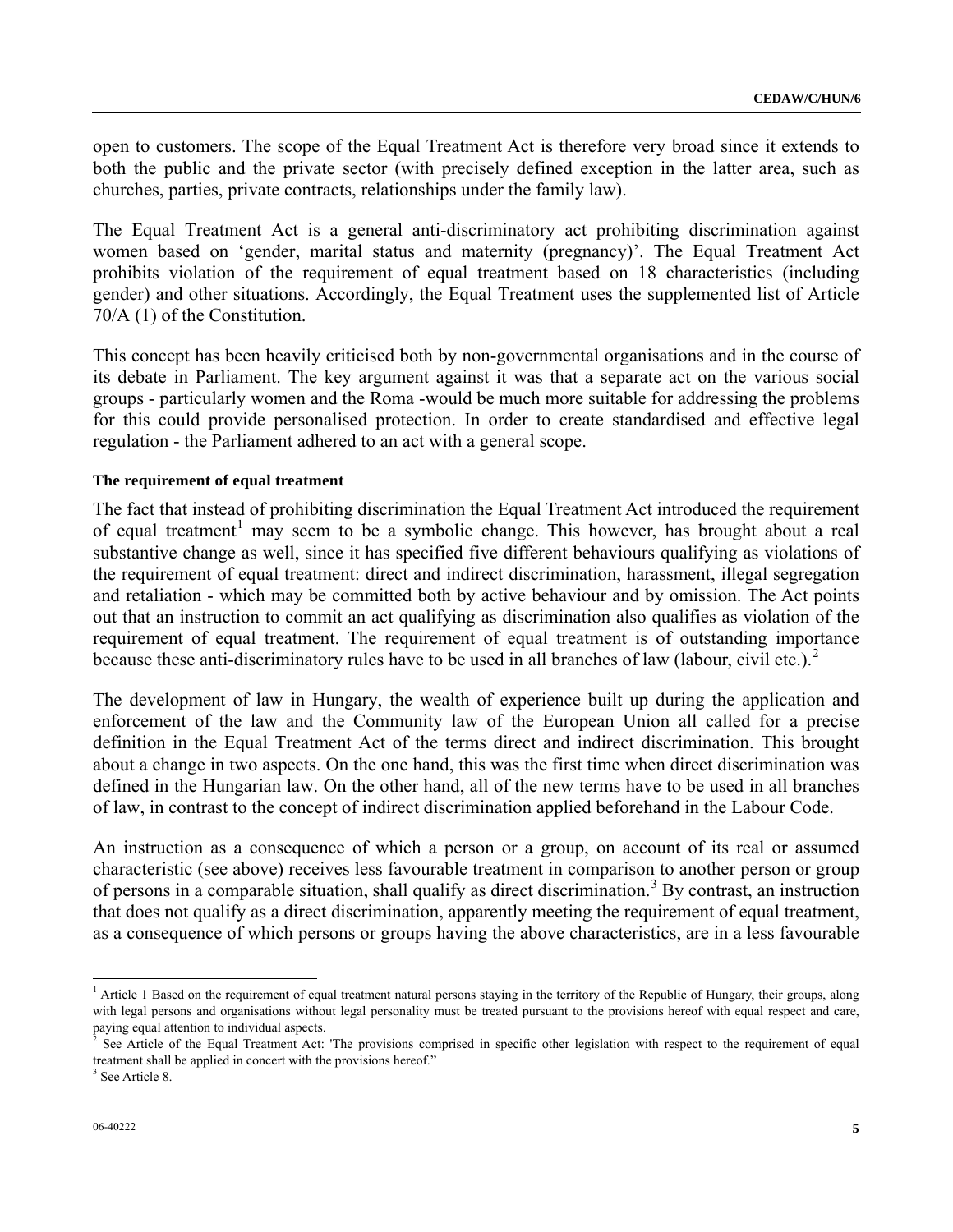situation in a materially larger proportion than other persons or groups in a comparable situation, shall qualify as indirect discrimination.<sup>[4](#page-5-0)</sup>

In addition to direct and indirect discrimination, harassment shall qualify as violation of the requirement of equal treatment. The question whether the law should specify sexual harassment per se, was also debated over. The act contains a definition prohibiting a wider range of behaviours than sexual harassment, but it does not specify sexual harassment itself. Harassment is behaviour violating human dignity, which is related to the characteristics of the person concerned as specified in Article 8, whose goal or effect is to create an environment that is intimidating, hostile, degrading, humiliating or aggressive towards an individual.

Based on the *proposed amendment - No. T18902 - to various acts on the subject of equality of opportunities* the introduction of the concept of sexual harassment to the Hungarian law is in progress.

As it is widely known, victims of negative discrimination often fail to take legal action against the person violating their rights because they are afraid of retaliation or revenge. This process is referred to as victimisation and it was not previously prohibited by the Hungarian law in this form. Enforcing one's rights as a consequence of discrimination may, however, be effective only if the victim - or any other person capable of supplying information on the case - does not have to fear disadvantage as a consequence of his action or behaviour. According to the Equal Treatment Act, behaviour causing violation of one's rights, aiming at threatening violation of one's rights against the person raising objections, starting or participating in proceedings against a breach of the requirement of equal treatment, because of such involvement, qualifies as retaliation.<sup>[5](#page-5-1)</sup>

Accordingly, the new regulation is based on the premise that effective law enforcement is assisted by having regulation that precisely defines and prohibits the most frequently encountered forms of discrimination. This means that in addition to general terms and concepts the Equal Treatment Act contains specific prohibitions as well, but those are grouped by the areas of negative discrimination, instead of by social groups. The legislation thus made an attempt to bring the level of detail in the regulation to the level that would have been provided for by specific acts on the various groups. For this reason, the Act contains detailed prohibitions in the following areas: employment, social security and health, education and training, the use and consumption of goods and services, as well as housing.

The concept of the regulation is clearly illustrated by the chapter on employment<sup>[6](#page-5-2)</sup>, since violations of the requirement of equal treatment include direct or indirect discrimination, particularly in access to jobs, in public job advertisements, the conditions of employment, the creation and termination of employment relationships, in the promotion systems etc. Similarly detailed prohibitions applying specifically to the given particular areas, are contained in the other sub-chapters as well. In education for example, the requirement of equal treatment must be applied and enforced particularly in the evaluation of and decision making on job applications, in the evaluation of performances, in student hostel accommodation and the provision of the related services.

 $\overline{a}$ 

<span id="page-5-0"></span><sup>4</sup> See Article 9.

<span id="page-5-1"></span> $<sup>5</sup>$  See in Article 10 (3).</sup>

<span id="page-5-2"></span><sup>6</sup> See Articles 21-23 of the Act.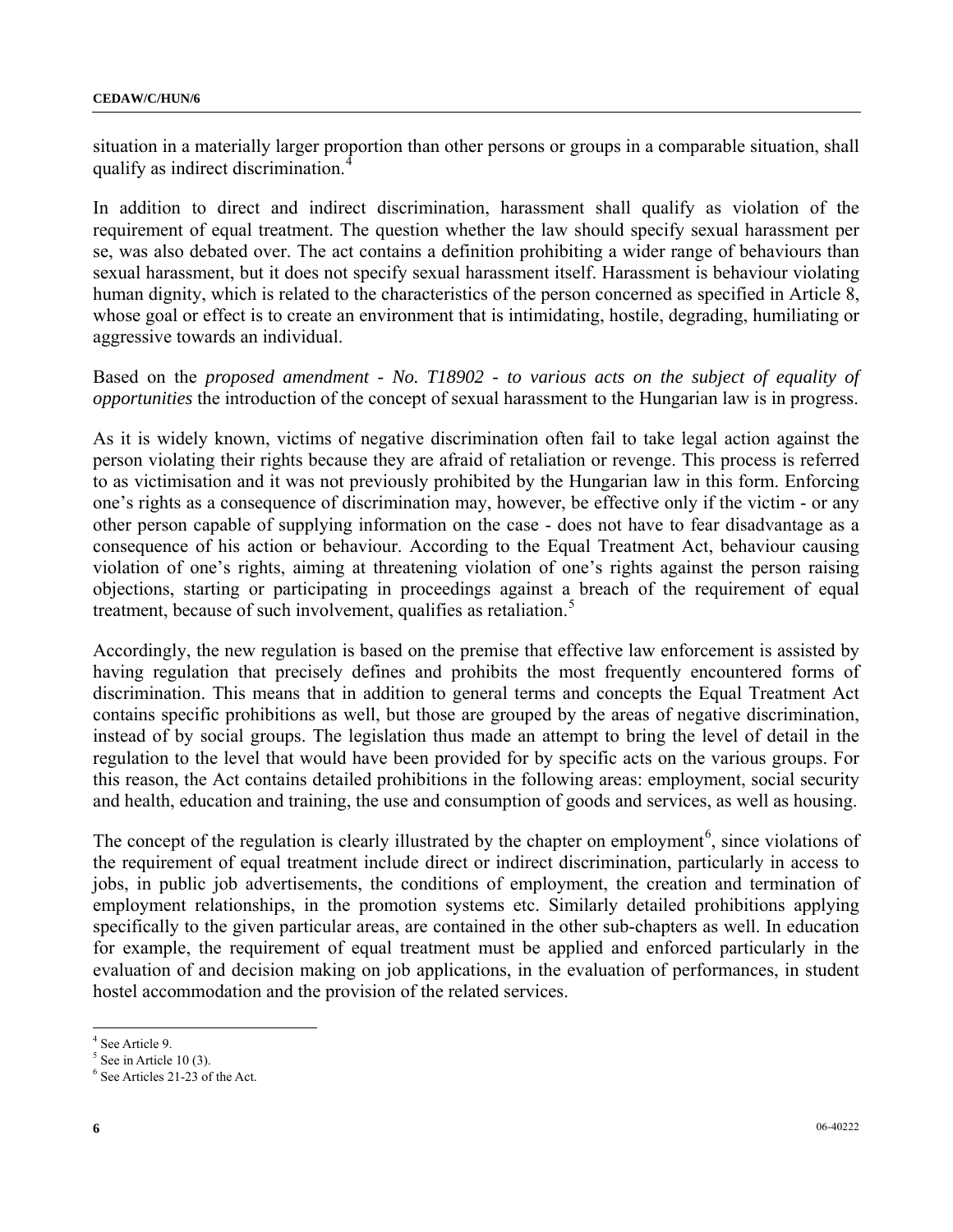#### **Possibilities for exemption**

By exemption the Equal Treatment Act means that the obligor is exempted from the legal liability for the violation of law and so he can apply differentation lawfully. In the cases of exemption therefore, the effect of the Equal Treatment Act and the requirement of equal treatment still apply, but owing to certain circumstances the given procedure does not constitute illegal discrimination. The possible exemptions are aimed at preventing situations that are unlikely to occur in life, along with conflicts with other basic rights. Article 7 (2) of the Equal Treatment Act contains a general exemption possibility which may be applied to any case occurring under the scope of this Act. 'The requirement of equal treatment shall not be violated by discriminatory behaviour or action for which, according to an objective assessment, there is a reasonable cause that is directly related to the given legal relationship.' In addition to the general reasons for exemption the Equal Treatment Act offers special exemption options aligned to the specific features of the branch concerned. For instance, in the area of education, justified and proportionate discrimination that is based on all material and lawful conditions of relevance in respect of employment, does not constitute violation of the requirement of equal treatment.<sup>[7](#page-6-0)</sup>

## **Article 2: Fight against discrimination**

### **a. Constitution**

The adoption of *Article 70/A-B of the Constitution* and of *Act CXXV of 2003 on Equal Treatment and the Promotion of Equal Opportunities* as well as the establishment of the Equal Treatment Authority is in line with the recommendations of the Commission. The strengthening of the legal guarantees and institutional protection brings the guaranteeing of the right of women to equal treatment to a higher level.

### **The principle of equal pay for work of equal value**

The principle of equal pay for work of equal value is still declared by *Article 70/B (2) of the Constitution*: 'Everyone without any discrimination has the right to equal pay for work of equal value.' Accordingly, this provision applies to women and seems to be a welcome rule, for anyone may base his or her argument on the violation of this principle. Another consequence of this provision is, however, that actually anybody, on the basis of any feature or situation, may claim equal pay. For this very reason, there is a need for rules on exemption.

One important step forward is that the *Labour Code (Act XXII of 1992)* introduced the concept of equal pay for work of equal value in 2001. The detailed rules on the principle of equal pay for work of equal value are laid out in Article 142/A of the Labour Code, providing detailed and adequate regulation of the terms equal work and pay. At the same time, the provisions laid out in the Equal Treatment Act regulate the establishment of the violation of the principle of equal pay, and this means that if the employer pays a lower wage to a woman he will be exempted from liability if there is a rational reason - directly related to the given legal relationship according to an objective evaluation for the difference between pay levels. This rule is not adequate for in the case of differences between wages paid to men and to women this possibility for exemption should not be made available.

<span id="page-6-0"></span> $\overline{a}$  $<sup>7</sup>$  Article 22 a) of the Equal Treatment Act.</sup>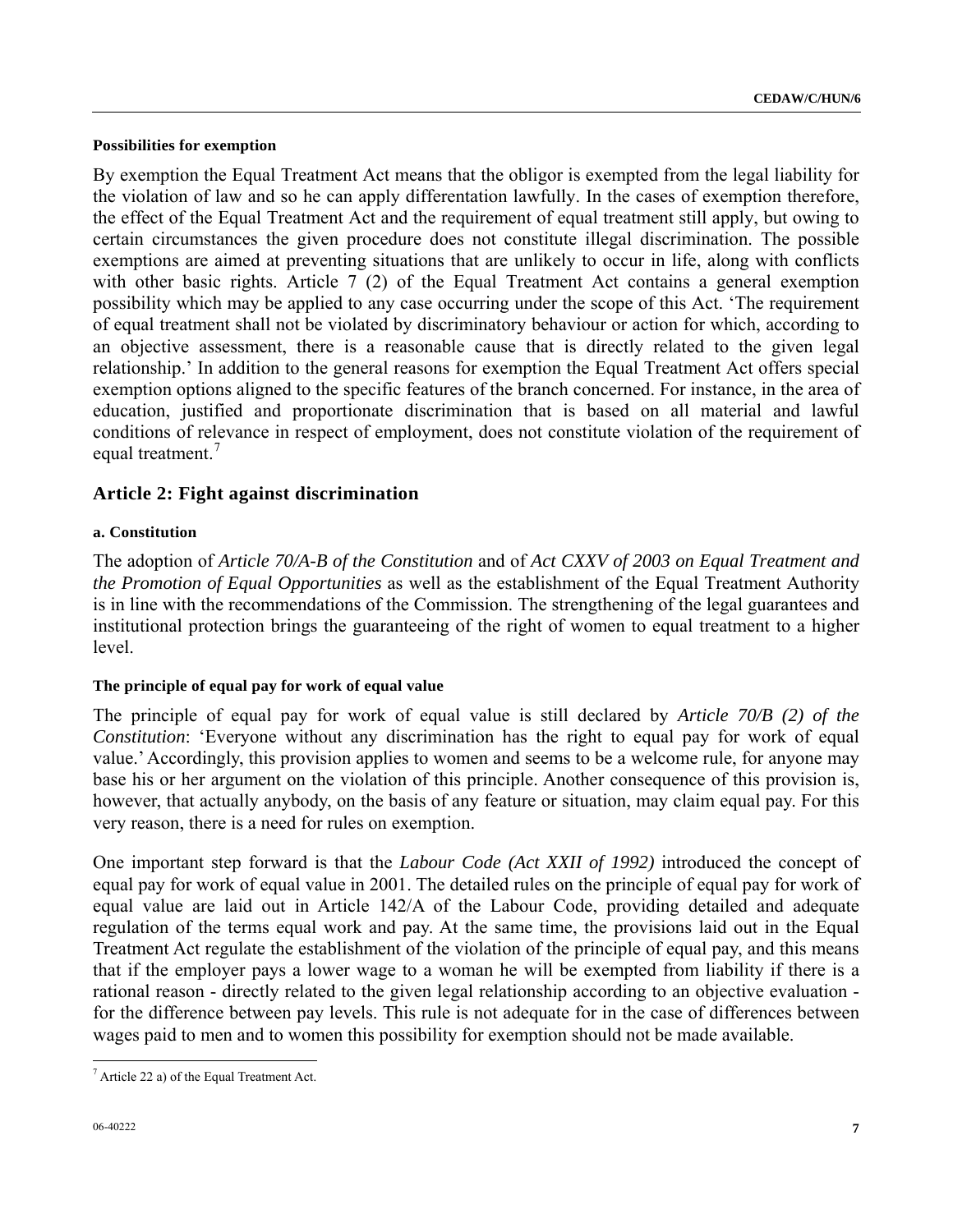#### **b. Legal regulations**

See under point c.

#### **c. Courts and public institutions**

The system of institutions providing legal remedy against discrimination has also been substantially transformed by the Equal Treatment Act, which has created the Equal Treatment Authority and its Advisory Body. Though the scope of authority of the Ombudsperson for Civil Rights remained unchanged, his role in the fight against discrimination has undergone a change.

#### **Equal Treatment Authority (ETA) with regard to Commission Recommendations No. 13 and 14 for Hungary**

In its Recommendations No. 13 and 14 for Hungary the Commission suggests that the right to life free from gender-based discrimination should be strengthened in the legal system and that procedures enabling effective enforcement of the prohibition of gender-based discrimination should be **introduced** 

The Equal Treatment Act has created a public administration organisation which is in charge of ensuring observance of the principle of equal treatment. The Equal Treatment Authority was launched in February 2005 pursuant to the provisions laid out in the Equal Treatment Act and Government Decree No. 362/2004. (XII.26.). The Equal Treatment Authority is a public administration organisation with nationwide competence controlling the application and enforcement of equal treatment operating under the direction of the Government, supervised by the designated member of the Government.

From among the ten powers conveyed on the Equal Treatment Authority the following should be highlighted here: 'based on a request or in the cases specified herein, *ex officio*<sup>[8](#page-7-0)</sup> shall carry out inspection to establish whether the requirement of equal treatment has been violated and shall make its decision on the basis of its findings'. If the authority finds that provisions concerning equal treatment have been violated, it may apply the following sanctions:

- a) It may order termination of the state constituting infringement;
- b) It may prohibit continuation of the behaviour constituting infringement;
- c) It may publish its decision establishing the infringement;
- d) It may impose a fine for discrimination.<sup>[9](#page-7-1)</sup>

The amount of the discrimination fine - which is a genuinely novel feature of the regulation - may extend from HUF 50,000 to HUF 6 million. Another important change is the speed of the procedure:

 $\overline{a}$ 

<span id="page-7-0"></span><sup>&</sup>lt;sup>8</sup> Article 15 (5) The authority shall proceed on an *ex officio* basis as well, in relation to violations of the requirement of equal treatment by the agencies referred to in Article 4 *a)-d)* if no proceedings are in progress with respect to the case before any other public administration organisation.

<span id="page-7-1"></span><sup>&</sup>lt;sup>9</sup> See Article 16 (1) of the Equal Treatment Act.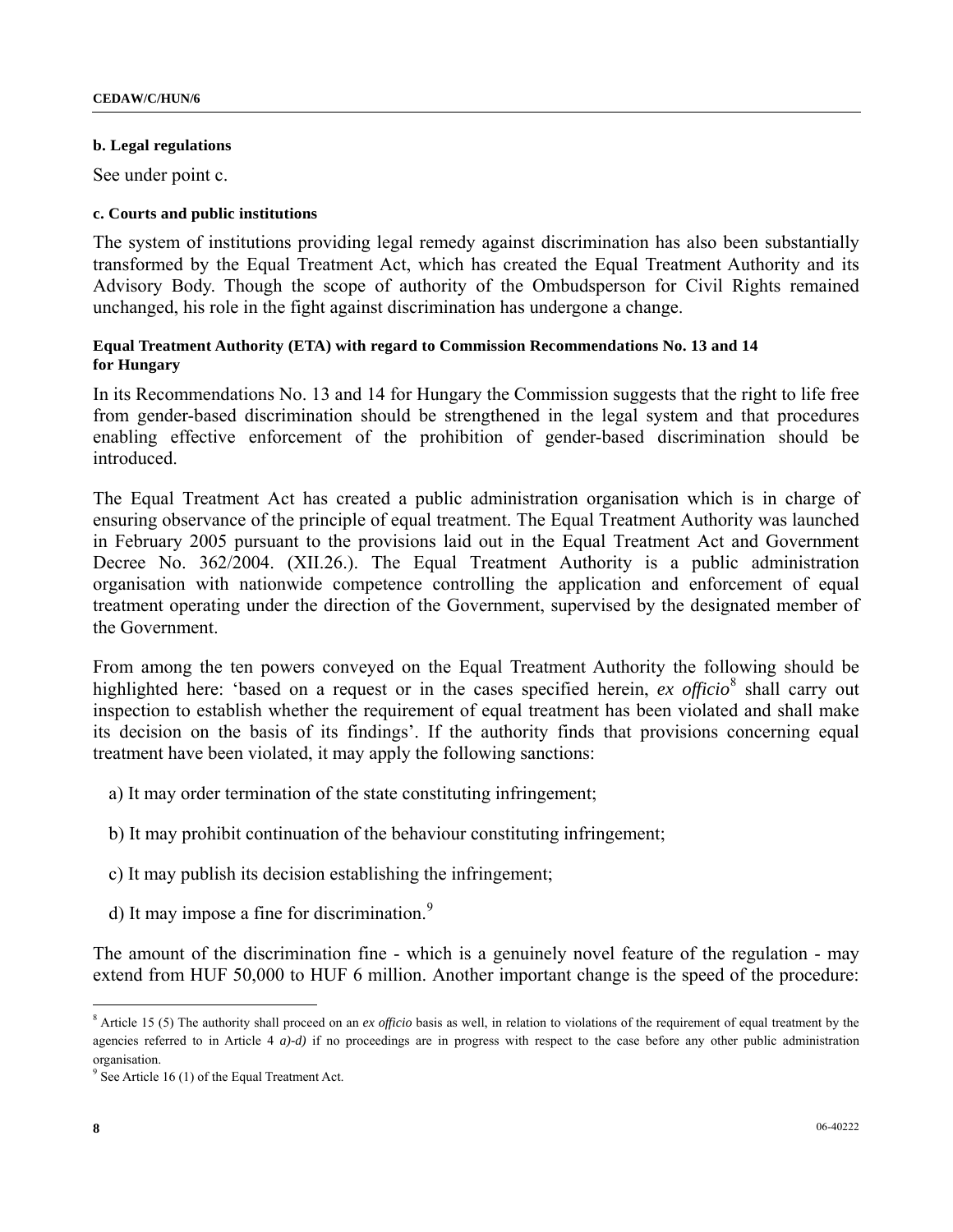the Equal Treatment Authority has to make its decision on the merits of the case within 75 days. A court procedure of two levels may be started against the decision of the Authority. Besides the procedure of the Equal Treatment Authority the anti-discriminatory competence of the consumer protection authority and the labour supervision are also retained and the client may chose from among the available procedures.

Additional competences of the Equal Treatment Authority include:

- Instituting legal action in exercise of the right to enforce claims in the interest of the public, to protect the rights of persons and groups whose rights have been violated;
- Commenting on bills affecting equal treatment;
- Making proposals concerning governmental decisions and legal regulations affecting equal treatment;
- Regularly informing the general public and the Government about the situation in respect of equal treatment;
- Cooperating in the course of the performance of its tasks with social and interest representing organisations as well as the state bodies concerned;
- Providing information and assistance on an ongoing basis for the persons concerned, to help action against violations of the requirement of equal treatment;
- Participating in the preparation of the governmental reports produced for international organisations including in particular the Council of Europe with respect to the requirement of equal treatment;
- Participating in the preparation of the reports to be submitted to the European Commission on harmonisation with directives concerning equal treatment;
- Elaborating annual reports for the Government on the operations of the authority and on experiences drawn from the application and enforcement of the Equal Treatment Act.

Accordingly, the Authority investigates - on request or, with respect to the public sector, *ex officio*  whether the requirement of equal treatment has been violated in specific cases, and in the area of enforcing claims in the interest of the public, the Authority also has a right to institute legal action. Furthermore, the Authority has governmental consultative competence (commenting on bills, making proposals for decisions and regulations), it informs the public and - once a year - the Government, about the situation in respect of the operation of the principle of equal treatment, and it also participates in the preparation of the governmental reports for the Council of Europe and the European Commission. In the course of its operations the Authority has to cooperate with the relevant governmental and non-governmental organisations.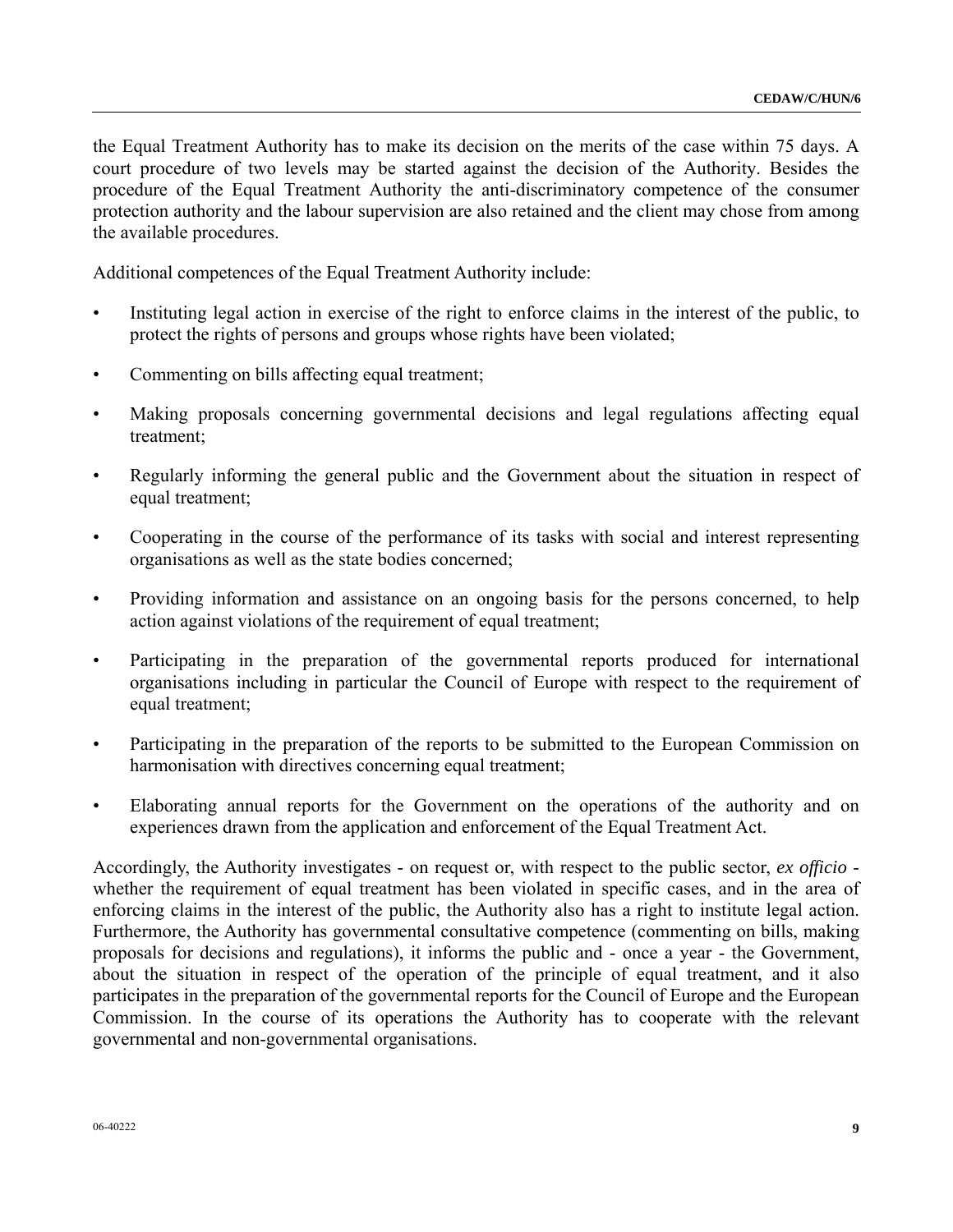The Authority carries out its tasks in cooperation with the Advisory Body comprising individuals invited by the Prime Minister. The members of the Body are independent experts having outstanding experience concerning the protection of human rights and the enforcement of the requirement of equal treatment. The Advisory Body, which was set up in 2005 has adopted position statements, for example on issues related to furnishing evidence in discrimination cases.

During the first 10 months of its operation the Authority proceeded only on request. More than 500 complaints were submitted in 2005, only a small percentage of which were related to discrimination against women. Despite the possibility of legal remedy within 75 days, there have been a small number of complaints about discrimination against women. This is an indication of the fact that women do not take this opportunity for legal remedy as often as they could and the organisations dedicated to the protection of women's rights are not very active either. For this very reason it is very important to more efficiently inform those concerned, about their rights and the available legal remedies, as well as to strengthen women's non-governmental organisations.

Some of the decisions of the Authority are presented in the Annex.

### **Procedures facilitating effective exercise of rights**

The legal procedure is essential from the aspect of providing effective legal remedy. In this field the Equal Treatment Act has created a new legal institution, that is the enforcement of claims in the interest of the public and it modified the rules on the reversal of the burden of proof.

Enforcement of a claim in the interest of the public is not usually applied in European legal systems and it is a new legal institution even in Hungary. Enforcement of a claim in the interest of the public means that a personality right related legal action may be instituted by the prosecutor, the Equal Treatment Authority as well as the relevant legal aid organisation on account of a violation of the requirement of equal treatment, i.e. the behaviours constituting infringement as specified by the Act. These organisations may exercise the right to enforce a plaint in the interest of the public if discrimination affects a larger group of person which cannot be precisely defined.<sup>[10](#page-9-0)</sup> In other proceedings started on account of violations of the requirement of equal treatment social and interest representing organisations and the authority may proceed as representatives based on authorisation by the person whose right has been violated.<sup>[1](#page-9-1)1</sup> In the public administration proceedings the social and interest representing organisation has the rights of the client.

The Member States have been obliged to reverse the burden of proof by the Community law of the EU (Directive 97/80/EC). The Equal Treatment Act has made the reversal of the burden of proof mandatory in all cases. In order to ensure effective legal remedy it divided the burden of proof between the defendant that has committed the infringement and the claimant who suffered violation of his/her rights. The claimant however, only has to prove that he/she has the characteristic specified by the Act on account of which he/she has suffered a disadvantage as a consequence of the procedure applied by the defendant. If this is proven, any other proof has to be supplied by the defendant.

 $\overline{a}$ 

<span id="page-9-0"></span> $10$  See Article 20 (1).

<span id="page-9-1"></span> $11$  See Article 18 (1).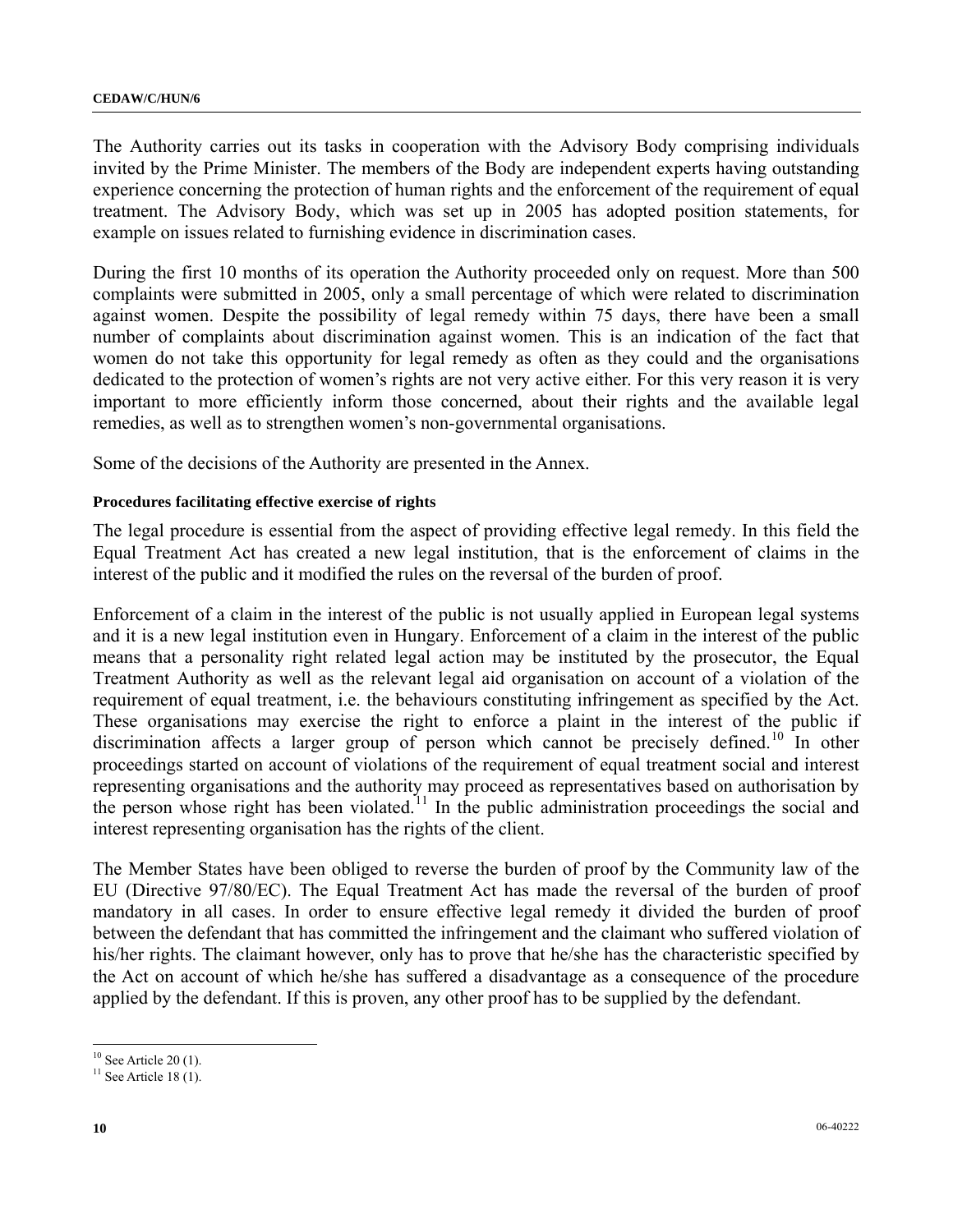### **Ombudsperson for Civil Rights with regard to Commission Recommendations No. 17 and 18 for Hungary**

From among the three ombudspersons the competence of the general ombudsperson includes the protection of the rights of women. It follows from the special features of the functions of the ombudsperson for data protection and those of the ombudsperson for the rights of minorities that they can deal with discrimination against women only in an indirect form, within the limits of their competences (to protect rights of minorities or to protect rights relating data protection). According to information provided by the ombudsperson for data protection and the ombudsperson for the rights of minorities, no such case was encountered during the ten years of the operation of the institution.

#### **Governmental institutions**

The first governmental institution - Secretariat for Equal Opportunities within the Ministry of Labour - tasked with facilitating the equality of the rights of women and men, was set up in 1995. The organisation unit continued operating from 1998 under the heading of Secretariat for the Representation of Women, within the Ministry of Social and Family Affairs. In 2002 this was developed into the Directorate for Equal Opportunities within the Ministry of Labour and Employment Policy which was set up to facilitate gender mainstreaming. In May 2003 the Director of the Directorate for Equal Opportunities was appointed minister without portfolio enforcing the requirements of equality of opportunities in the governmental activities. In January 2004 was set up the Government Office for Equal Opportunities controlled by the minister without portfolio in charge of equal opportunities. One of the fundamental tasks of the Government Office for Equal Opportunities was to facilitate the equality of the rights and opportunities of women and men.

The year 2004 saw the establishment of the Ministry of Youth, Family, Social Affairs and Equal Opportunities as a result of the integration of a number of ministries, including the Government Office for Equal Opportunities. The primary task of the minister is to promote gender mainstreaming. This involves the performance of the tasks relating to the coordination and control of the implementation of the CEDAW and the preparation of the reports on the application and enforcement of the provisions laid out in the Convention. Within the organisation structure of the Ministry the Gender Equality Department carries out the following tasks of direct professional relevance:

(1) Within its coordinating, planning and strategic tasks related to the accomplishment of gender equality the Department:

*a)* elaborates the strategic document entitled National Action Programme underlying the policy aiming at ensuring equality between women and men, the relevant policy directions and development concepts, action and technical programmes, monitoring their implementation,

*b)* coordinates the development and implementation of programmes aiming at equality between women and men involving several sectors and functional areas.

(2) Within its support and development tasks the Department for Gender Equality:

*a)* carries out application schemes facilitating gender equality,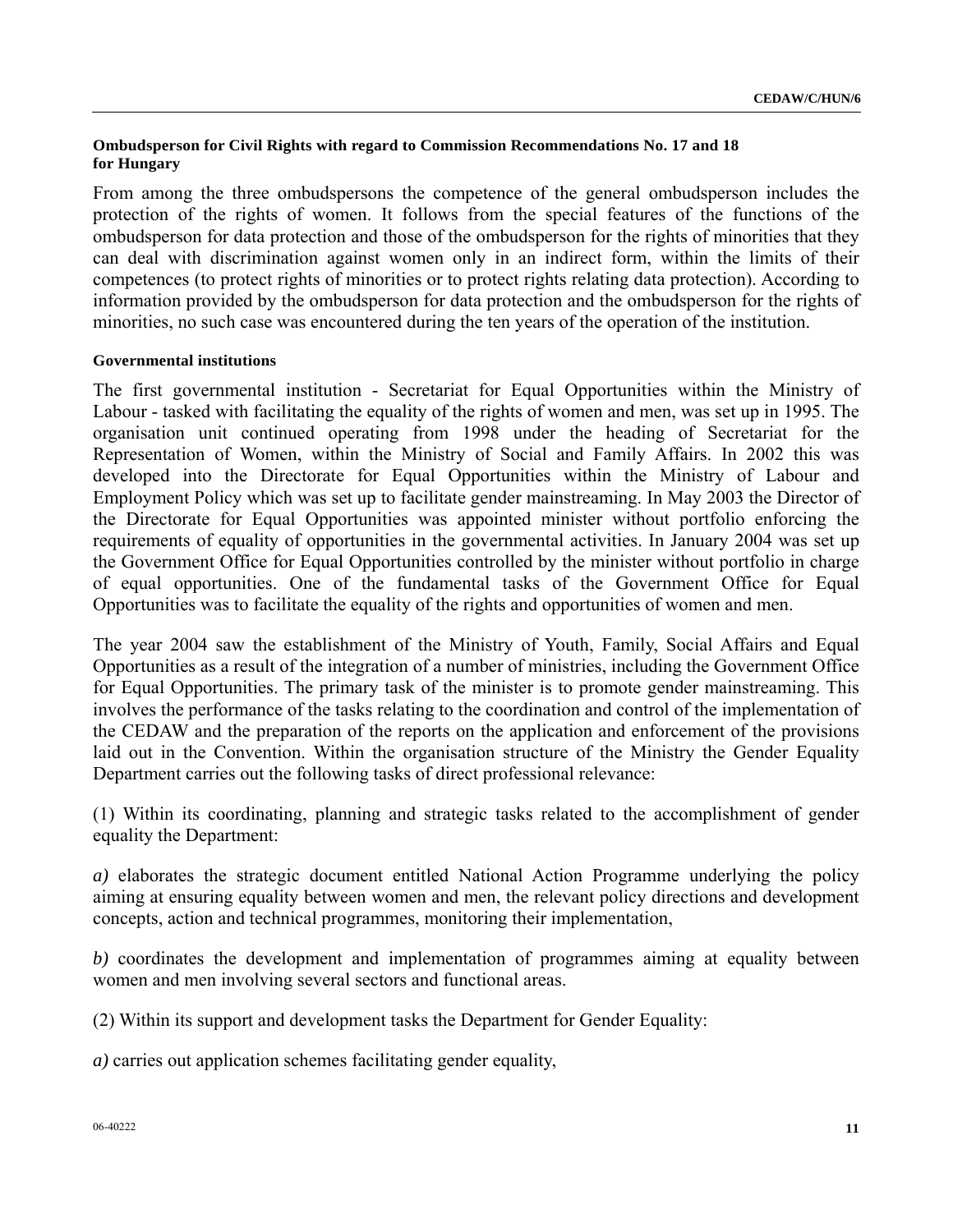*b)* develops the technical contents of the utilisation of international funds facilitating gender equality, participating in the technical/professional monitoring of programmes implemented with international funds.

(3) Among its international tasks the Department for Gender Equality:

*a)* elaborates reports at regular intervals on the implementation of the CEDAW Convention and its Recommendations, as well as on the accomplishment of the goals set by the United Nations' Fourth World Conference on Women,

*b)* participates in resolving complaints involving Hungary in relation to the provisions of the United Nations CEDAW Convention.

(4) The Department for Gender Equality operates the Council for the Representation of Women.

(5) the Department for Gender Equality participates in the development of a statistics supply system related to gender equality.

#### **Council for the Representation of Women**

The Council for the Representation of Women was set up by the Government in 1999 to speed up legislation and governmental programmes facilitating the equality of women and to enable the involvement of women's interest representing organisations. The Council is a consultative body which makes comments on the relevant issues and bills along with proposals, in preparation of the decisions to be made by the Government. In the course of the preparation of legislation and measures affecting the equality of women the Council also exercises its commenting right. Though the Council is in existence, it has had only three meetings since 2002. For this reason, the role and competence of the Council should be reviewed along with the rules of its operation to make it possible for the Council to perform its functions.

#### **National Network for Equal Opportunities**

The process of the development of the National Network for Equal Opportunities began in 2004. Today, in 2006, there are Coordination Offices for Equal Opportunities (House of Equal Opportunities) in 16 county seats. The aim of the Network is to participate in the prevention of all forms of discrimination, to develop cooperation with organisations and institutions operating in the region in order to reduce prejudice. The main target groups of the Network are women, children, the Roma community, the elderly and people with disabilities. The tasks of the Network include supporting the programmes launched by the ministry for equal opportunities to promote equality of opportunities and to convey integrating policies promoting the social inclusion of disadvantaged social groups. In order to prevent all forms of negative discrimination the Network cooperates with other organisations concerned and organises for a representatives of different sectors and functional areas. The units of the network are operating the Forum for Equal Opportunities providing opportunities for technical/professional coordination. Their priority task is to shape public opinion in order to do away with prejudice still to be found in society and to strengthen social solidarity.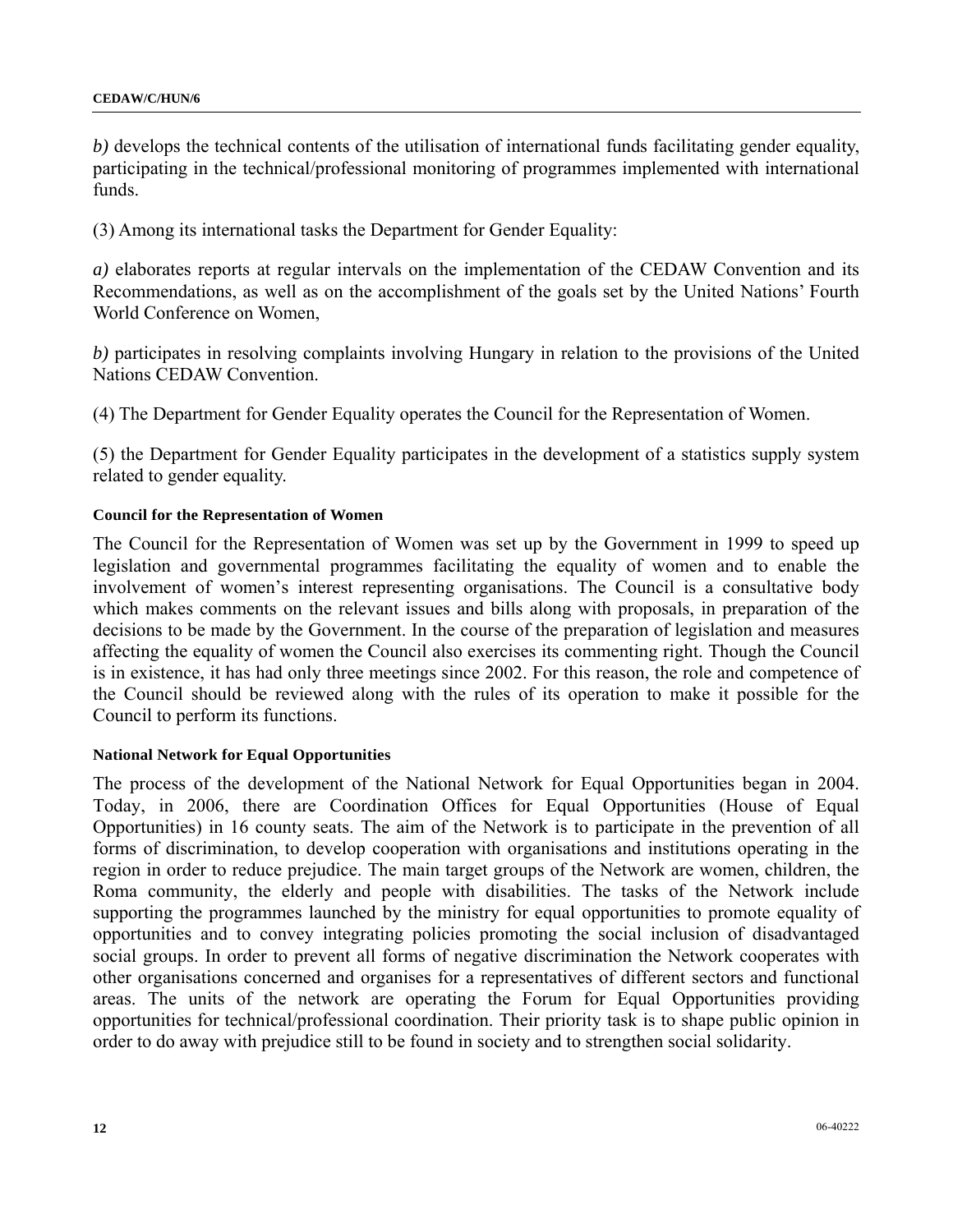#### **Discriminatory practice**

See under point c. (courts and public institutions p. 8)

#### **Special measures**

See under point c. (courts and public institutions p. 8)

#### **Changing legal practices**

#### **To Recommendation No. 14 - Training of judges**

#### **With respect to Commission Recommendation No. 14 for Hungary**

The Ministry of Labour and Employment Policy and the National Judicial Council have been organising training sessions on a regular basis for judges specialising on the labour law and on the civil law. They also support publications on practical aspects of the application and enforcement of legislation against discrimination.

#### **Discrimination under the criminal law**

See the previous report. (CEDAW/C/HUN/4-5)

## **Article 3: Guaranteeing human rights and fundamental freedoms**

The general prohibition of discrimination between genders is still enshrined in *Article 66 (1) of the Constitution*: 'The Republic of Hungary guarantees the equality of men and women with regard to all civil, political, economic, social and cultural rights.' *Act CXXV on Equal Treatment and the Promotion of Equal Opportunities* stipulated the prohibition of *inter alia* gender-based discrimination in all areas, particularly where political, economic or social rights are exercised.

Hungary ratified the *Supplementary Protocol to the CEDAW Convention* in 2001. The recommendations of the CEDAW Committee have been translated into Hungarian and were published in the autumn of 2003. The issue is being disseminated to the widest possible range of users.

From among the permanent committees operating within the organisation structure of Parliament a Women's Rights Sub-Committee was set up in 1998 within the framework of the Committee for Human Rights, Minority and Religious Affairs. After the general elections in 2002 a Sub-Committee for Equal Treatment was set up in June 2003. This Committee, however, does not restrict its operations to issues pertaining to women. They are also addressing problems of disadvantaged social groups in general. The question of gender equality has been dealt with a number of committees of Parliament (e.g. Employment Policy Committee, Social Committee).

Further measures will be dealt with below.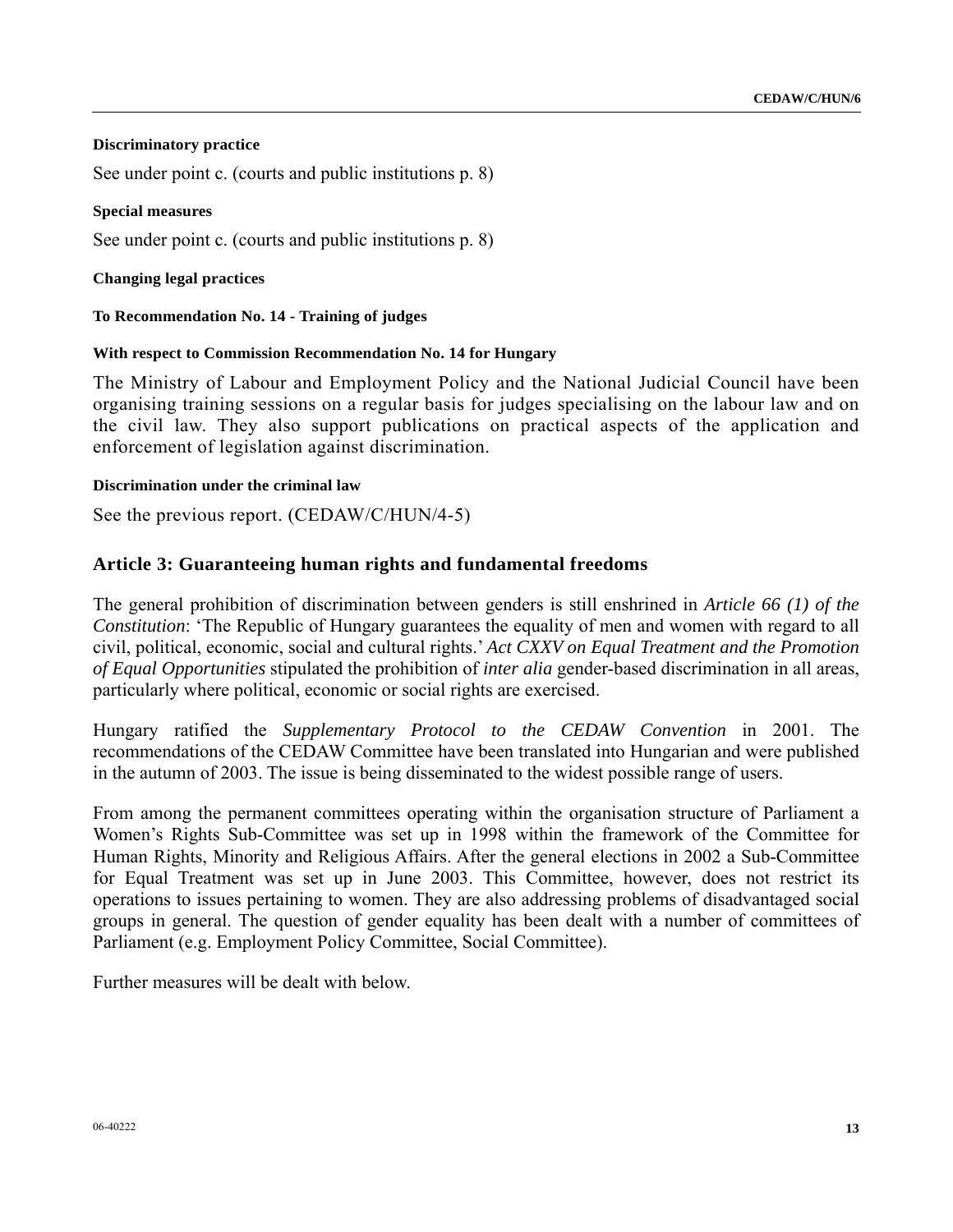## **Article 4: Interim measures**

#### **1. Attainment of** *de facto* **equality**

The Equal Treatment Act guarantees *de jure* equality between women and men that is the right of both genders to equal treatment but there is still a lot to do before *de facto* equality is attained. This requires positive measures leading to real equality.

### **Providing preference**

One of the most special concepts of the Equal Treatment Act concerning discrimination is positive discrimination, since its limitations are defined by the Act. Since the term 'positive discrimination' is disputed and is not in line with the contents of the legal institution on hand, the act applies the term 'preference'. The constitutional foundation for preference is laid out in *Article 70/A (1) of the Constitution.* According to the Constitution Court the prohibition of discrimination does not mean that all forms of discrimination - even those aiming at providing for equality of opportunities - is prohibited. If some social target - which is not contrary to the Constitution - or some constitutional right can be achieved or exercised only in a way which prevents equality in the narrow sense of the term cannot be accomplished, such positive discrimination cannot be regarded to be contrary to the Constitution. The possibility of positive discrimination, however, is not unlimited. Its limitations lie in the prohibition of discrimination itself and in the basis rights enshrined in the Constitution.

All of these considerations were taken into account in the Equal Treatment Act<sup>[1](#page-13-0)2</sup>, stating that a directive that is aimed at eliminating the inequality of opportunities of a precisely defined social group based on objective evaluation, does not violate the requirement of equal treatment. Giving preference, however, may appear in two forms. On the one hand, it may be based on an act, a government decree or a collective agreement but in this case it may cover only a definite period of time or extend until a specific condition is met. Accordingly, such regulations are fully in concert with the CEDAW Convention. So there is a legal possibility for applying quota systems and other preferential rules, but such measures are much more often applied with respect to the Roma community than to problems faced by women. According to the Equal Treatment Act preference may be given in the case of electing the executive and representative body of a party or in nominating candidates. To date only one party has introduced a 20 % quota concerning its candidates and managing bodies. In both cases preference is limited by that it must not violate anybody's basic rights, it cannot provide unconditional preference and it cannot exclude taking individual considerations into account. So the benchmark is objective assessment or in other words reasonability. In essence, the Act permits the application of quota systems and it specifies its limitations.

### **Plan for equal opportunities**

A 'plan for equal opportunities' is a special tool of giving preference, the use of which is mandatory according to the Equal Treatment Act. Based on the compromise reached through interest reconciliation the Equal Treatment Act restricts this obligation to the public sector. Accordingly, only budgetary organisations and employers in majority state ownership employing more than 50 people

 $\overline{a}$ 

<span id="page-13-0"></span><sup>&</sup>lt;sup>12</sup> See in Article 11.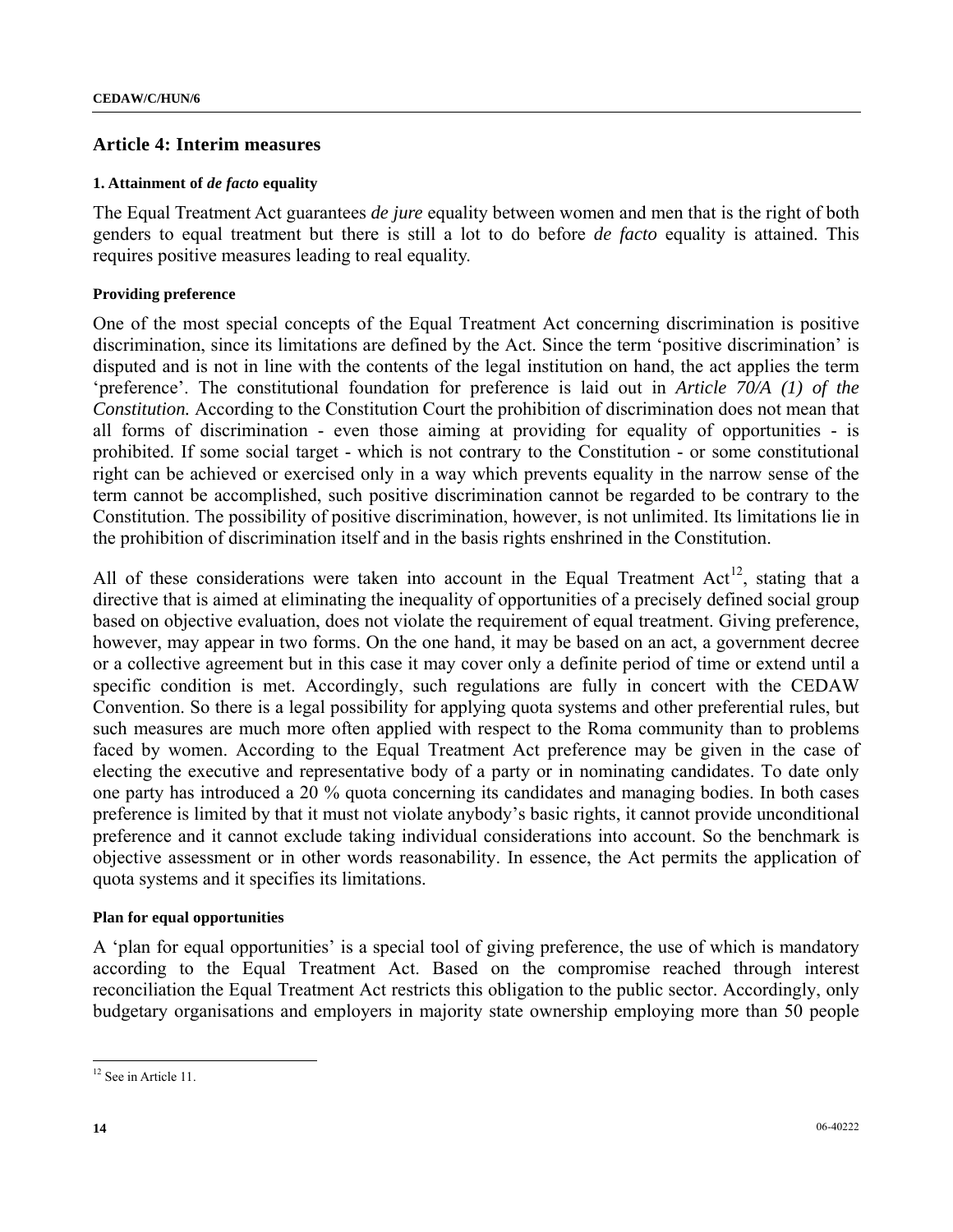have to adopt plans for equal opportunities<sup>[1](#page-14-0)3</sup>. The plan for equality of opportunities is adopted by the employer and the trade union together, for a definite period of time. Such plans may be adopted by other employers at their discretion.

A plan for equal opportunities covers disadvantaged employee groups including particularly women and employees raising two or more children under 10 years of age or single parents with any children under the age of 10. The plan contains an analysis of the employment situation of the employees concerned - their wages, working conditions, promotion possibilities, training etc. - and the goals and means of the employer specified for the given year.<sup>[14](#page-14-1)</sup> The Act does not sanction failure to elaborate the required plan for equal opportunities; therefore no sanction may be applied to force employers to prepare such plans.

## **2. Special measures relating to maternity**

Facilitating the employment of women and the returning of women raising children to the labour market is a special goal of Government. To this end, a number of measures have been introduced in recent years to help success of women in the labour market. This shall be discussed in detail in Article 11.

## **Article 5: Forms of conduct, stereotypes**

### **a. Forms of social and cultural behaviour**

The years following the transformation in 1989 saw a conservative turn in the views taken of the gender roles. Typically, Hungarians tend to take more conservative views about certain aspects of the roles of the genders in society (e.g. women going out to work, marriage, having children) than people in neighbouring countries. However, opinions tend to be more conservative than actual behaviour. In parallel with the decline of the employment of women, an increasing number of people started to think that it would be good if women not took up paid jobs. Recent surveys however, show signs of modernisation concerning the opinions about women going out to work. People are regarding parttime employment of women to be an increasingly attractive alternative, while in 2004 3.2 % of men and 6.3 % of women were employed in part time jobs.

About the appearances of women in the media it should be noted that in reports on topics of everyday life women (even women in high social positions or famous women) tend to appear as the person keeping the family together. In companionships women are usually presented as the ones naturally catering for the needs of the man (e.g. serving him at home). According to a survey on the campaign for the elections of the European Union representatives only about 1 % of the articles published in leading dailies with nationwide circulations dealt with gender issues (Ilonszky, 2005). According to media surveys the television is dominated by entertaining programmes (soap operas, light entertainment/musical programmes). Television serials are often created on the basis of western patterns, copying their scenarios, roles and values (Antalóczy, 2001).

 $\overline{a}$ 

<span id="page-14-0"></span><sup>&</sup>lt;sup>13</sup> See Article 36.

<span id="page-14-1"></span><sup>&</sup>lt;sup>14</sup> See Article 70/A of the Labour Code.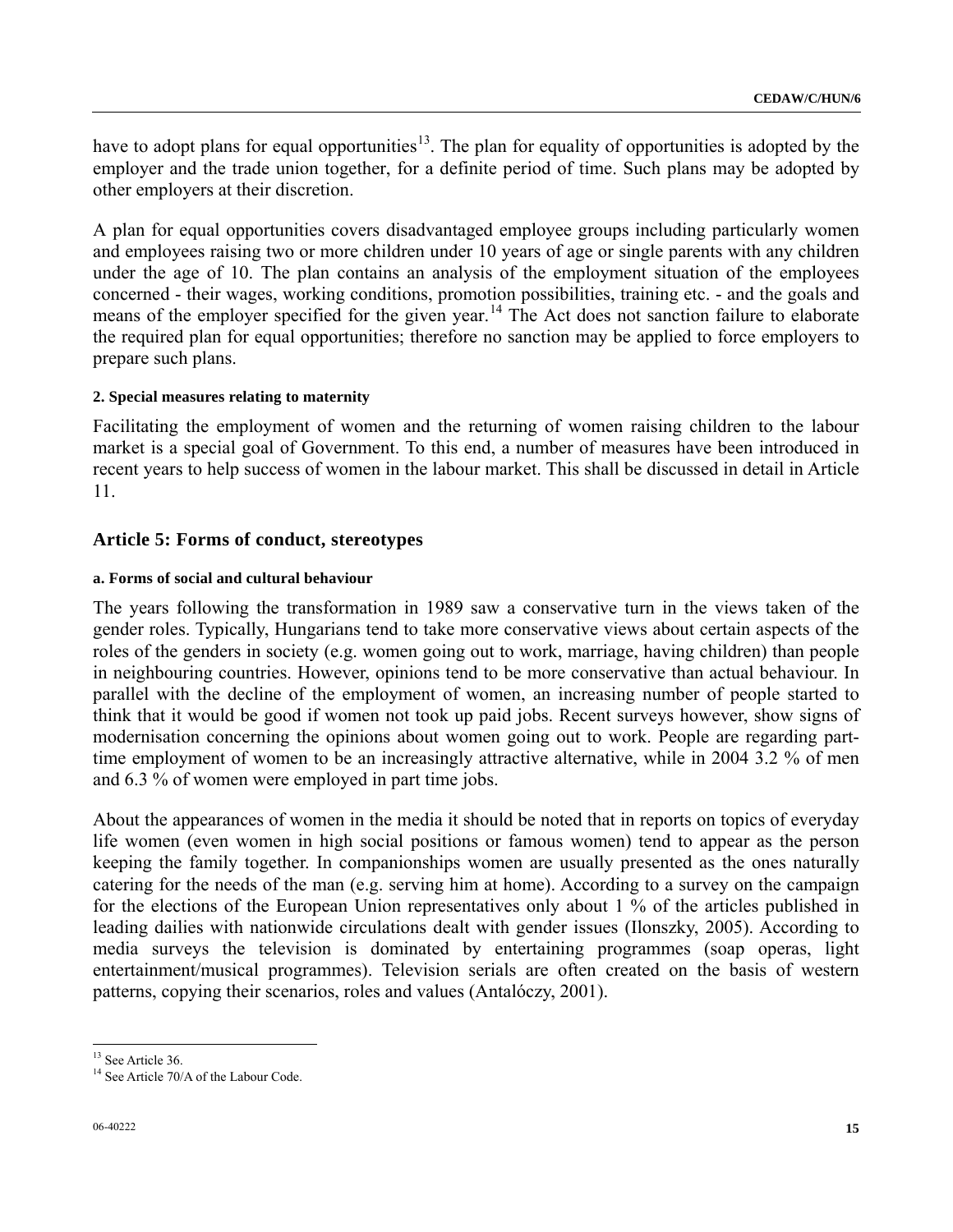One of the most characteristic changes during the period following the system change was a growing acceptance of programmes and publications with pornographic contents (which used to be strictly controlled beforehand) in Hungarian commercial television channels as well. Moreover, the media is highlighting this area, introducing pornography in day-to-day life: on the one hand, porno actors and actresses are presented as stars; on the other hand, the private lives of 'regular' stars are being pornographised. Excessive growth of pornography is also indicated by estimates according to which about half of the whole Internet traffic is comprised of downloading pornographic materials (Szigeti, 2005). The strength of the effect of the sex industry is also shown by the fact that many of the tabloid papers features nude women (even on their front pages) on a daily basis. Women are often presented on giant posters as sex objects, women's bodies being a means of promoting the sale of the product, quite frequently in an 'incidental' manner. Photos are taken of women without any clothing of scantily dressed women (highlighting their figures) and in some cases only certain parts of their bodies are shown in the photos in order to trigger sexual instincts.

A series of programmes was launched by the Ministry of Youth, Family, Social Affairs and Equal Opportunities under the title 'Women in the media' in December 2005 with the participation of the Houses of Equal Opportunities operating at the county seats to foster the concept of equal opportunities for women and men in society, both at the level of society itself and among professionals. The Houses of Equal Opportunities are organising roundtable discussions in each county with the involvement of the representatives of the local and the national media and local nongovernmental organisations focusing on the role and description of women in the media.

*Act I of 1996 on radio and television* assigns a significant role to the boards of trustees comprising representatives of social organisations and political parties in Parliament, in the supervision of the public media. Published contents are supervised by the National Radio and Television Board. The Act does not contain guarantees to prevent the publication of contents violating the interests of minorities and it does not regulate the presentation of sex stereotypes either.

### **b. Sharing of work within the family**

A significant discrepancy is observed between attitudes and actual behaviour in respect of marriage and having children. Although recent research indicates that a large percentage of the population agrees that those living in marriage are happier than others, yet the number of new marriages is declining steadily, people are getting first married at increasingly older ages and there are a growing number of couples cohabiting without marriage. In their self-definition women attach special importance to maternity, but this child-oriented attitude is not reflected by the trends in the numbers of births.

Sharing of work within the family is very conservative both in actual terms and that of attitudes. According to research on time balance most of the housework is performed by women even in families where both wife and husband have a job. Younger and more highly educated people neither have much more modern views about gender stereotypes. The principle of mutual responsibility relating to parental roles, the presentation of the carer role of the father and an increased tolerance in terms of expectations at the work place towards commitments to the family, have been targeted recently by certain initiatives of the Department for Gender Equality, such as the 'Family-friendly work place' application scheme or the 'Dear child' photo exhibition and international symposium.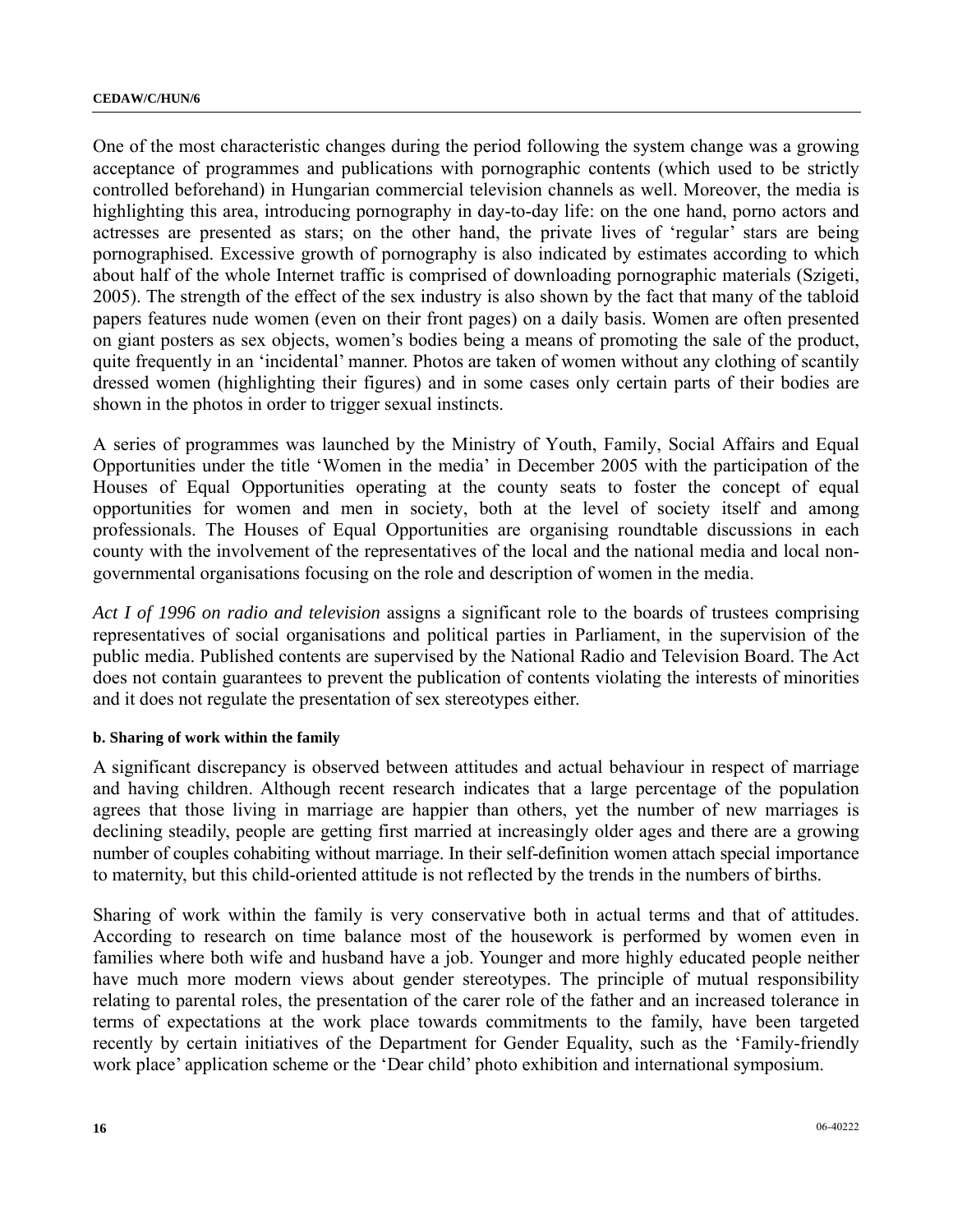## **Article 6: Prostitution and trafficking in women**

#### **a. Prostitution**

*The legal regulation concerning prostitution has not changed since the most recent (No. IV and V) CEDAW reports.* No progress has been achieved in respect of the issue of designating so-called zones of tolerance, which is part of the competence of the local governments, despite the numerous coordination efforts that have taken place to resolve the problem. The general deputy to the Parliamentary Ombudsperson for Civil Rights has also issued a recommendation on the issue.

A *new concept was prepared* in 2005 by the Ministry of the Interior, which is a summary of the problems of the existing regulatory system and the possible alternatives of stepping forward. Steps have also been made to create a National Programme aiming to prevent trafficking in people, to help victims and to enable their social reintegration.

The regulation by the criminal law of parasitic criminal acts related to prostitution is in line with the provisions of Law Decree No. 34 of 1955 on the promulgation of the international convention dated 21 March 1950 in New York, on the Convention for the Suppression of the Traffic in Persons and of the Exploitation of the Prostitution of Others (New York, 21 March 1950). (The criminal acts concerned: promoting prostitution, pimping and pandering). *Act CXXI of 2001 amending Act IV of 1978 on the Criminal Code* brought about changes in the definitions of the relevant criminal cases. It repealed committing the crimes concerned as members of criminal organisations from among the aggravated cases of promoting prostitution and pandering since these provisions are set out in Article 98 of Chapter V of the Criminal Code on imposing sentences, with consequences resulting in significant increases of the gravity of the relevant sentences.

The number of criminal acts recorded by *criminal statistics* declined during recent years (See Table 6.1. It should be noted that there must be a high level of latency in this field).

In December 2005 the Ministry of Health launched a pilot project providing mobile screening medical examination for prostitutes who are exposed to higher health risks. The examinations are carried out in a bus moving along a pre-defined route according to a given schedule, about which the target group is informed through the Prostitutes' Interest Representing Organisation. This medical examination is not free of charge: a complete set of tests costs HUF 10,000 according to the tariffs set by the National Institute of Occupational Health (OMFI) of the State Medical Officer's Service*.*

#### **b. Human Trafficking**

#### **Regulation under the criminal law, criminal statistics**

The criminal act of human trafficking was first regulated as a separate criminal act<sup>[1](#page-16-0)5</sup> in *Act LXXXVII of 1998 amending the criminal Code* among 'Crimes against freedom and human dignity' (in Article  $175/B$  $175/B$  of the Criminal Code).<sup>16</sup> Since 1 April 2002 the definitions of certain criminal acts have been amended, including the regulation of human trafficking (Article 175/B of the Criminal Code) and

 $\overline{a}$ 

<span id="page-16-0"></span><sup>&</sup>lt;sup>15</sup> Amended by Act CXXI of 2001.

<span id="page-16-1"></span><sup>&</sup>lt;sup>16</sup> Act LXXXVII of 1998 entered into force on 1 March 1999.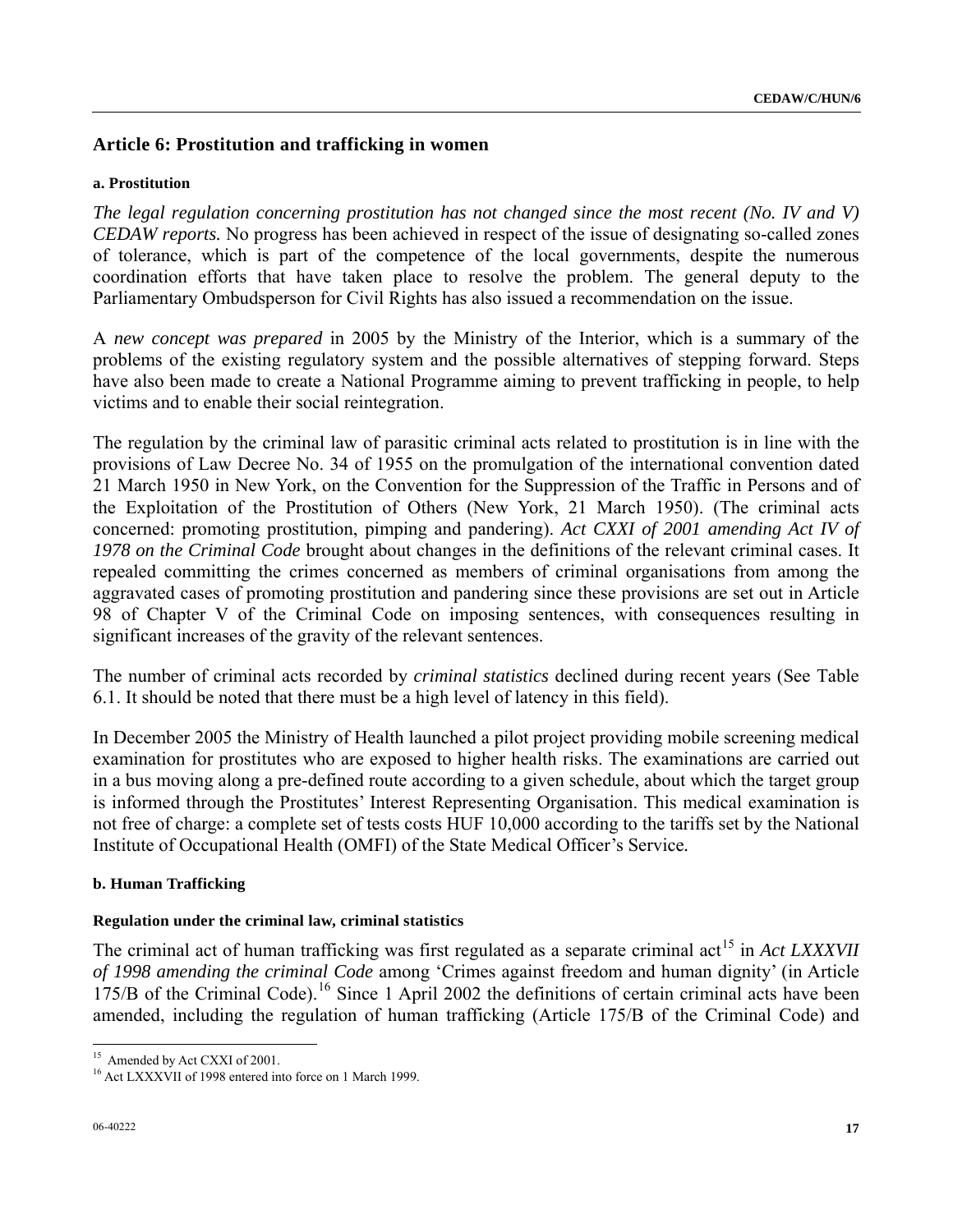pornography. The amendments were introduced in line with the requirements laid out in the Supplementary Protocol to Prevent, Suppress and Punish Human Trafficking, especially Women and Children to the United Nations Convention against Trans-national Organised Crime. Such aggravated cases are sanctioned by imprisonment of 1-5, 2-8, 5-10 and 5-15 years respectively, or by life sentence. One particularly important provision is that (pursuant to paragraph 69.) even preparations for such crime are penal.

In addition to the criminal act of human trafficking, the act described as 'one who maintains the withdrawal of the personal freedom of a person acquired in relation to human trafficking and stripped of his/her personal freedom and forces the injured person to perform work' is defined in Article 175 (2) and (3) of the Criminal Code as a qualified case of the criminal act of '*violation of personal freedom*'. This crime is sanctioned by imprisonment of 2-8 years. The sanction is imprisonment of 5- 10 years if the aggravating circumstances referred to in paragraph (3) exist, that is if the crime is committed for an abject cause or purpose, under the pretence of an official procedure, by tormenting the injured person, causing significant violation to the interests of the injured person, against an injured person below the age of 18. (Statistics, see Table 6.2.)

#### **The rights of victim, protection of the victim and of the witness in the criminal proceedings**

A number of steps have been taken during recent years in the area of *protection and supporting of victims* of human trafficking. Such positive changes have been introduced partly in the framework of the *general* protection of victims and partly *in a targeted way*, focusing on the victims of human trafficking.

Increased attention has been paid during the recent decade to the broadening of the range of the rights of victims and the exercising of such rights, along with the protection of victims and witnesses. According to *Act XIX of 1998 on criminal proceedings* in a single structure including its amendments, victims of crime have a relatively broad range of rights in criminal proceedings. Special mention needs to be made of the reintroduction of the institution of substitute civil action and, in the case of *representation, of the role assigned to civil organisations engaged in the protection of victims in accordance with Article 58 (3) of the Act which provides that 'public service organisations covered by the act on public service organisations that have been set up in order to represent the interests of victims or of certain groups of victims may also proceed in representation of victims'.* 

Article 95 of the Act on criminal proceedings provides that in order to protect the life, physical integrity and personal freedom of the witness and in order to enable the witness to fulfil his/her obligation to give evidence and to do so without being intimidated, *witnesses must be protected.* A separate act - *Act LXXXV of 2001* - provides for the '*Protection Programme for those participating in criminal proceedings and those assisting the administration of justice*'. The Protection Programme 'may be applied during the period of the criminal proceedings and even after the closure of the proceedings'.

#### **Assistance of the victim, alleviation of damage**

*Act CXXXV of 2005 on assistance for victims of crime and alleviation by the state of damage* expressly defines victims of trafficking in persons as belonging to the category of victims covered by the act.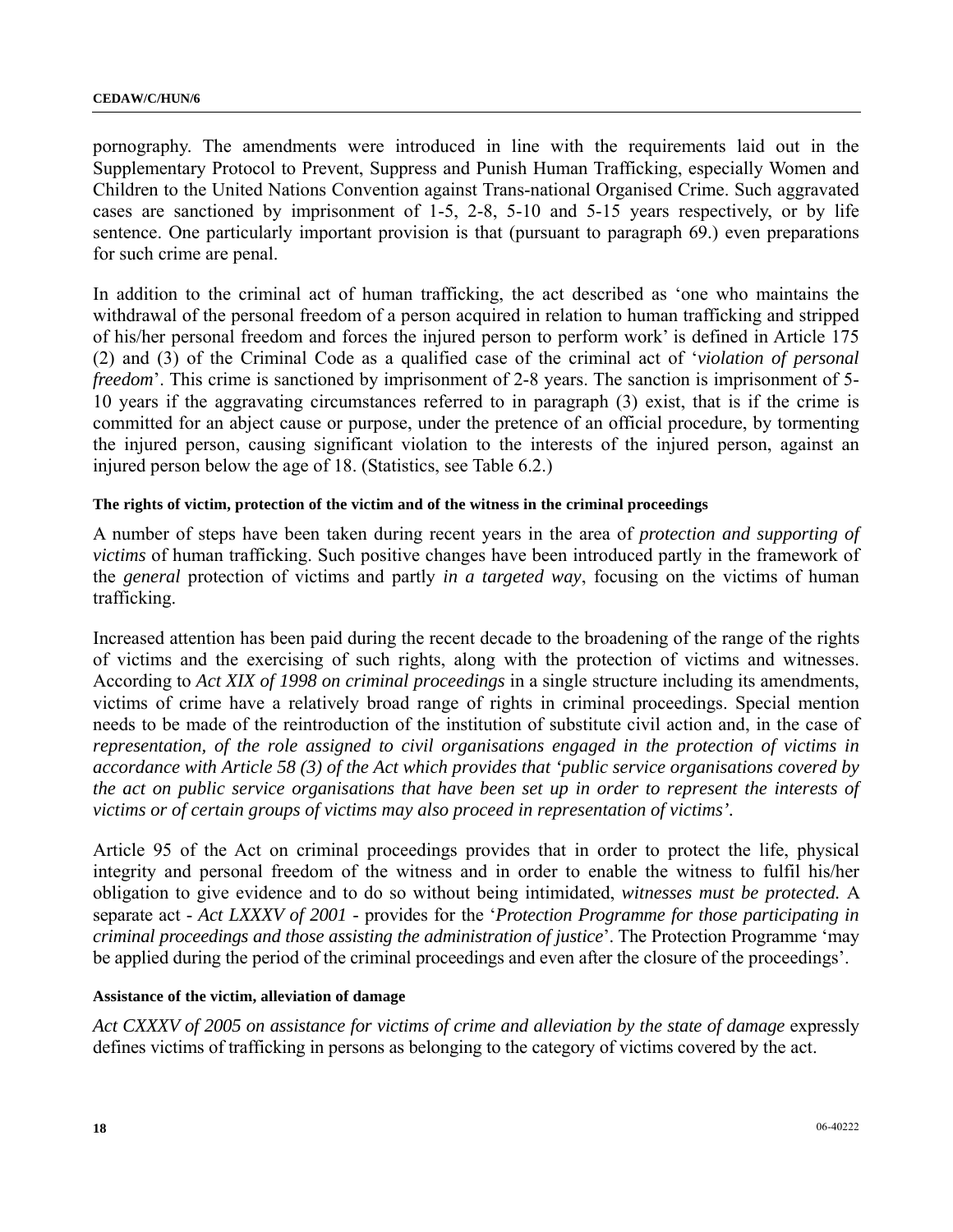(a) Among its services provided in the way of assistance for victims the state promotes the enforcement of the interests of the victim, it provides prompt financial aid and specialised legal assistance.

In the framework of promoting the *enforcement of interests* the victim assistance service of the judicial office helps the victim in exercising his/her fundamental rights and in accessing health, health insurance and social services.

The aid provided for victims in Hungary *as prompt financial assistance* covers extraordinary expenditures relating to accommodation clothing food and travelling, health and burial services if the victim cannot pay such costs.

In the framework of *specialised legal assistance* the state provides the assistance for victims specified in *act LXXX of 2003 on legal assistance*.

(b) A victim is also entitled to *alleviation of damage* under the act if he/she is in need of it and if the deliberate, violent criminal act specified in the act has been committed against him/her, as a consequence of which his/her physical integrity or health has been seriously impaired.

Victims of trafficking in persons are assisted by a number of *non-governmental organisations* as well. The large number of different forms of assistance includes the provision of safe accommodation as well, for victims. The institution of shelters providing longer term care and safety for victims of trafficking in persons had, for a very long time, been missing from the range of the available means of assistance. This deficiency was addressed last year and since March 2005 a *shelter* has been operating for victims of trafficking in persons for which the Government offered a real estate comprising four separate buildings. The shelter, the data of which are treated as confidential information, is maintained and operated by a non-governmental organisation.

Victims of trafficking in persons find their way to the shelter with the aid of the police, the immigration control authority, refugee administration agencies and the consular service as well as through the *telephone service* operated by the Ministry of Youth, Family, Social Affairs and Equal Opportunities. The National Crisis Management and Telephone Service operating a telephone line that can be called free of charge from anywhere in Hungary 24 hours a day is operating under supervision of the Ministry, which employs professionals (social workers, lawyers, psychologists) who speak a variety of foreign languages. Furthermore, the NANE Association (Women for Women Against Violence) and NANE-IOM are also running telephone services for women who have suffered from violence, including victims of trafficking in persons.

### **Action plan**

The Ministry of the Interior has developed an '*Action plan against trafficking in person*' setting out concrete tasks for law enforcement agencies to facilitate

- prevention,
- increasing the effectiveness of the fight against trafficking in persons and
- protection of victims.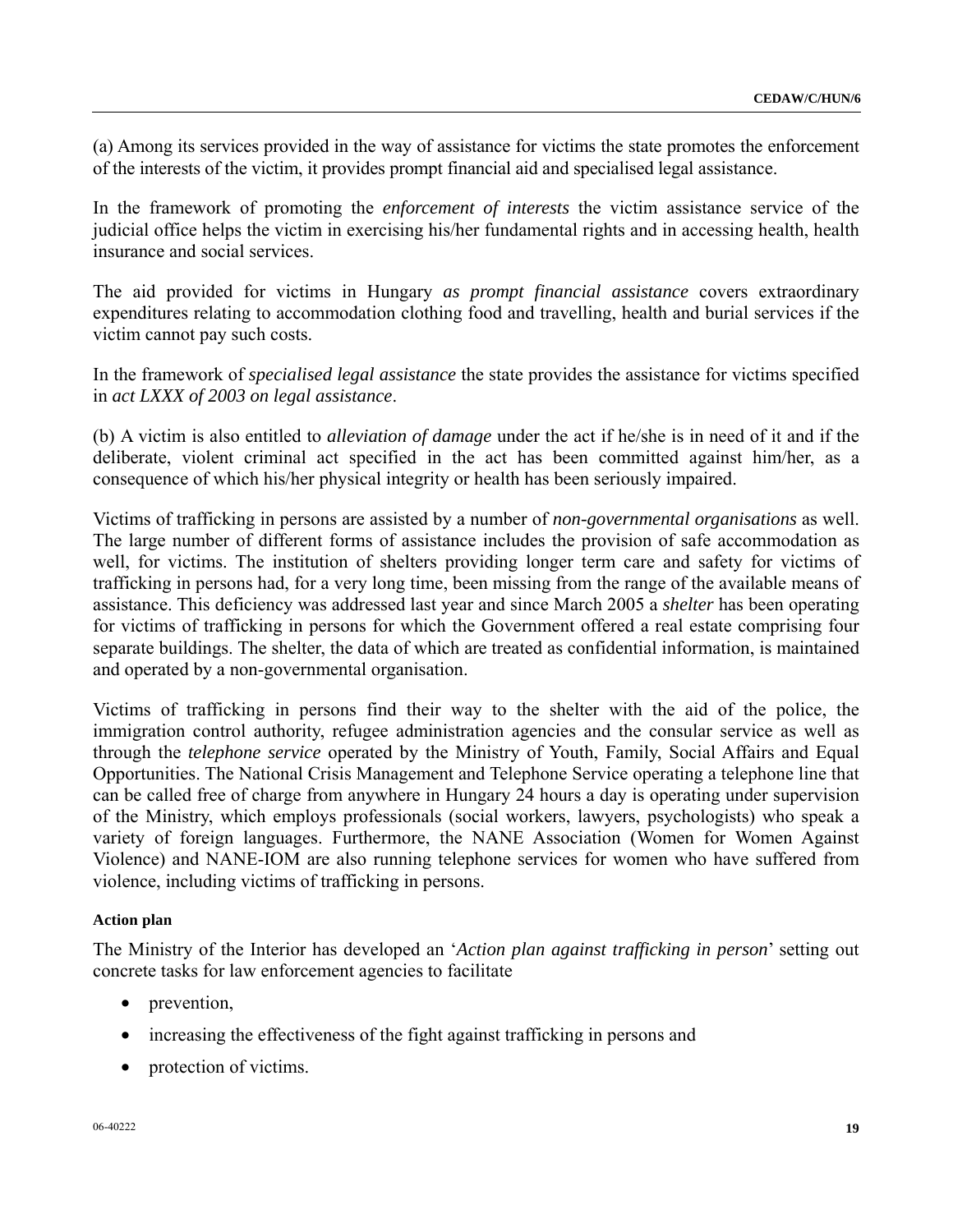The action plan involves capacity building training and the maintenance of high technical/professional standards as well. The training programmes include human rights aspects and children's rights. All elements that are required for effective fight against trafficking in persons must be integrated in the training of the police and other organs involved in criminal investigation. One essential requirement is that the injured persons be treated as victims of serious crime and that they be protected against repeated victimisation.

A special criminal investigation team has been set up in the framework of the National Bureau of Investigation, dedicated to investigating crime relating to trafficking in persons. This facilitates the expansion of knowledge and expertise and ensures collection and utilisation of experience built up in this area.

#### **Awareness raising campaigns and training courses**

During recent years IOM has been *organising* awareness raising *campaigns and held training courses*  to promote the fight against trafficking in persons The Hungarian Ministry of the Interior and the Ministry of Foreign Affairs also participated in the campaign which was launched in the spring of 2005, with financial assistance provided by the Italian Ministry of Interior. *Handout leaflets* were also produced in the campaign, advertisements in the interest of the public were broadcast on TV and were played in cinemas, *free weekly programme brochures* were produced and the materials of the campaign was *published in a* popular *magazine* as well, for students of the higher grades of primary school and for those attending secondary school. IOM - with professional assistance provided by the Government of Hungary - held so-called 'train the trainers' courses for law enforcement agencies, judges, prosecutors, the media and civil organisations. Furthermore, a four volume manual on trafficking in persons (on general knowledge and methodology, on law enforcement agencies, for those working in the area of administration of justice and for non-governmental organisations) was published, and a CD-ROM was produced comprising the relevant legal regulations, domestic and international documents as well as data on the main non-governmental organisations providing assistance to victims, for the purposes of training and extension training.

#### **Scientific research and conferences**

Among *scientific research* projects, empirical surveys were carried out in 2003 and in 2005 by the National Institute of Criminology (OKRI) on trafficking in persons and on smuggling of persons, respectively. The research programmes of the Hungarian Scientific Research Fund (OTKA) also include one focusing on international trafficking in persons (2004-2007) which will be closed by a monograph at the end of the research period, at the Institute of Legal Sciences of the Hungarian Academy of Sciences. The problem of trafficking in persons has also been on the agenda of a number of scientific conferences and other events organised in Hungary in recent years.

The 14<sup>th</sup> Criminal Expo - an international conference and exhibition on security, crime prevention, criminal investigation, administration of justice, disaster protection and information technology - was jointly organised by the Ministry of the Interior, the Office of the Prosecutor General, the National Association of Prosecutors and the Public Foundation for a Safe Hungary in November 2005. One of the most important themes was the presentation by the Ministry of Youth, Family, Social Affairs and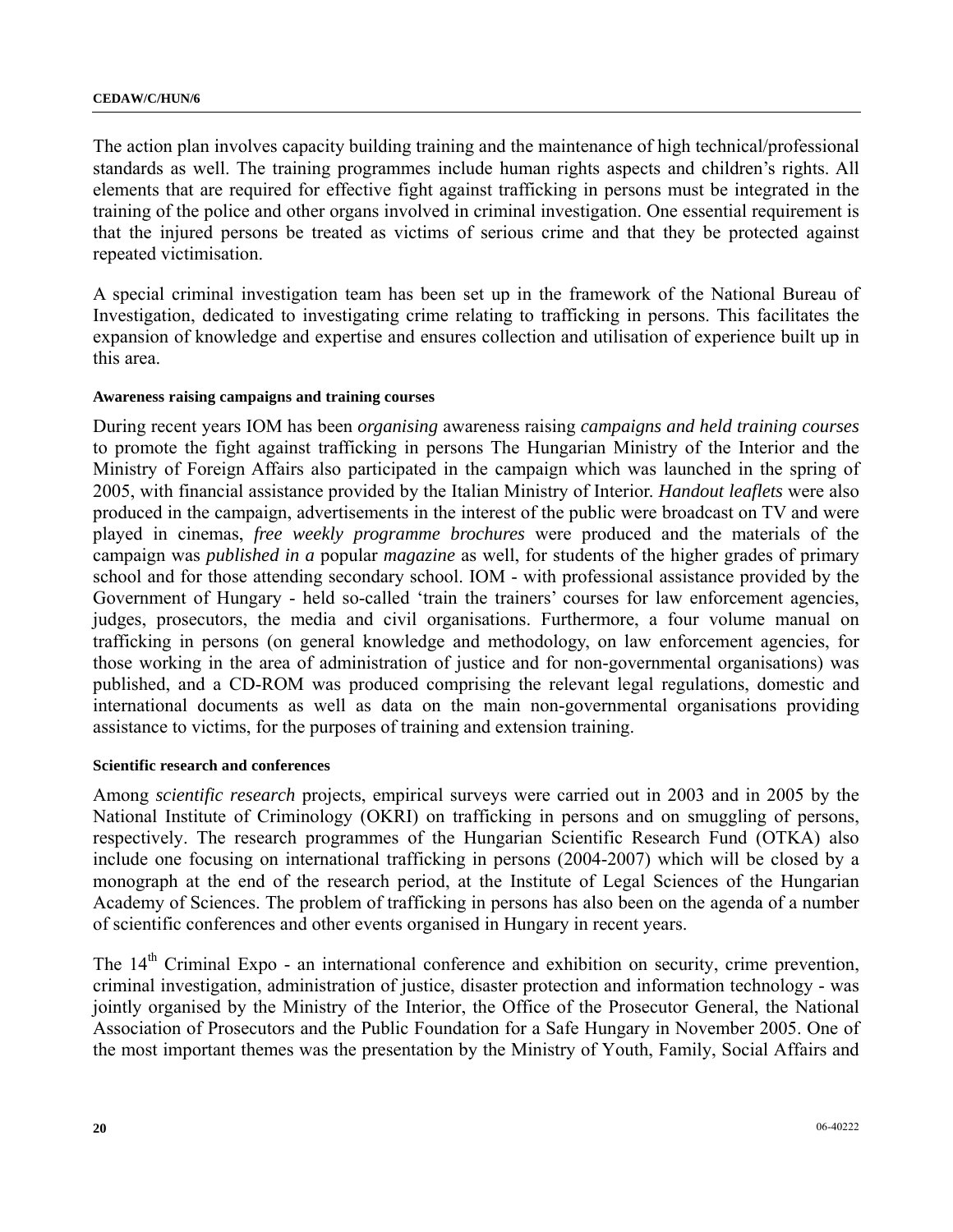Equal Opportunities of experience from the cooperation between the civil sector and the government in the fight against trafficking in persons.

### **Article 7: The role of women in public life**

#### **a. Voting, and the right to be elected**

The rules on the right to be elected and, in general, the rules on elections, have not been changed since the previous report. Women have universal suffrage. However, there is a growing gap between the percentages of women and men participating in national elections (Table 7.1). As a matter of course, this table is based on a representative sample (owing to secret ballot). The figures show that in 1998 the proportions of women and men casting their votes (67.9 % and 67.4 %, respectively), but in 2002 there was an almost 3 % difference between the two ratios. Besides a decline in the interest in politics this may also be explained by a change in the political atmosphere.

#### **b. Participation in governmental decision making**

With respect to Article 7 b) of the Convention the General Recommendation (1997, point 29) specifies the methods by which the participation of women in positions in government, public administration and public bodies can be facilitated. For the time being however, such means have not yet been implemented.

The programme of the socialist/liberal coalition government formed after the general elections in 2002 expressed the requirement of observing and promoting the equality of opportunities in respect of social, economic and employment policy, including the equality between women and men.

The coalition that came into office in 2002 appointed three women ministers at first: the Minister of the Interior, the Minister of Health, Social and Family Affairs and the Minister of Environment Protection and Water Management. In 2003 the latter two were replaced by men, however, a woman minister without portfolio was appointed to take care of issues of equal opportunities, as a consequence of which there were two women ministers. Upon the dissolution of the ministry and upon the replacement of the Prime Minister and the change of government in 2004 two ministerial positions were assigned to women, and this is expected to remain unchanged until the end of this government term. Besides the Ministry of the Interior, the newly set up Ministry of Youth, Family, Social Affairs and Equal Opportunities (which is in charge of facilitating gender equality) is also headed by a woman minister. The national institution in charge of promoting gender equality is operating in the form of a department within the Ministry.

There are a small number of women in the highest levels of government. There are not more than one or two women among the political and the administrative state secretaries (Table 7.2). Some 26 % of the deputy state secretaries are women. In some ministries (Agriculture, Foreign Affairs) there were no women at all among the senior officials. It should be noted that the official registries are not adequate; no statistics by gender are produced. The number of state secretary positions changed as a result of the reorganisations, thus the calculations is based on the period when the largest number of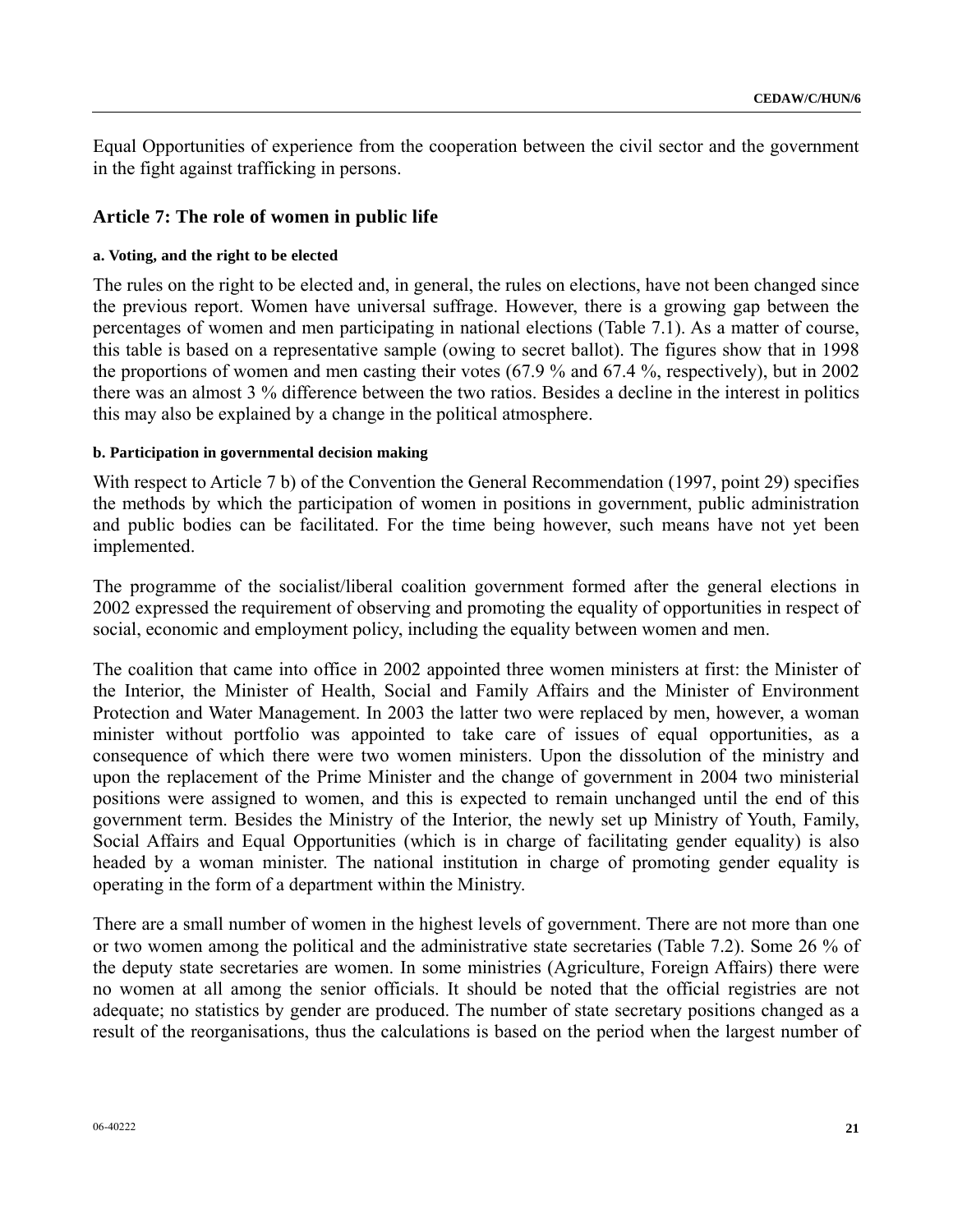people was working in the various ministries. Where a woman worked in more than one positions, she was taken into account as many times.

Parliamentary committees are regarded to be one level of decision making, for they not only play an important role in the dimension of elections and political parties, because the committees are an important partner of government in legislation. Their tasks include amending proposals and submitting proposals for new legislation as well. Between 1998 and 2002 only one committee (Human Rights) was headed by a woman, with another five committees with woman vicechairpersons. In the current government term four committees had woman chairpersons, two of them only during a certain part of the term; 9 vice-chairpersons were also women, five of them only for part of the term. It should be noted that the number of committees and positions also increased significantly, partly explaining the increase of the number of women in these positions. From among the two committees headed throughout the term by women, the Steering Committee does not play an important role from the aspect of governmental decision making, while the other one, the Social and Family Affairs Committee is regarded as an area of women's public policy.

While in the previous government term a total of 8.3 % of the MPs were women, they accounted for a lower percentage of the members of the committees. In the current term a total of 9.1 % of the MPs are women and they have 25 permanent positions.

At the level of local governments, official data do not or only partly cover the ratios between women and men. The aggregate data show, however, that 14.8 % of elected mayors are women. There are substantial differences between the various types of communities: the larger the municipality, the weaker the position of women is (Table 7.3) A comparison of the data on the 1998 and the 2002 local governmental elections shows, in part, a slight increase, yet it also indicates that women are underrepresented on this level as well (Table 7.4).

### **c. Roles in politics and in public life**

There is a clear dominance of men among party leaders: in three out of the four parties in Parliament the proportion of women among the members of the supreme organs of the parties varies between 0 % and 10 %. The Hungarian Socialist Party is the only exception, which has a well-established women's section with a network of nationwide coverage.

The combined election system has not changed since the previous report (individual electorates plus territorial/national compensation list). The proportion of women candidates is low, though in 2002 it increased both in the socialist party (MSZP) and in the liberal party (SZDSZ) (Table 7.5). The chances of women of winning the elections however, are also influenced by their positions in the party lists of candidates (Table 7.6).

One of the effects and consequences of the election system is the small percentage of women among MPs. After the elections in 2002 a total of only 35 women MPs (9.1 % of all MPs) started working in the Hungarian Parliament.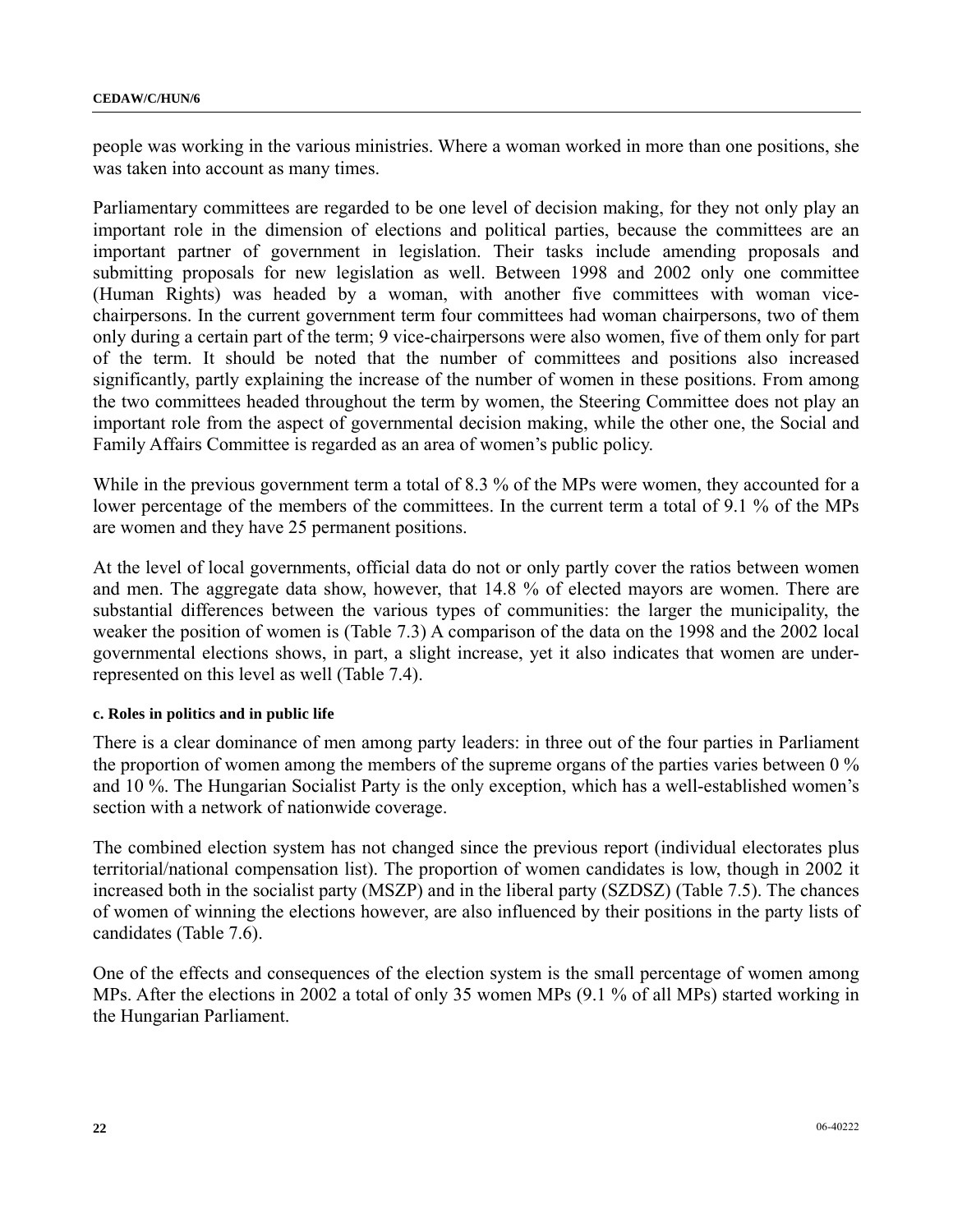The European Parliament is a new venue of representation. The proportion of women among the members of the Hungarian delegation is 37.5 % (9 out of 24 persons) which is way above the 22.8 % average of the other post-communist countries and is also higher than the 32.5 % of the older Member States. The strategy of the parties in nominating candidates gave a clear indication of their intentions: socialists nominated women candidates on the list only in positions where there was a good chance of winning. It was also clear from the election process that the European Union and international expectations in general, may have a positive impact on the cause of equality of women and men.

## **Article 8: International public life**

#### **Women in international representations**

The proportion of women increased during the past five years among diplomats. About a third of those on permanent Foreign Service are women and the same proportion is observed among those in 'diplomat' status. It should be noted however, that in senior positions, particularly abroad, women are still under-represented, which is partly explained by the specific form of work and way of life that is characteristic of the Ministry of Foreign Affairs.

The employees of the ministry can participate in tertiary and post-gradual education and training, in other training and extension training courses of various lengths. Since Hungary's European Union accession (2004) the range of possible training courses in which participation is based on applications, has widened substantially.

It is only estimated on the basis of diverse registries that the ratio of women to men among the Hungarian employees of the United Nations and its specialised institutions is about 1 to 9.

The proportion of women to men is more even among Hungarians employed by North Atlantic Treaty Organization (50 % each), while in the Council of Europe 40 % of the Hungarian employees are women, 60 % of them are men. Some 78 % of the Hungarian officials and those employed by the European Commission on the basis of temporary contracts are women.

### **Article 9: Issues of citizenship**

No material change has been introduced to the legal regulation since the combined governmental report (see CEDAW/C/HUN/4-5).

### **Article 10: Education**

#### **Legal framework of equal opportunities in education**

As has been discussed in detail in the previous report (see CEDAW/C/HUN/4-5), the act on public education adopted in 1993 and still in effect after the amendments in 2002 and 2003, lays emphasis on eliminating gender-based discrimination in all areas of education. The most significant changes that have taken place since the date of Hungary's European Union accession are those introduced to the regulation of tertiary education. *Act CXXXIX of 2005 on higher education* introduces a higher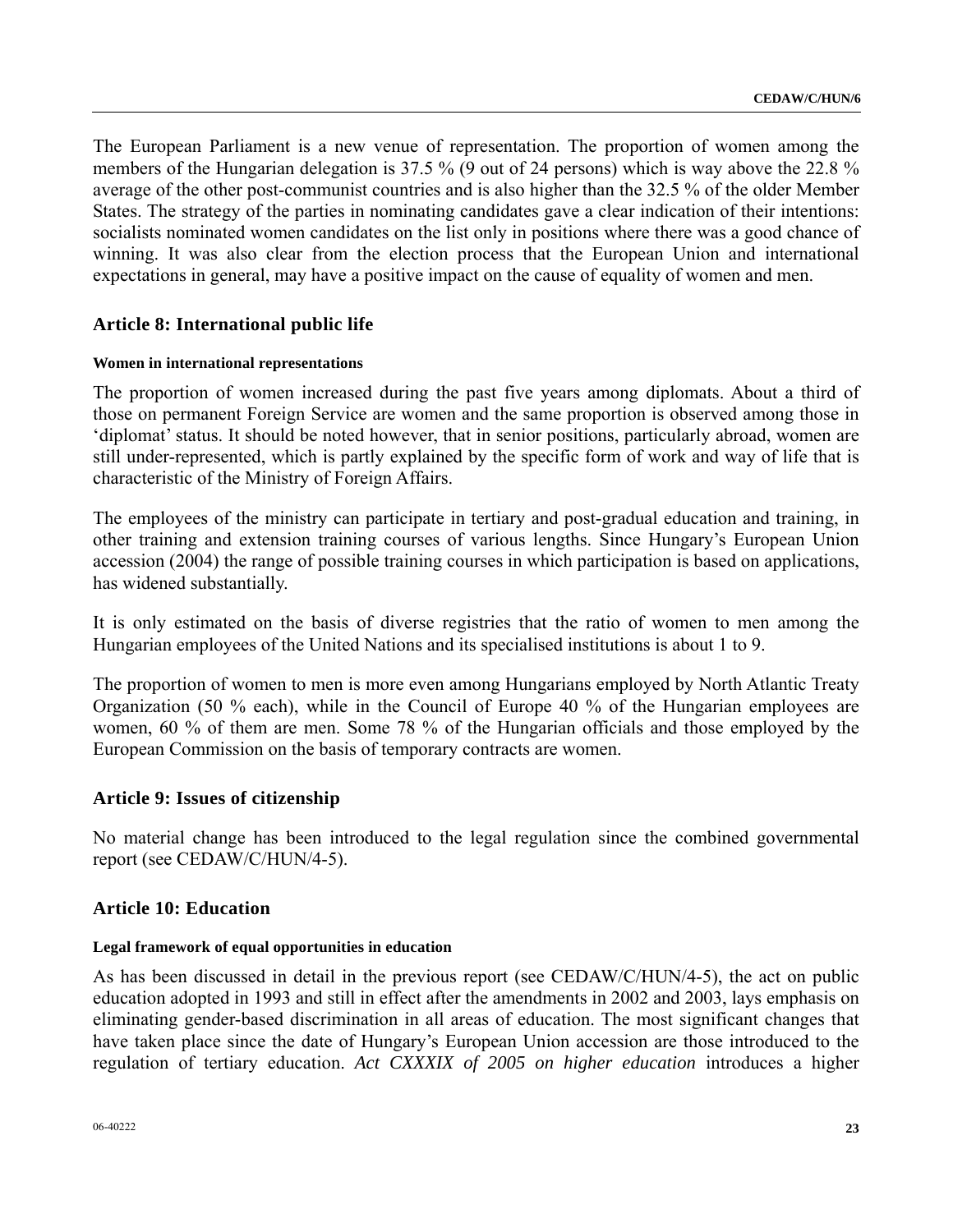education system in line with the Bologna Convention. Accordingly, from 2006 the new structure of higher education will be comprised of basic - bachelor - masters, doctors (PhD), tertiary vocational training and specialised extension training. Article 2 (1) (h) of the Act sets out a task of ensuring observance of the requirement of equal treatment and equal opportunities in tertiary education.

Pursuant to the law it will be possible to conduct gender studies at master's level under the heading of 'gender researcher and specialised politician for equality of opportunities', after completing the basic courses of social sciences.

#### **a. Equal opportunities in obtaining diplomas in all types of schools**

In general, the level of schooling attainment is somewhat higher among women than in men in Hungary. A higher percentage of women have secondary or tertiary qualifications in working age population than of men of the comparable ages (Table 10.1). By contrast, a higher percentage of men have diplomas providing vocational qualifications.

#### *Primary and secondary education*

The proportion of girls increased steadily in primary and secondary schools during the past 15 years (see: previous report with historical data series). In the 2005/06 school year the proportion of girls at nurseries and primary schools corresponds to their proportion in the population as a whole (Table 10.2). Girls are significantly over-represented in grammar schools and they are significantly underrepresented in vocational schools. This means that girls tend to receive general secondary education and a smaller proportion of them acquire vocational qualifications at this level.

Girls are over-represented in secondary education. There is a definite gender segregation not only in general in the various types of secondary education but also within the choice of vocation: girls will more often choose vocations in trade and the light industries and less often those in heavy industries or ones of technical orientations, while many of the latter vocations tend to offer more highly paid jobs.

In contrast to the above general trend Roma women are faced with a substantial disadvantage in the schooling system. Surveys have shown that some 35-40 % of Roma women have not completed primary school. This proportion is some 10 percentage points higher than among Roma men, showing that Roma women are at a disadvantage both on account of their ethnicity and their gender. Similar inequalities appear at higher levels of education as well.

#### *Tertiary education*

The proportion of women in higher education as well as among those holding degrees from tertiary education exceeds that of men. Some 58 % of students in higher education are women in the 2005/2006 academic year. Though women make up a higher percentage at the lower level of tertiary education (college, 62%), they are over-represented in the higher (university) level as well, at 55%. Men make up a higher proportion only at the highest (PhD) level of education, but only with a slight margin, for in 2005/2006 47 % of the PhD students are women.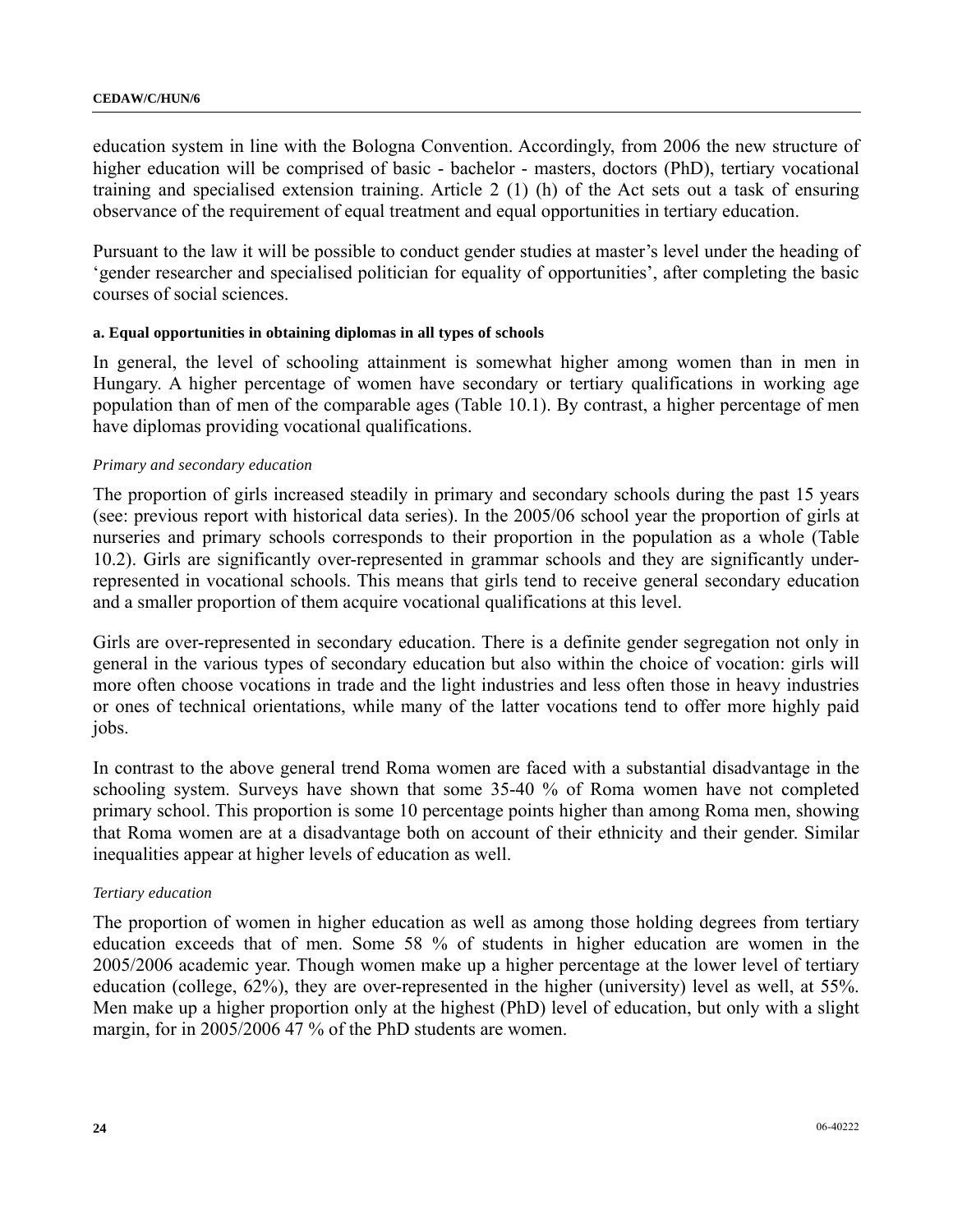As in secondary schools, there is significant gender segregation in the choice of vocation in tertiary education as well. Some 70 % of students in tertiary teacher training in Hungary are women, while they make up less than 10 % of engineer students. Women make up some 60 % of those studying law and economics, 67 % and 54 % of those studying management and medical sciences, respectively. Gender segregation declined somewhat during the past 10 years, while the proportion of women among students increased by 5 %.

There are no material gender differences in terms of those attending full time courses, evening classes or correspondence courses, though more women choose evening classes and correspondence courses.

#### *Student hostels*

Some 46 % of secondary school students living in student hostels in Hungary are girls.

#### **b. Teachers - discrimination in school hierarchy**

Hungarian schools also reflect the segregation of the genders observed in the labour market. Though a high proportion of teachers are women, the higher the prestige and level of management, the lower is of the proportion of women. Though some 87 % of primary school teachers are women, only 62 % of the schools are directed by headmistresses, with 86 % deputy headmistresses. There is a clearly visible 'glass ceiling' phenomenon: women can make it only to lower levels of the hierarchy, having weaker chances of holding higher positions than men.

Women are even more under-represented in leading positions in prestigious grammar schools: 71 % of teachers are women, headmistresses making up only 38 %, with 61 % deputy headmistresses.

The proportion of women is much lower among university teachers (38 % in the 2004/05 academic year). The proportion of women among full time teachers was the same, i.e. they are not disadvantaged from the aspect of the stability of their jobs. On higher levels of the university hierarchy, however, the proportion of women declines. Only 7 % of university professors and 24 % of assistant professors and lecturers are women. Less than 4 % of the members of the Hungarian Academy of Sciences are women (see figure 10.1 in the Annex, comparing the opportunities of men and women for promotion in sciences).

#### **c. Gender roles**

In relation to social gender stereotypes appearing in school books, a number of research projects<sup>[1](#page-24-0)7</sup> have come to the same conclusions concerning the following issues: 1. Boys/men appear more often in school books than do girls/women; 2. In the teaching of literature and history, men are mentioned more often; 3. Family and social gender roles are presented - apart from a few exceptions - in the traditional and stereotyped ways. Content analyses prove that school books show clearly distinguished stereotyped male and female role models within work place, home and other social strata. Most textbooks fail to describe women outside the home. A restricted gender-specific offer of occupations is presented for boys as well as for girls.

<span id="page-24-0"></span> $\overline{a}$ <sup>17</sup> For example Thun, É. (2005): Az oktatásról női szemmel (Education from the perspective of a woman).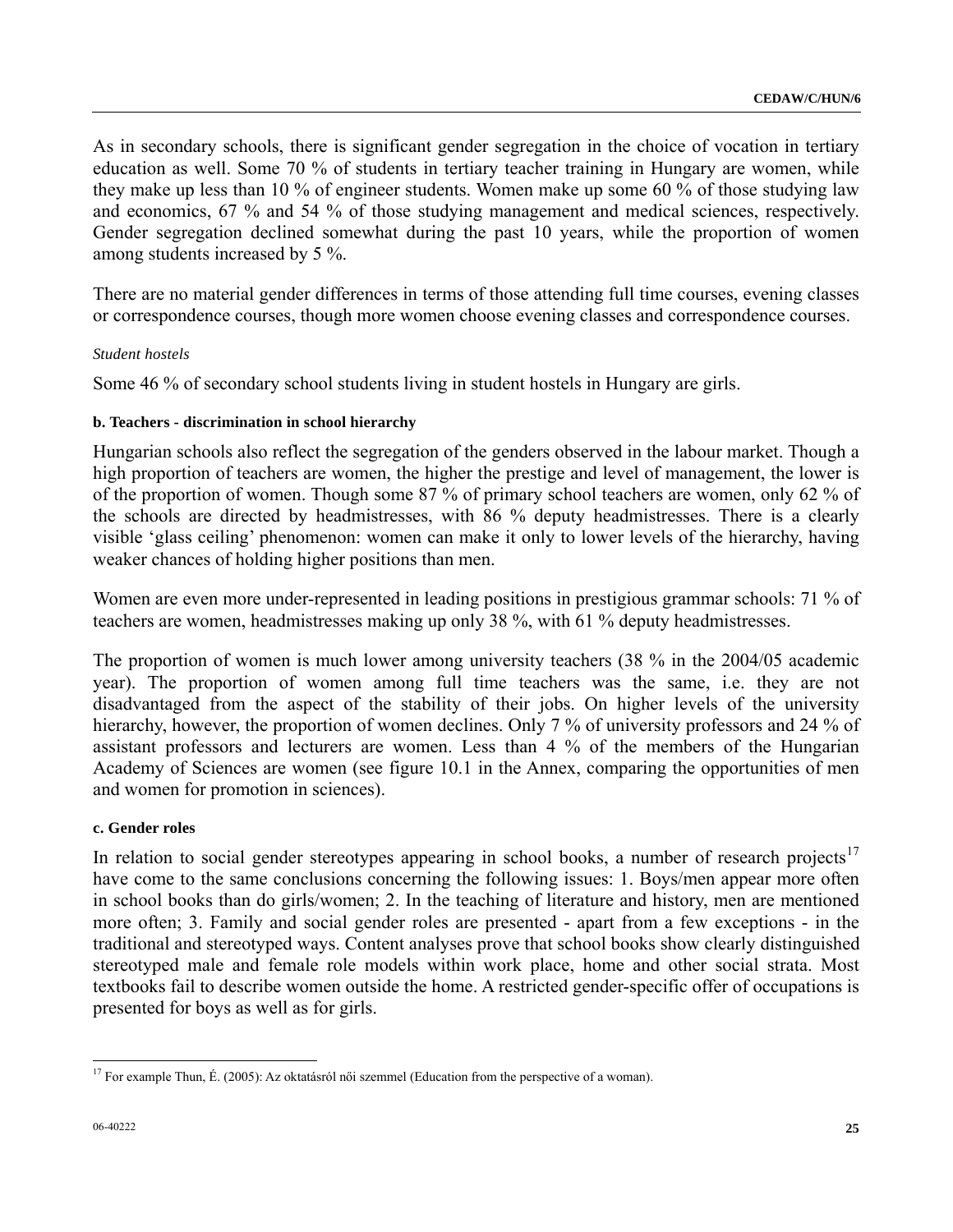#### **CEDAW/C/HUN/6**

The syllabuses of currently mandatory teachers' extension training programmes do not cover issues of gender equality.

#### **d. Study allowances and research scholarships**

As was pointed out in the previous report, students who are recipients of child care aid or child care fee are exempted from having to pay tuition fees for 4 terms in state education institutions. Furthermore, the repayment of the student loan may also be suspended during the period of the disbursement of the child care aid or child care allowance. These preferential terms are accessed primarily by female students of universities and colleges. In Hungary, 35.1 % of researchers, 64.1 % of research assistants and 65.3 % of other employees in research are women. The ratio of women among researchers of budgetary institutions increased from 31.1 % to 39.9 %, those working at research units at tertiary institutions increased from 29.1 % to 36.8 % between 1990 and 2002.

#### **e-f. Adult education**

A higher proportion of the participants of adult education are women. In the academic year of 2004/05 some 56 % of the total of 350,000 persons participating in education outside the schooling system (training courses, remote training, seminars and private lessons) were women. More women participate in adult training in the schooling system, than men. For example, in the 35-44 year age group, 3.1 % of women and only 1.6 % of men participated in training. Similar differences are observed in other age groups as well. Similar segregation trends are found in adult training: less than 20 % of those conducting studies for industrial, technical and architectural qualifications while 70-80 % of those studying for qualifications in education, cultural and personal services are women.

#### **g. Equal opportunities in sports**

Both boys and girls have to participate in the same number of sports classes per week, at school. However, a somewhat smaller percentage of girls participate in extra-curricular sports activities, only 46 % of the members of student sports clubs are girls.

#### **h. Heath education**

There are no data broken down by gender available on health education.

### **Article 11: Employment**

The number of employees increased only by 1.2 % in Hungary between 2000 and 2005 in the 15-64 year age group. Within this, the employment of women and that of men grew by 2.1 % and by a mere 0.5 %, respectively. The rate of employment of women used to be 13.1 % below that of men, by now the difference has shrunk to 12.1 %. *In 2005 a total of 51 % of women aged between 15 and 64 years were engaged in wage earning activities, in contrast to the 49.6 % recorded in 2000.* The corresponding ratio for men increased from 62.7 % to 63.1 %.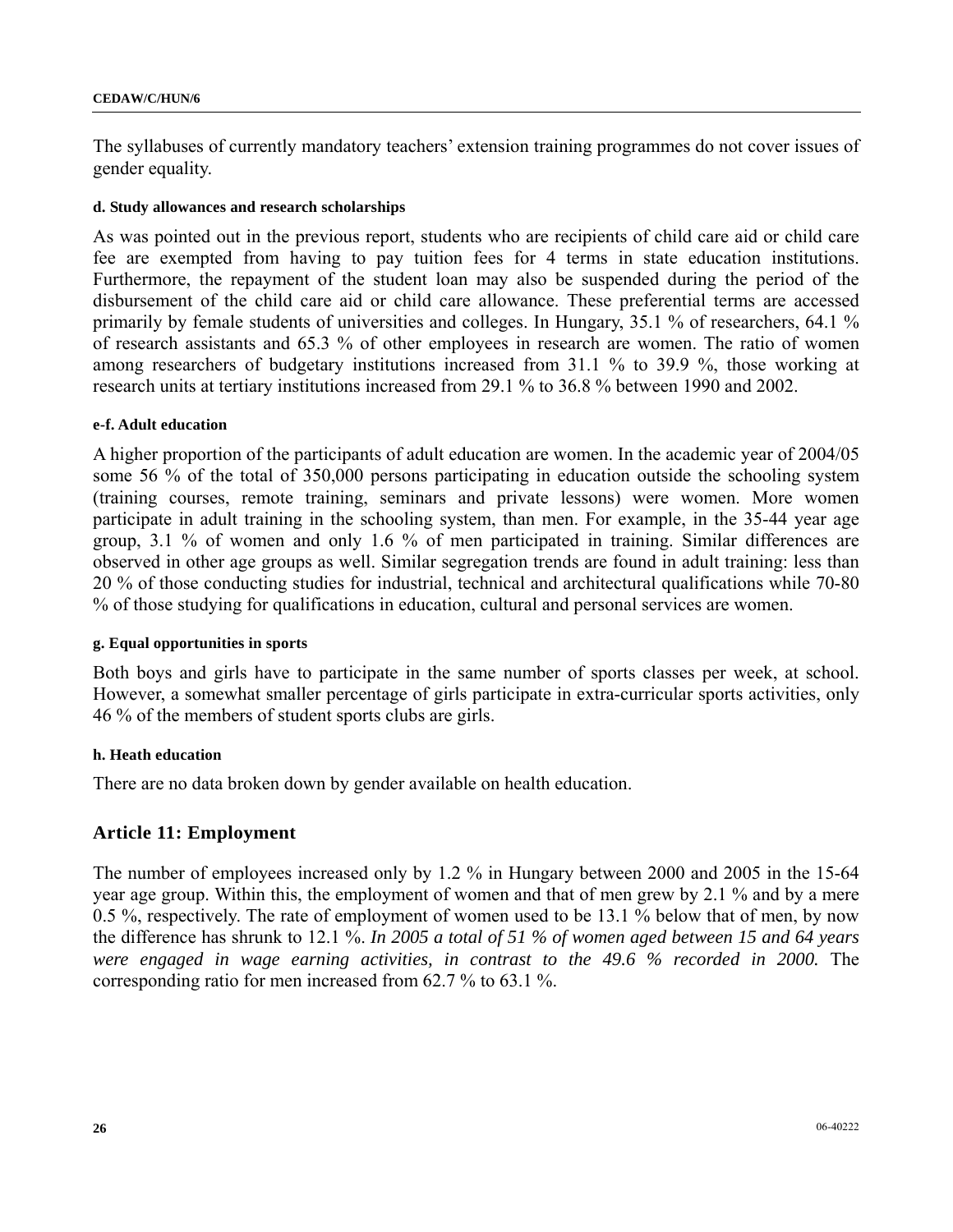#### **1. Discrimination in employment**

#### **(a) Access to wage earning jobs**

#### *Employment rate*

Since year 2000 a major structural transformation has been underway in the Hungarian labour market, which has been more favourable for women than for men, as a consequence of which the gap between their employment rates narrowed from the 13.1 % in 2000 to 12.1 % in 2005 (Table 11.1). The domestic employment rates are still substantially below the average of the 25 EU Member States. In 2004, the rate of employment of women and that of men was 5% and 7.8% below the EU average (Table 11.2). The employment rate of the age group between 24 and 54 years - regarded to be the most ideal from the aspect of employment - is only 1.5 % below the average of the EU 25. By contrast, the corresponding figure for men is 6 % below the EU average. The reason for this may be that many people work in the 'informal' sector or outside the organised labour market. Lower employment is also related to the low ratio of part time employment, at least in the case of women. In 2004 3.2 % of men and 6.3 % of women worked part time in Hungary, in contrast to the corresponding 7 % and 31.4 % of the EU 25 (Table 11.3).

### *Unemployment*

The inequalities in unemployment between the genders disappeared by year 2004. (Table 11.5). In year 2005 - partly as a result of the closure of an increasing number of factories, partly as a consequence of the conditions of interest activating the economically inactive - the number of unemployed started to grow increasingly rapidly and the rate of unemployment among women reached 7.5 %, exceeding the 7 % rate among men. In 2005 46.9 % of the unemployed men and 43.3 % of the unemployed women were permanently unemployed (i.e. for more than a year). The average period of unemployment among women was almost 2 months shorter than that of men (15 months and 16.9 months, respectively).

### *Exclusion from the labour market*

The group of inactive persons of the economically active age is comprised of four large sub-groups: students, pensioners, those living on child support (child care aid, child care allowance, child care support) and the so-called 'other' group of inactive people. Most of these - almost 60 % - are women.

About a third of the inactive people are continuing their studies. The expansion of education continued even after the turn of the millennium. An increasing percentage of young people are acquiring higher qualifications whereby they improve their chances for employment and become capable of earning higher pays. The relative proportions of girls and boys in full time education have in terms of absolute figures - remained more or less unchanged for years.

Another dominant form of becoming inactive (31%) is made up of early retirement. The number of people in this large group has increased since 2000, by 28 % and by 5 % among women and men, respectively. The ratio of women among active age pensioners did not change; it was around 42-43 % both in 2000 and in 2005. A large number of these women retire from employment where the retirement age is lower than the average owing to the circumstances of work (e.g. mining, armed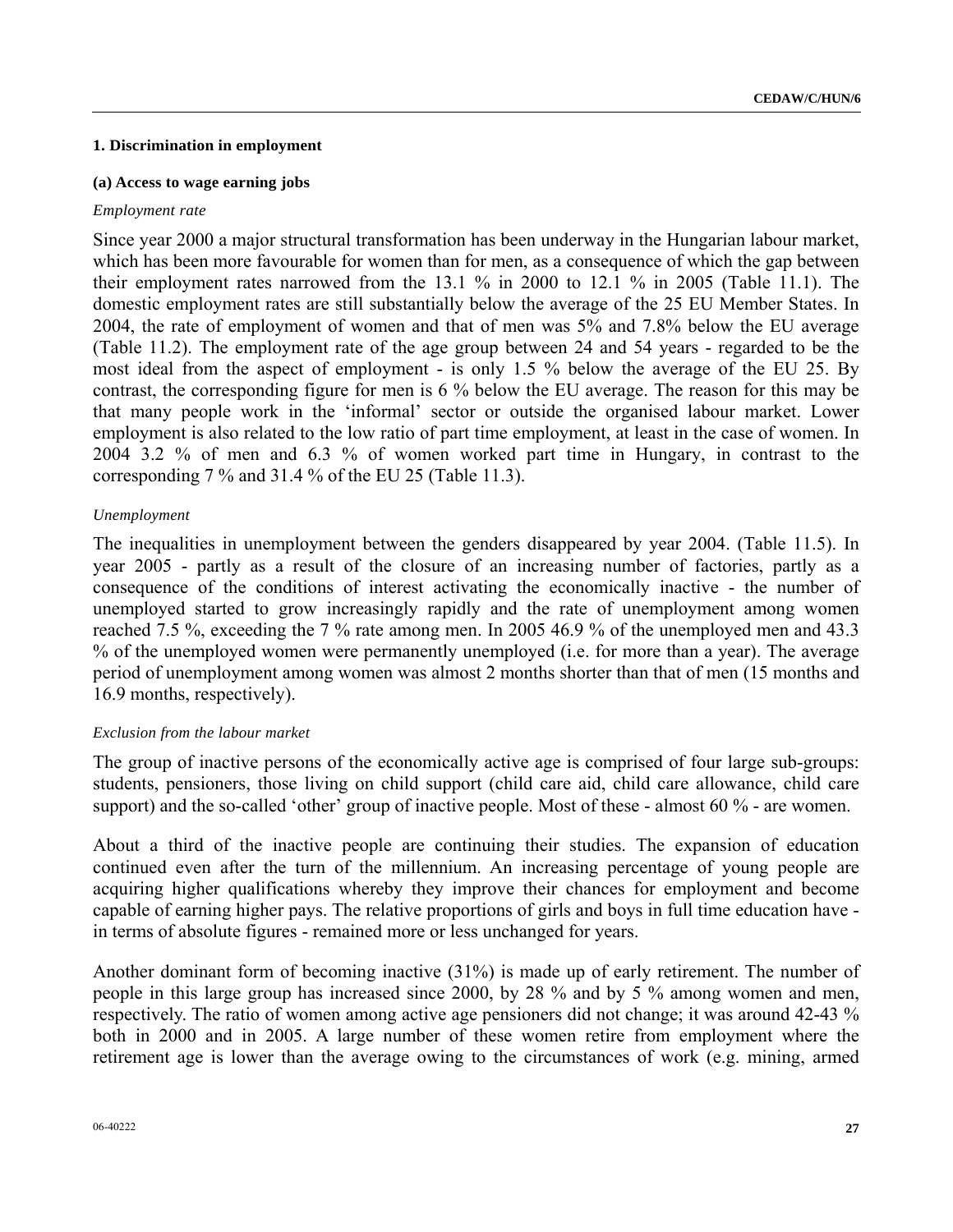organisations, the railway company etc.). Another large group of retired is made up of people with health impairments. Initially, the number of pensioners was increased by retirements motivated by conditions in the labour market, but today there is practically no room for such retirements. Instead, people approaching the retirement age may be provided with pre-retirement unemployment benefit, if they have passed the time line for the regular unemployment benefit. Certain measures have been introduced in recent years to facilitate the employment of pensioners.

Some 8-9 % of women in the active age group are on child care leave, living on child care aid, child care allowance, child care support. Their number dropped from 295,000 in 2000 to 282,000 in 2005, but the *number of men on child care aid increased from 1,000 to 10,000*. (See point 2 for more details on this.)

The number of people who are not studying, not working and who are not unemployed either, was 390,000 (6 % of the active age population) in 2005, some 30,000 fewer than five years before. This group accounted for a higher percentage among women (8%) than among men (4.2 %), which is a consequence of the fact that as a result of the declining real wages during the past decade it was less and less worth for women to work for wages. For their pays were significantly lower than those of men and their work in the household is more valuable than that of men. These circumstances were improved - but the problem was not resolved - by the 50 % wage increase in the public sector.

### **b. Equal opportunities for employment**

#### *Structural changes in the groups of employed men and employed women*

The decline of the number of employees involved primarily those *of lower schooling levels* (those having completed only primary school or not even that) among both men and women, at the same time the number of holders of degrees obtained in higher education institutions, that of skilled workers as well as that of people who have completed vocational secondary school has increased. Consequently, the schooling profile of employees has improved.

The fact that the proportion of women dropped in the lower schooling categories and has increased in higher schooling categories, *indicates that women have benefited more from the change of the schooling profile than have men.* One particularly welcome fact is that the proportion of women employees with college qualifications increased from 57.9 to 58.9 % and among those with university degrees it rose from 39.9 % to 43.4 % between 2000 and 2005. However, attention should also be paid to the actual vocations concerned, i.e. whether the holders of such qualifications have highly paid jobs or they have qualifications with which it difficult to even find employment.

#### *Employment structure by sector and economic branch*

For men and women are concentrated in different economic branches, but even if they are working in the same branch, women will work in different positions than men. (Table 11.5) From among all wage earner women, the proportion of those working in agriculture dropped from 3.6 % in 2000 to 2.7 % in 2005. By contrast, the percentage of men working in agriculture is still 6.9 %. The proportion of employment in *industry* has also dropped, but here the decline involved only women: in 2000 and 2005 the ratios of women working in industry were 21.5 % and 21.2 %, respectively.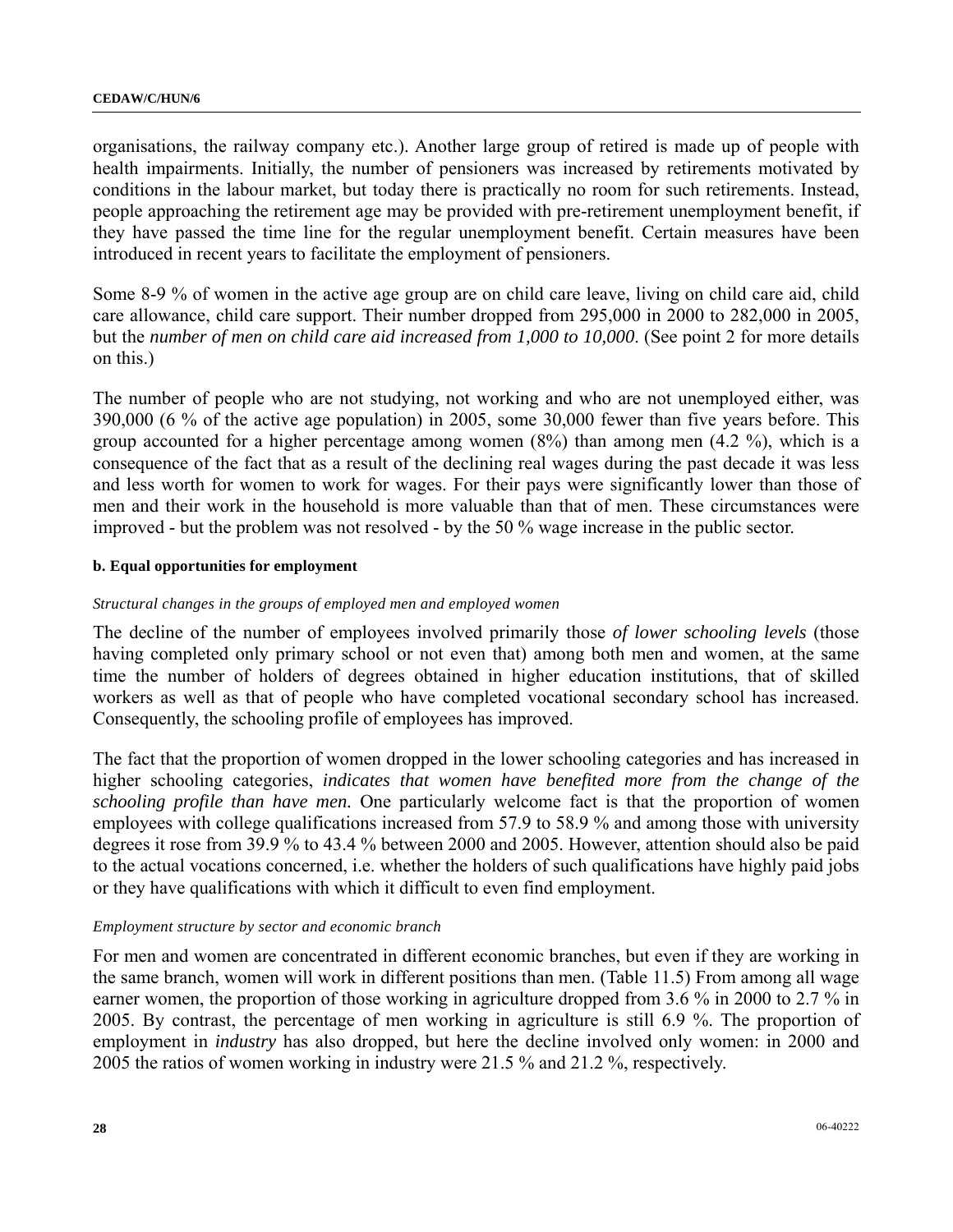The proportion of women working in *services* increased from 71.3 % in 2000 to 76.1 % in 2005 (Table 11.6). By 2005 the share of women in the total number of employees in the tertiary sector increased to 55.6 %, from the 54.4 % observed in 2000. The proportion of women increased relatively vigorously in the category of 'other communal services', in trade, in the provision of commercial accommodation, in public administration and in the health/social/welfare sector (which had already been feminised beforehand). The two-thirds proportion of women in financial services has stabilised but in others their proportion declined (transport/warehousing real estate transactions, education and training).

### *Horizontal segregation*

About a quarter of all vocations have become completely feminised: these employ more than a third of all women employees and some 1.4 % of men employees (Table 11.7). The other end of the scale is made up of jobs dominated by men, employing 43.9 % of male employees and some 1.1 % of women. A small proportion (15-16 %) of occupations is balanced in terms of gender profile and the proportion of women and men employed in these areas is even smaller. *The fact that almost three quarters of wage earner men are working in 52 % of occupations of that are highly or fully segregated, and about as large a proportion of women are working in another 30 % of occupations with gender segregation makes the labour market rather inflexible.* 

#### **c. Equal rights for promotion and for starting up businesses**

Vertical segregation can be measured in terms of the presence of women and men in the hierarchy of work. The number of both men and women in senior/managerial positions increased between 2000 and 2005 but the proportion of women remained unchanged. It is still about a third, showing a substantial under-representation of women in comparison to their 45.8 % share of employees. An even larger difference would probably be found by reviewing the percentage of women in managerial positions separately in the private and the public sector.

There is also a significant difference between men and women in terms of employment status. In 2005 nine of ten women and only eight men working for income were employees. The proportion of women entrepreneurs is still below one third.

#### **d. Income differences**

According to Eurostat data the gross average wage difference between men and women was 21 % in 2000 and only 11 % in 2004. In the private sector - where more men are working - the average wage is higher and the wage difference between the genders is also larger.

#### **e. Right to social security and pension**

#### **f. Healthy work environment**

For more information see 12.2.

#### **2a-d. Child raising and employment, protection of parents in the labour market**

The presence of small children in need of care usually prevents women from taking up paid employment. There was an almost 45 % difference between the average employment rate among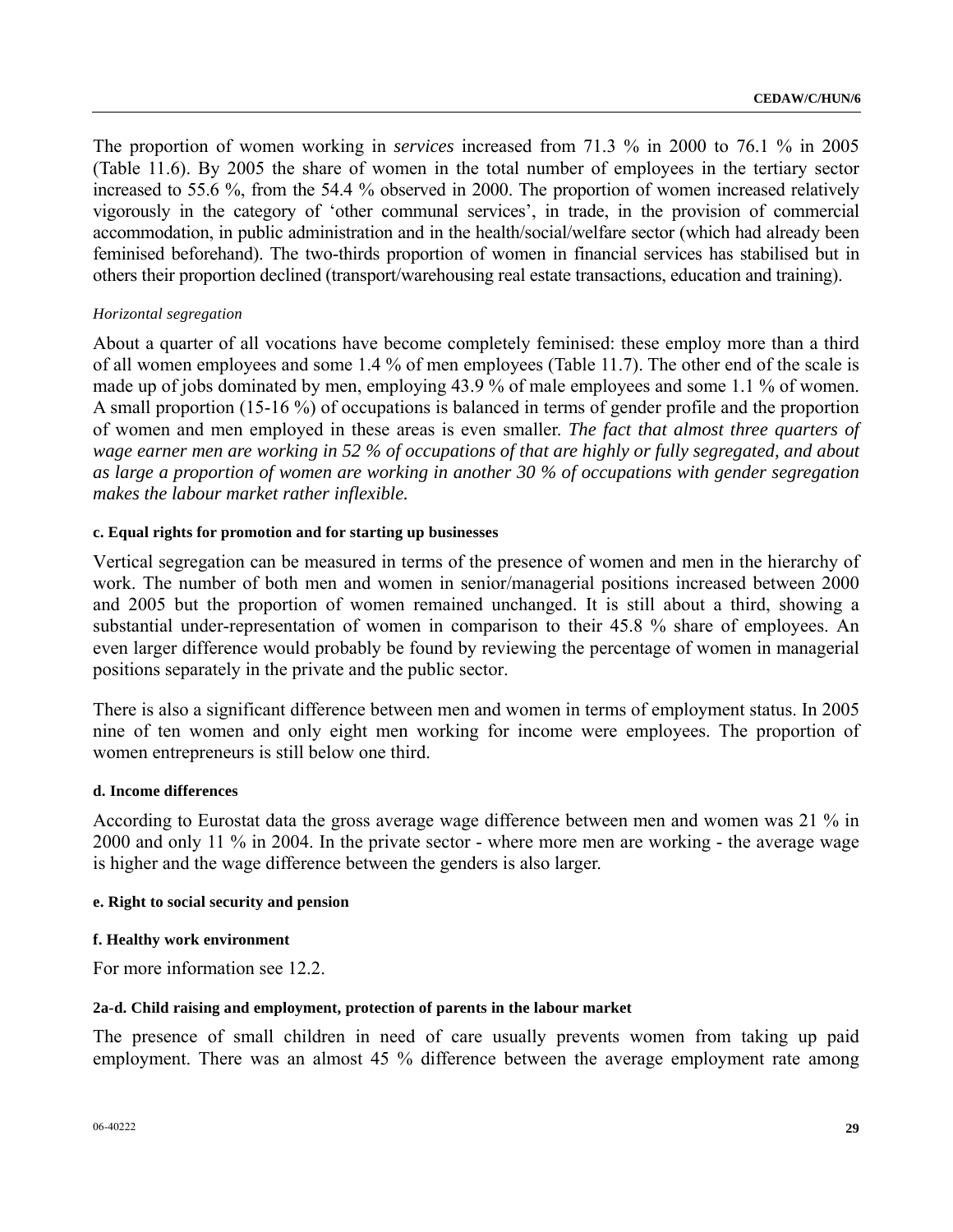women without and women with small children, in 2002. In contrast to women, a higher proportion of men are forced by having small children than the lack of children, to take up employment. It must be mentioned here that *the employment rate of women between 25 and 44 years of age with at least one minor child is the lowest in Hungary among the EU Member States.*

One of the most important factors dominating this trend is the child care support system, which is extremely generous in terms of its duration (though not in terms of its amounts), whose recipients are qualified as inactive. (The main elements of the system have been in effect since the mid-eighties.) This categorisation however, is disputable in the case of *recipients of the child care fee.* For the child care fee is an insurance type benefit, which may be paid to those with at least 180 days covered by insurance during the two year period before it is applied for, until the end of the second year of the life of the child concerned. This support is income-proportionate, up to a specific income ceiling. Parents receiving the child care fee are entitled to returning to the employer before they worked before the birth of the child and for a 30 day period they may not be made redundant.

The three year absence to which a parent is entitled for a child (the system of which is discussed herein Article 13 of CEDAW/C/HUN/4-5 report), loosens the ties linking women to the labour market and weakens their chances of returning to work especially when they take this opportunity for several children continuously. a number of measures have been taken recently to coordinate having children and employment (for more detail, see below - e.g. support for training in the schooling system or in the labour market during the period of child care leave; the introduction of the 'child care aid for grandparents' to release the parents' capacities for the purposes of taking up employment etc.). Furthermore, from year 2005 the child's age limit from which the parent taking care of a child can return to work was reduced from 1.5 to 1 year. Accordingly, from 2006 it is possible to take up even full time employment, in comparison to the previous period when those concerned could take up only part time work. Employment however, is not permitted for recipients of the child care fee, meaning that the parent with at least 180 days covered by insurance before giving birth can go out to work only when the child has turned two, in comparison to those entitled to the child care aid, who can do so when the child turns one. Those returning to work after child care leave used to be protected against being made redundant for a period of 90 days. During the period under review this period was reduced to 30 days.

From the aspect of the employment of women with small children the *existence, accessibility and affordability of child care institutions* is of outstanding importance. In the nineties, as the number of women opting for home child care increased, certain elements of the traditional service providing systems assisting child raising (e.g. chid care institutions of work places) were closed down and the capacities of local governmental institutions also dropped, particularly among *crèches*. The number of these dropped by about 50 % between 2000 and 2005, their capacity shrank by two thirds. The remaining institutions became over-crowded. In 2004 a total capacity of 8.4 was available for every 100 nursery age infant. Day care for children over 3 years of age is provided by *kindergartens.* The number of these has not dropped as dramatically as that of *crèches*. In 2004 a total capacity of 121.6 was available for every 100 pre-school age children, in contrast to the 92.2 observed in 2000. Coordinating family and employment obligations would be facilitated by *better adjustment of the working hours of child care institutions to the working hours of parents*. Development of the network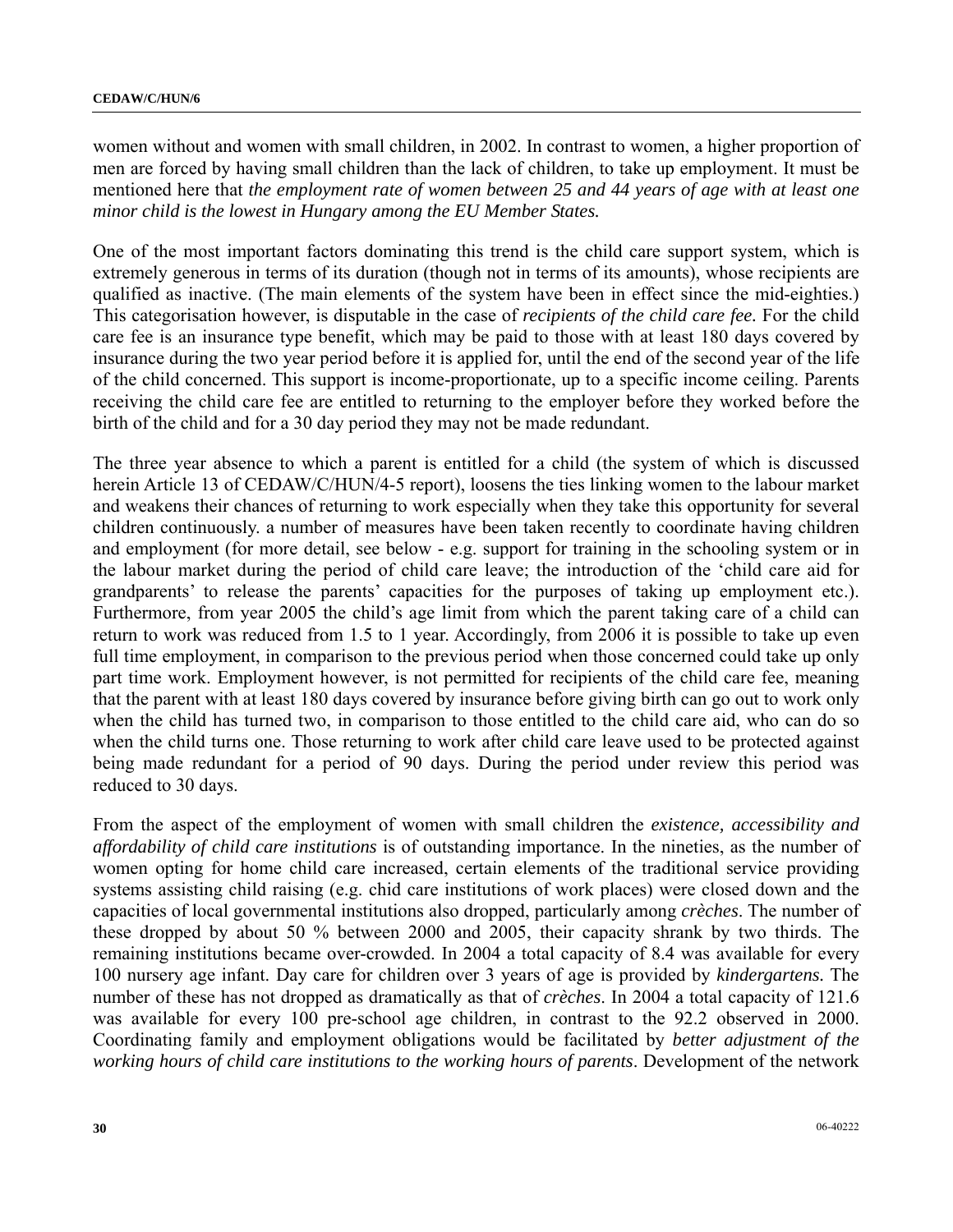of child care institutions, creating a more flexible regime of working hours, creating alternative child care services, such as home schools or taking care of child care at home and making these services more accessible, contribute to reducing the number of women with small children giving up employment owing to the lack of child care services, being forced by these circumstances to extend the child care leave.

#### **3. Additional measures to improve the employment of women**

Hungary joined the European Union in 2004 and since then Hungary has been an eligible recipient of development funds from the Structural Funds. In accordance with the EU expectations and practices gender mainstreaming is one of the basic criteria to be observed in the planning of development projects and in utilising funding sources. This is supported by guidelines and expert assistance as well. Consequently, the issue of equal opportunities is becoming increasingly embedded in the development of policies and public awareness. Furthermore, the development funds support a number of positive measures that make a direct contribution to the improvement of the labour market position of women.

A number of programmes have been launched with the aid of the European Social Fund aiming directly at improving the employment of women. Between 2004 and 2006 a total of HUF 2.1 billion is available for supporting projects providing personalised employment support and services for women in disadvantaged positions. The EQUAL Community Initiative Programme was also launched in 2004, supporting innovative experimental initiatives aiming at alleviating gender inequalities and segregation in the labour market, with a total amount of HUF 814 million. A programme raising awareness and supporting the spreading of family friendly jobs was launched in 2005, which - besides drawing attention - helps adopting new forms of organisation of work by providing concrete expert assistance, while drawing attention to the necessity of a more equal sharing of work within the family.

Besides the above measures a number of amendments to certain acts contributed to facilitating gender equality and the elimination of discrimination, the most important of which were as follows:

(a) *Act CXI of 2004 on the promulgation of the No. 183 Convention adopted on the protection of motherhood by the 88th session of the General Conference of the International Labour Organisation*  entered into force on the  $8<sup>th</sup>$  day after its promulgation, its provisions however, have been applicable since 4 November 2004.

(b) Act CXXIII of 2004 on facilitating the employment of career starter young people, unemployed people over 50 years of age and those seeking for jobs after giving care to child or dependant family members, as well as on the employment of those on scholarships entered into force on 1 January 2005. The legislator found that for some groups in the labour market not only the lack of work experience causes difficulties in finding jobs but also a longer period of absence of the labour market. This includes most of women intending to return to the labour market after the expiry of unpaid holiday for child care, and those intending to return after the expiry of the period during which the nursing fee is provided for nursing relatives, along with job seekers over 50 years of age. They often find it difficult to get a job even if their qualifications are in demand in the market or if there is a shortage of labour in their region. Entering or returning the job market by these people should also be supported. This act is not directly aiming to assist employees, rather, it intends to stimulate employers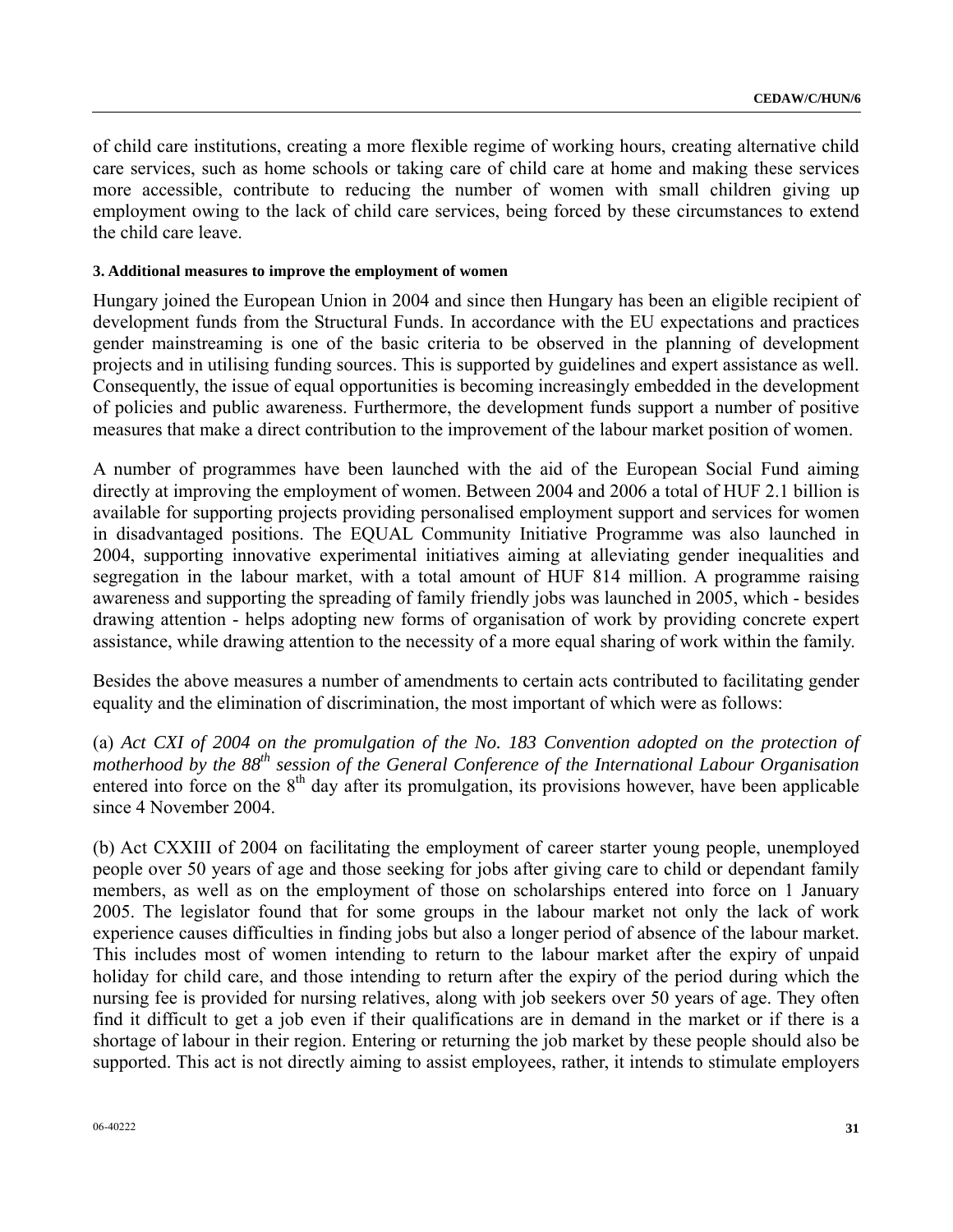by setting a lower percentage - than the rate specified in *Article 19 of Act LXXX of 1997 on the persons eligible to the benefits and services provided by the social security system and to private pensions as well as on the coverage of such services in a combined single structure with Government Decree No. 195/1997. (XI. 5.) implementing the Act - of contribution to be paid by employers if they* employ persons in disadvantaged positions from the aspect of the labour market. The legislator intends to make employers want to employ their staff over a longer period of time.

(c) *Act CXXV of 2003 on equal treatment and the promotion of equal opportunities* entered into force on 27 January 2004, by the adoption of which all EU directives concerning equal treatment were integrated in the Hungarian law, fulfilling thereby Hungary's legal harmonisation obligation in this field. By its entry into force a number of provisions on equal treatment which used to be contained in Act XXII of 1992 on the labour code (hereinafter: Labour Code) were transferred into this act, however, the principle of equal pay for work of equal value which was entered in the Labour Code with effect from 1 July 2001, is still part of the Labour Code (Article 142/A).

(d) Council Directive 97/81/EC of 15 December 1997 concerning the Framework Agreement on parttime work concluded by UNICEF, CEEP and the ETUC was introduced to the Labour Code with effect from 1 July 2003, the primary goal of which is - within the framework of the European employment strategy - to spread part time employment in order to eliminate problems of reconciliation of work and family life and to provide easier access to education and training possibilities besides employment. Furthermore *Government Resolution No. 2017/2003. (II. 6.) on facilitating the spreading of part time employment* was adopted, according to which a proposal has to be produced in line with the EU legal harmonisation process, on eliminating factors hindering the spreading of part time employment forms in Hungary (payment of health contribution, service time giving eligibility to pension, the rules of calculation of average wage as a basis of pension if the employee is paid less than the minimum wage), in view of the relevant European practice and having reviewed the effects on the public finance system of the related measures. The deadline for the implementation of the tasks specified in the resolution was 31 March 2003.

(e) Article 138/A of the Labour Code on the working time allowance of fathers entered into force on 18 December 2002. This Article provides that a five working day time allowance is due to a father, covered by absence fee - refunded by the central budget to the employer - which must be allocated by the employer before the end of the second month following the date of birth, as requested by the employee. The allowance is due to the father even if the child is still-born or dies after birth. In order to arrive at a precise definition of those eligible to this allowance the term 'father' had to be defined with respect to the working time allowance. Accordingly, father is the father by blood or the adoptive father exercising the right of parental supervision. In the case of adoption the adoptive father is entitled to the working time allowance - in accordance with the general rules - within 2 months of the birth of the adopted child.

(f) Article 124 (7) of the Labour Code - in effect since 1 July 2001 - provides that in the case of a female employee, from the day of the establishment of pregnancy until the child turns one, or in the case of a man raising the child alone up to the end of the first year of the child, the weekly resting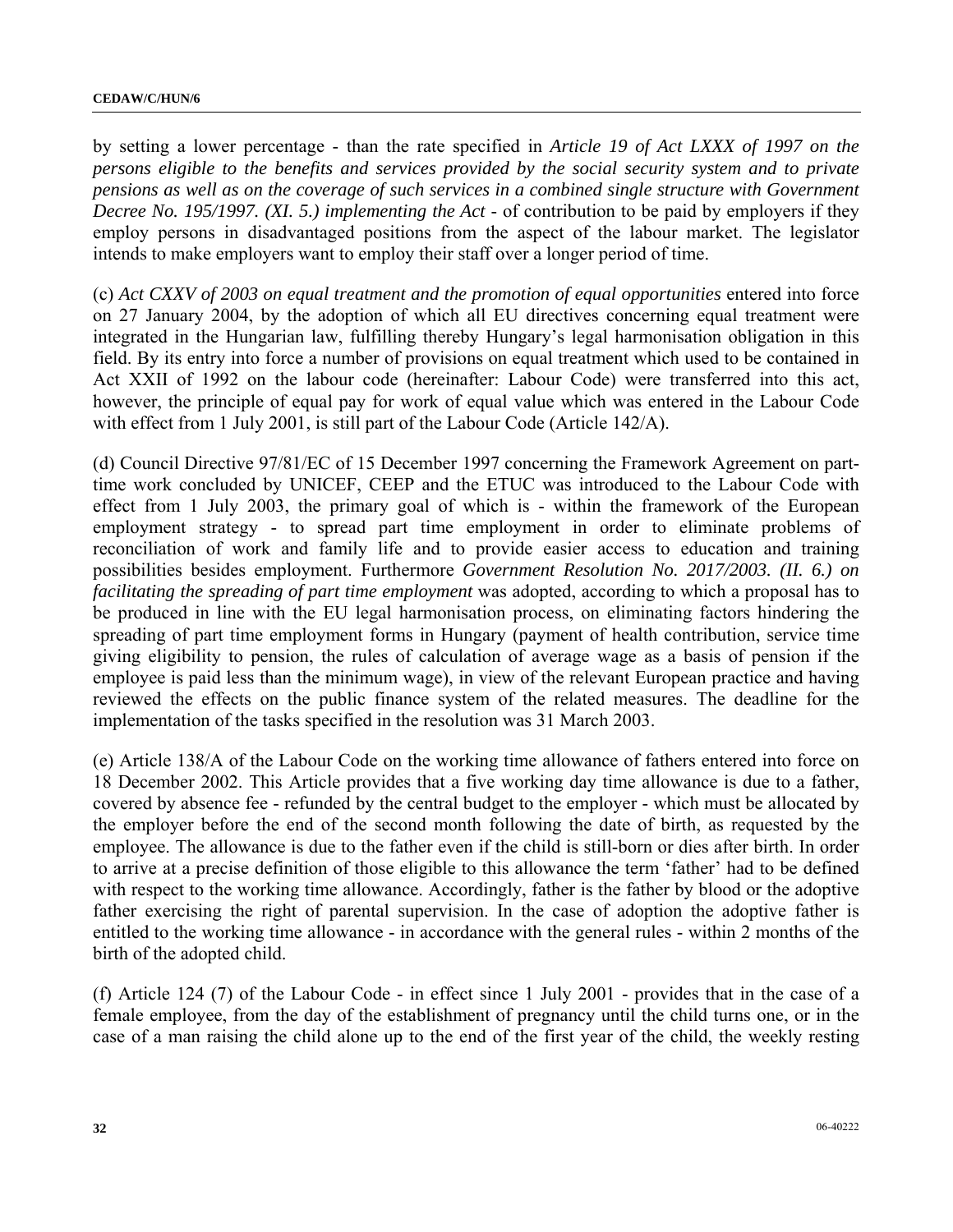days can be drawn together only with his or her consent. This rule is contained at present in paragraph (9) of the same Article of the Labour Code.

## **Article 12: Health**

#### **1. The health status of women and men**

The 'National Programme of the Decade of Health' - adopted by Parliament on 7 April 2003 by its resolution No. 46/2003 - created by modernising and extending the 'National Public Health Programme for a Healthy Nation' set itself a goal of improving the health status of the Hungarian population. The most important points include improving the opportunities of disadvantaged social groups by attaining equality of opportunities and, in the various areas of life, by creating environments promoting good health. The 'Healthy Youth' sub-programme of the National Programme of the Decade of Health developed special measures to protect pregnant women, mothers, infants, children and adolescents, and to protect reproductive health. One goal under the programme from 2003 - has been to develop family planning consultancy to promote responsibility in decision making on having children, to prevent frequent chronic illnesses and to prevent unwanted pregnancy. Another goal was in 2003 to improve the technical/professional conditions of the work of district nurses and its institutional background to facilitate activities relating to the protection of mothers, children and infants. Facilitating 'family friendly' maternity wards, the promotion by all reasonable means, of breast feeding as a general and naturally applied practice, are also parts of the programme.

#### *Mortality rate, screening and treating gynaecological conditions*

In Hungary, the life expectancy of women and men at birth is far below the level that would be justified by Hungary's economic development. In 2003 the life expectancy at birth was 68.4 years for men and 76.8 years for women. Hungarian men and women still expect a 7 and 5 years shorter life, respectively, than residents of other countries of the European Union. It should be noted that while among men mortality is in line with their schooling attainment, the mortality of women with higher levels of education is higher than that of those with secondary education.

In no other country of the world are there higher rates of mortality of malignant tumour cases than in Hungary. In 2004, among deaths of tumour lung cancer exceeded the mortality among women of breast cancer, so the dominant causes of death were lung cancer (45.4/100,000 women), breast cancer (43/100,000 women) and colon cancer (27.4/100,000 women). From among the tumours of the female genitals the ratio of deaths caused by the cancer of the ovary (12.5/100,000 women) was the highest. The proportion of deaths of cancer of the cervix (9.3/100,000 women) that of and of tumours of other parts of the womb (7.6/100,000 women) were also high. Screening for breast cancer was launched in 2000 as part of the National Public Health Programme, in the year 2003 almost three quarters of all women between 45 and 64 years of age participated. We have no reliable data on participation in screening for cancer of the cervix (estimate: 20-30 % of women). One unfortunate change is that a woman patient is dealt with over an average of 13 minutes at the gynaecological practices, which is significantly shorter than the 24 minutes recorded in 2000.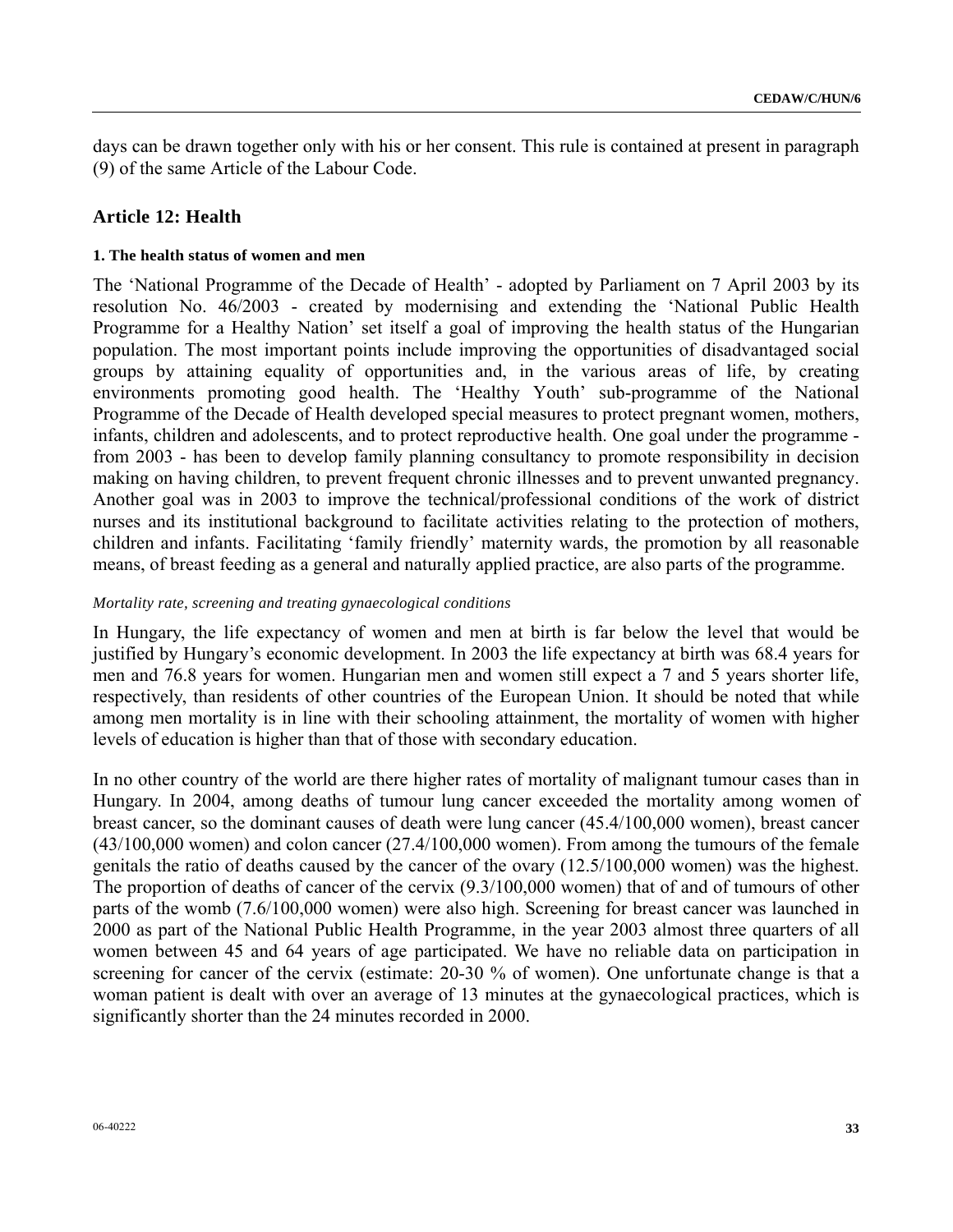#### **CEDAW/C/HUN/6**

## *HIV prevention*

In year 2004 a total of 12 women and 63 men were registered as HIV positive patients. Also in 2004, 4 women and 9 men were treated for AIDS and 2 women and 11 men died of AIDS. Hungary's National AIDS strategy is in line with the Millennium Development Goals and the National Public Health Programme.

## *Smoking*

According to Hungarian Health Interview Survey (OLEF) data on 2000 and 2003<sup>[18](#page-33-0)</sup> the number of smokers continued to increase after year 2000, and women continued to catch up with this unhealthy habit of men. In 2000 one in every ten women (9.4 %) and one in four men (25 %) smoked at least 20 cigarettes a day. One step forward though has been that the *Amendment to Act LVIII of 1997 on economic advertising activities by Act I of 2001* introduced a general ban on advertising tobacco products. In relation to the labelling of tobacco products Hungary has fulfilled its EU legal harmonisation obligation when by the entry into force of *Act LVIII of 2002 on amendments to certain acts on health and social security* it defined the detailed rules on the texts to be displayed on packages in order to increase the effectiveness of health protection, in line with Directive 2001/37/EC. In the fight against smoking the Government promoted the work of numerous non-governmental organisations.

### *Alcohol consumption*

Hungary is still one of the leading nations of the world in terms of the consumption of alcoholic beverages. Mortality of cirrhosis caused by alcohol was 0.0233 among women in 2004, which is one of the highest ratios worldwide.

According to 2003 figures, based on people's own reports, 3 % of women and 18 % of men consume quantities of alcoholic beverages that are harmful to their health.

In 2004 some 90 % of the 139 persons involved in applications aiming at treating alcohol addiction, supported in the framework of the National Public Health Programme were women.

### *Drug consumption*

The problem of drug consumption has been drawing increasing attention in recent years. Medicine abuse is most frequent among women; addicts tend to use benzodiazepines, meprobamat and combined barbiturate in this order of frequency. The number of drug addicts registered since 2000 has declined among women, but it has increased among men. The secondary school age group is the most exposed group of society, but children are trying drugs at increasingly young ages. In order to effectively manage the problem the Government has set itself a goal referred to as 'reducing harm'. As a consequence of an amendment to the Criminal Code it is now possible to apply the legal institution of diversion not only in the case of addicts when committing the crime of drug abuse but also those giving it a try or using drugs before becoming addicted.

<span id="page-33-0"></span> $\overline{a}$ <sup>18</sup> Only partial data are available for 2003 yet.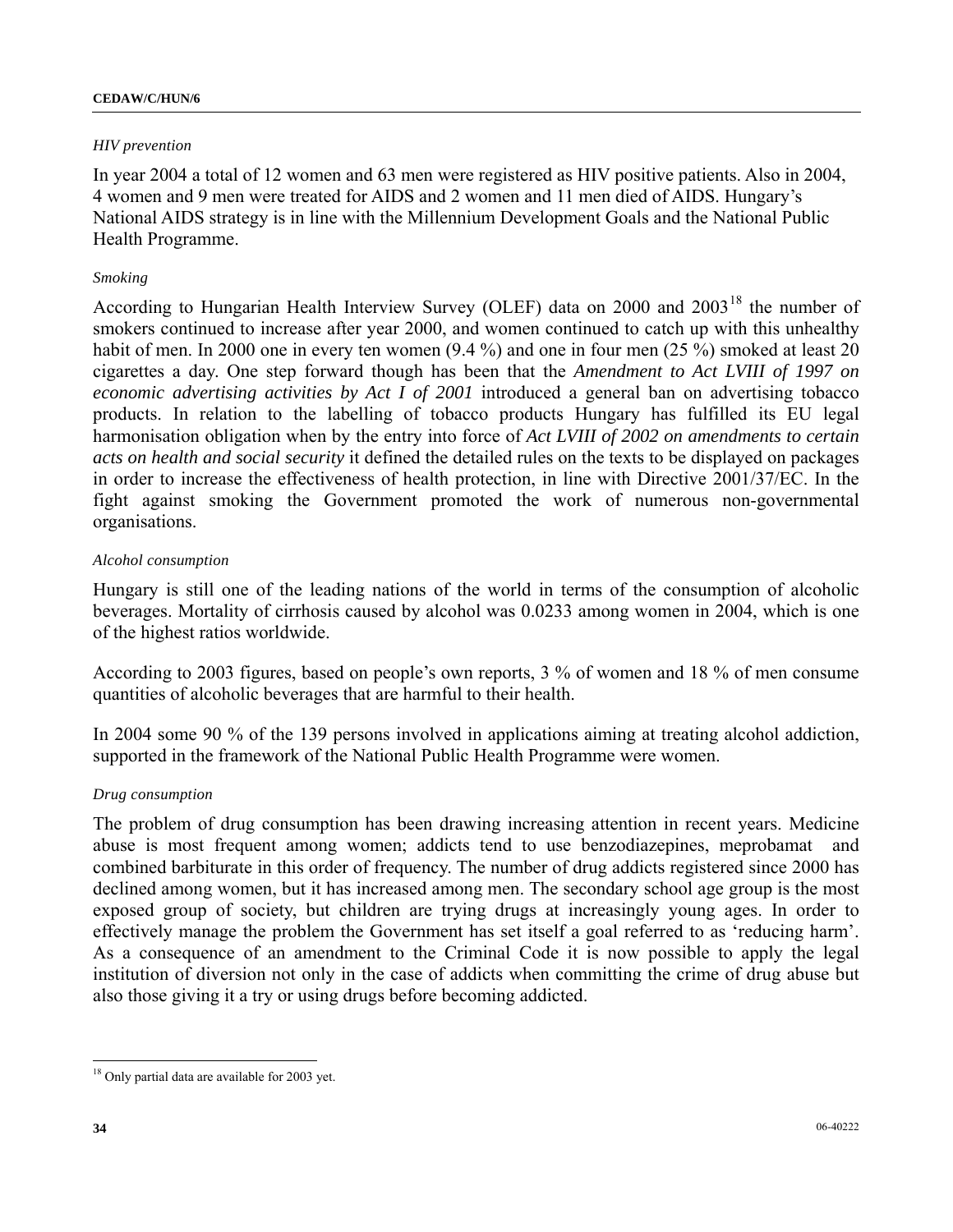#### *Violence*

The Government Office for Equality of Opportunities launched a pilot *Crisis Centre Service* in January 2004 with the aim of providing telephone or personal assistance primarily for women suffering violence in the family or who felt being threatened by their relatives. By the model experiment of the Ministry of Youth, Family, Social Affairs and Equal Opportunities the telephone service was modernised by launching a round-the-clock assistance service that is accessible from anywhere in Hungary. As a successor to the Crisis Centre a National Crisis Management and Information Telephone Service (Országos Kríziskezelő és Információs Telefonszolgálat) (OKIT) has been operating since 1 April 2005. In cases requiring prompt intervention they initiate instant action, in other cases they provide information.

The effective regulation enables accommodation of victims of violence in institutions (temporary homes for children and families), based on the rights of the children, together for the child and the parent concerned. This necessitated a capacity increase to accommodate lone victims as well at existing institutions. In seven regions of Hungary and in Budapest capacity increase took place in **temporary families' homes** in the first half of 2005 as a pilot project.

Before the launching of the programme a five-day training programme was delivered concerning special features of the work, for staff members of institutions undertaking the task, for child welfare services operating in the region and for employees of methodology centres. Civil organisations operating in the area were also invited.

The primary goal of the pilot program was to make it possible for temporary families' homes participating in the programme to accommodate persons (parents-children, women) threatened by or victims of family violence and to provide them with special complex assistance. The target group of the pilot program is parents and their children, lone women and pregnant women suffering threat or violence in the family. The indirect target group includes those in relationships with the victims (the assailant, the family, relatives, friends, neighbours). Helping them is a pre-requisite for tackling the problem. In a broader sense, the entire society is a target group. Prevention, the development of social awareness and the provision of information are important elements of the programme.

After the closure of the first phase of the pilot program, staff members of the temporary homes of families and children that had participated in the programme, attended a one day workshop in July 2005, based on the experience and lessons drawn from the programme.

In view of the positive conclusions drawn form the pilot the programme continues in 2006.

The homes participating in the pilot program are working in close cooperation with both the National Crisis Management and Information Telephone Service and the authorities, child protection agencies and other agencies acting in the interests of clients.

In the autumn of 2005 the Ministry of Youth, Family, Social Affairs and Equal Opportunities started a programme aiming at informing the widest public about family violence and the phone number of the National Crisis Management and Information Telephone Service.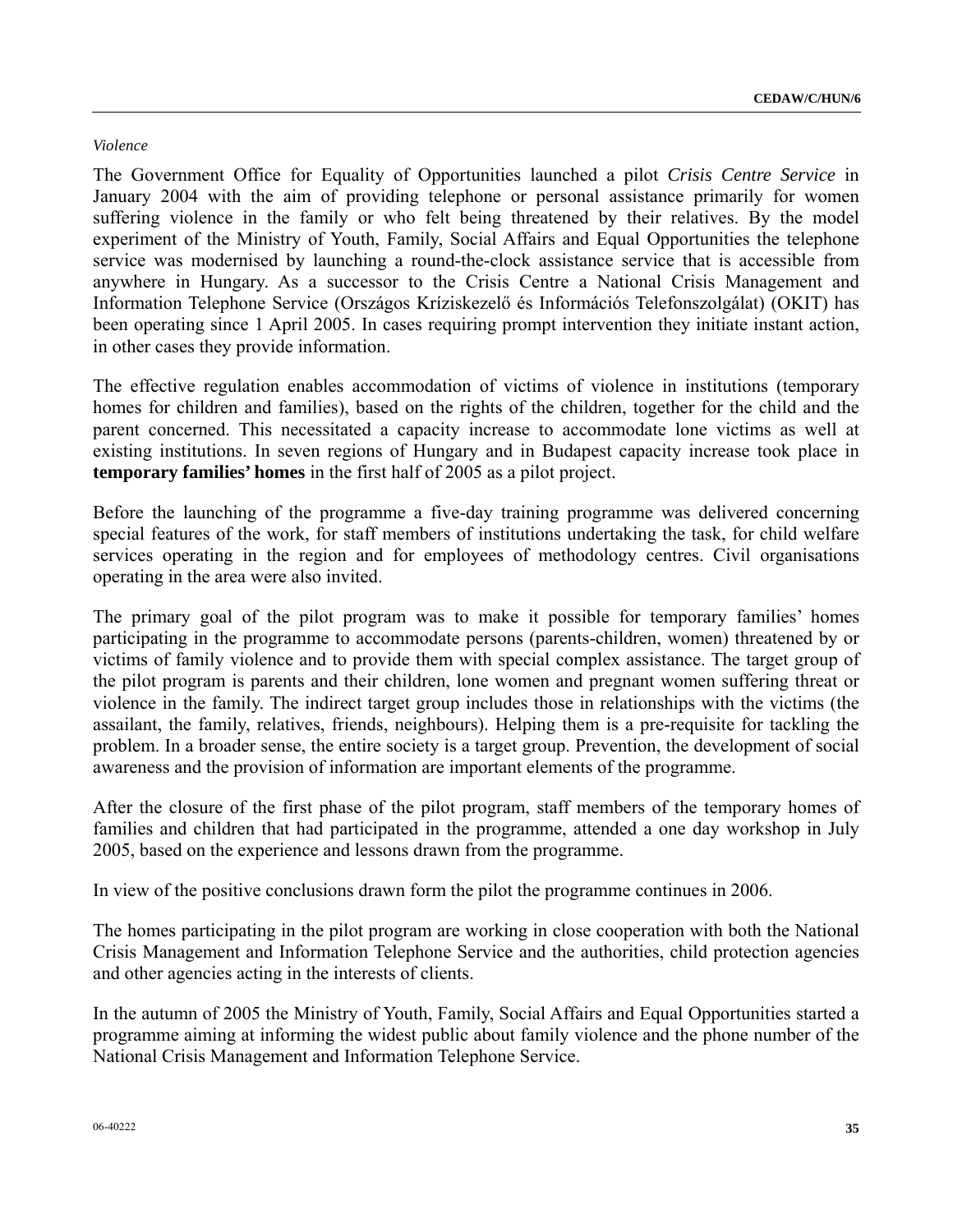Secret shelter was opened at the beginning of 2006 to accommodate women fleeing with or without children, from violence.

#### *Roma women in disadvantaged situation*

The housing standards, living conditions (livelihood) and health status of the Roma population in Hungary are far below the average of the rest of the society. Their quality of life is influenced by poverty, prejudice and discrimination alike. The life expectancy of Roma men and women is about 8- 10 years below that of the average in Hungary. Territorial inequalities in mortality rates follow social and economic inequalities. In poor villages with substantial Roma communities the average life expectancy at birth is below 60 years but no reliable data are available on the causes of death.

The vitality of Roma foetuses and infants is much lower than that of non-Roma Hungarians. Miscarriage, premature birth, lower body weight at birth, being raised under unfavourable living conditions after birth etc. originate from the young age of Roma mothers, their living conditions, and their smaller body weight resulting from insufficient nutrition in terms of quality and quantity, and their unhealthy behaviour patterns.

A survey carried out among the Roma population in 2002 found higher morbidity rates in the over 40 year age group. Only one in five Roma individuals aged between 40 and 50 years said they were healthy, and this ratio dropped to below 10 % among those older than 50. Symptoms of depression were much more frequent among young Roma women than among non-Roma women of the same age. Hepatitis A and B are outstandingly frequent among other infectious diseases.

The majority of Roma women are using some protection against unwanted pregnancy. More than 15 % of Roma women between 19 and 55 years of age do not use contraceptive pills because they cannot afford to. A history of obstetric problems is observed twice as frequently among pregnant Roma women than among other women in Hungary. According to a survey on Roma women the body weight of Roma women giving birth and that of smokers among Roma women giving birth was 3.3 and 4.0 kg below that of other women, respectively. The body weight of Roma women living in 'settlements' (i.e. parts of municipalities comprising four or more homes with very high density of residents and very low grades of convenience) was even lower, falling 2.1 kg below that of Roma women living elsewhere. Some 63 % of women covered by the survey were regular smokers, 48 % of them lived at settlements with low standards of hygiene or 'under settlement-like conditions'. Though Roma people are not formally excluded from health services, we assume that they use a smaller portion of higher standard, expensive and rare health services. The majority of curative interventions used by Roma citizens fall in the category of basic health services.

The Public Health Programme for a Healthy Nation in which a separate chapter is devoted to addressing the health inequalities of social groups facing multiple disadvantages, has set itself a goal of training 'health guards' from the Roma minority along with their employment by local governments, of special training of district nurses to enable them to more effectively deal with the Roma population as well as of launching special health improvement programmes.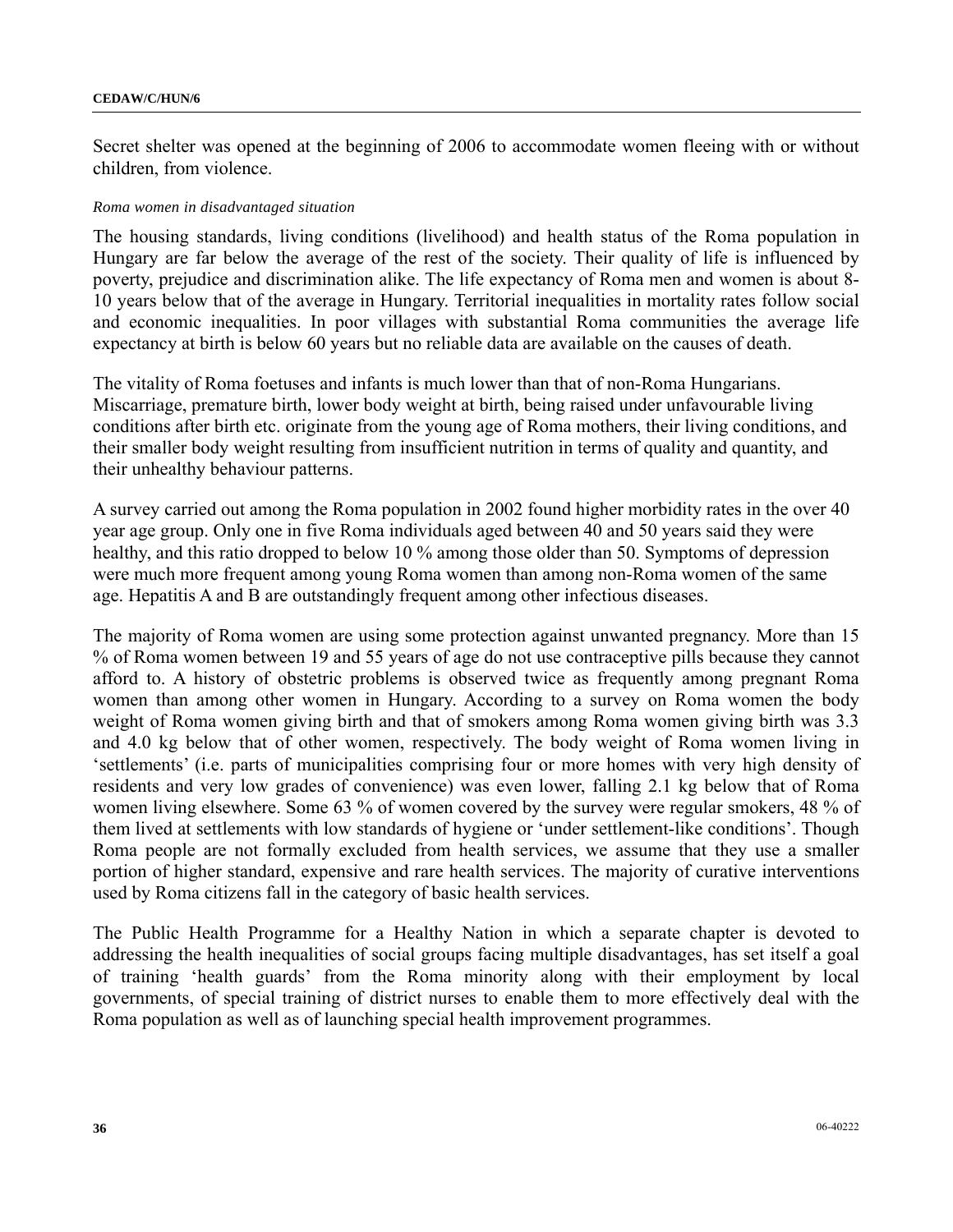#### **2. Pregnancy, births**

The number of births has been declining in Hungary and women decide on having children at increasingly older ages. The situation is different in the Roma community, at present Roma women are 20 years on an average when they have their first child, with 30 % of them having their first child before the age of 18.

According to data provided by the Central Statistics Office there were 55.7 abortions per 100 live births in 2004. This figure shows a decline, yet it is still a very high proportion. About 12 % of the abortions took place among women below the age of 20. Modern means of contraception are very expensive, so in some cases it may be cheaper to have an abortion paid for by the social security system than using contraceptives. At present there are incubators outside several hospitals where mothers can place their babies if they do not wan to raise them. This solution has been introduced to reduce the number of infanticides and to make women to give birth to children instead of having abortions, enabling them to give up the babies without having to identify themselves. Babies left in these incubators are adopted through accelerated procedures which is possible without the parent's consent pursuant to *Article 48 (5) c) of Act IV of 1952 on marriage, family and guardianship*, if the parents do not call within 6 weeks to retrieve the child. This provision provides, at the same time, impunity for women giving up their children in this way.

Preparing young people for sexual life is a particularly important task. According to findings of a survey on women aged between 14 and 24 years (2002) the first sexual experience takes place between 16 and 17 years of age in the majority of cases. Some 80 % of young women use contraceptives, 3.5 % of them do not use such means for they would like to have babies, 16.5 % of them do not use contraceptives at all. The proportion of those using no protection against unwanted conception at all is, by the way, higher (27.5 %) in the whole female population. A total of 6.3 % of young women between 14 and 24 years of age, covered by the survey, have had surgical abortion(s), most of them one. The proportion of those who have had abortions is much lower among better off and more highly educated young women than among less affluent young women with lower levels of schooling attainment. A Teenagers' Ambulance Network has been in existence in Hungary since 1999. In 2003 the network was contacted by some 60,000 young people, most of them for sexual education, advice on issues of hygiene or for contraceptives.

Family protection services are organised on a territorial basis to foster family planning and child bearing; these are created alongside the organisations of the health authority on the basis of a micro regional or municipal territorial principle. The range of their tasks has been broadened by the introduction of genetic consultancy, provision of advice concerning family planning, contraception, preparation for child bearing and treatments for infertility in recent years. The work of professional supervision of district nurses and those providing nursing services facilitates the transmission of information, the organisation of further training and the raising of the technical/professional standards of work in the areas of prenatal care, mother and infant protection and child protection.

Upon the birth of every child a family is entitled to a one-off maternity contribution, as a contribution to the relevant costs. One pre-requisite for eligibility to the costs is that during the period of pregnancy the mother should use at least four times the free maternity consultancy service (or once in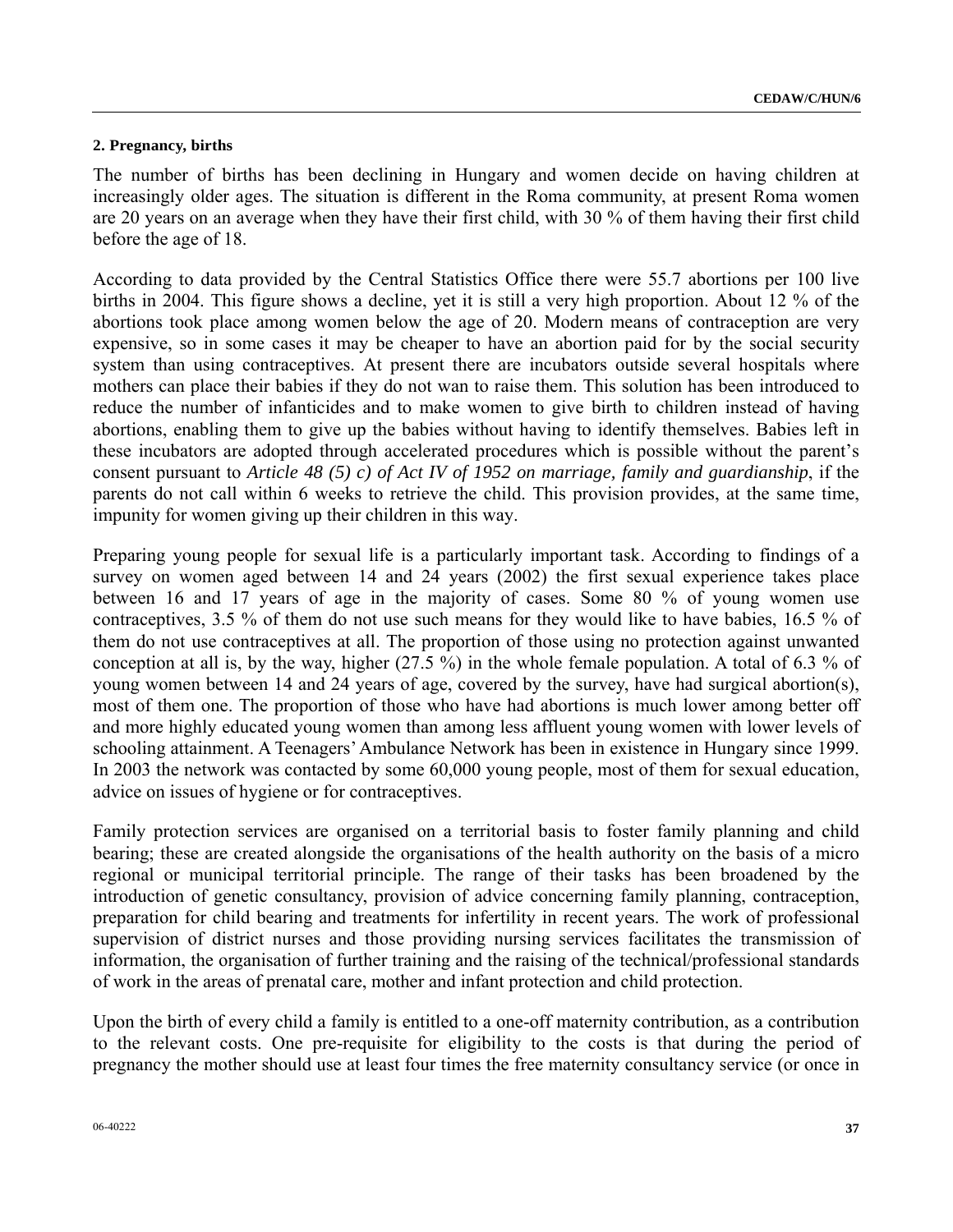the case of a premature delivery). Since 1 January 2003 the amount of the maternity support per child has been equal to 225% of the lowest possible amount of the old age pension in effect at the time of the birth of the child, or 300% in the case of having twins.

From among health services all persons staying in the territory of the Republic of Hungary irrespective of whether they have or have no legal relationship with the social security system - are entitled to ambulance (rescue), emergency services and prenatal services. From among specialised health services and those provided by nursing institutions, gynaecological and oncology services are available without having to be referred to the institution by one's GP. *According to Article 15 of Act*  LXXXIII of 1997 on the services provided by the mandatory health insurance system insured persons are entitled to intra-uterine treatments of the foetus, to parental care and to abortion based on medical indication. Pursuant to the provisions of specific other legislation, insured are entitled to mothers' milk supplies. Insured persons are also entitled to treatment of infertility under conditions provided for in specific other legislation based on doctor's indication.

*Article 54 (1) of Act XCIII of 1993 on labour protection* is intended improve the effect of working conditions on health, declaring that the employer is obliged - in order to ensure safe work that does not endanger human health - to take the human factor into account in creating work places, in choosing means of work and work processes, with a special emphasis on making efforts to reduce the time of monotonous work or work of fixed pace, paying attention to reducing its detrimental effects and to scheduling working time. At the same time, there is still a need for a synthesising overview on the basis of which decisions concerning occupational health prevention priorities can be made. The higher percentages of women in certain branches must be taken into account in deciding on preventive actions, in making estimates and in making decisions on providing compensations.

## **Article 13: Discrimination in economic life and in family allowances**

### **a. Family allowances**

From the aspect of access to family allowances the Hungarian law does not distinguish between father and mother: either parent may use the benefits concerned. The only exceptions to this are prenatal child bearing aid and the one-off maternity aid after the birth of the child (but this is available for either parent in the case of adoption)

### **b. Economic life**

After 1990, no adequate data were collected in a breakdown by women and men, especially as regards small and medium-sized enterprises. Since Hungary's EU accession however, in order to ensure transparency of the utilisation of EU funds an to meet the requirements of accounting for the utilisation of the funds, there has been an increasing pressure on institutions to have specific data in their registries on women employees, on Roma women and on women employees with disabilities.

Little attention was paid in legislation to the requirements of collecting data on the basis of breakdown by genders. In the debate of *Act XXXIV of 2004 on small and medium-sized enterprises and on the promotion of their development* it was proposed that credit institutions should produce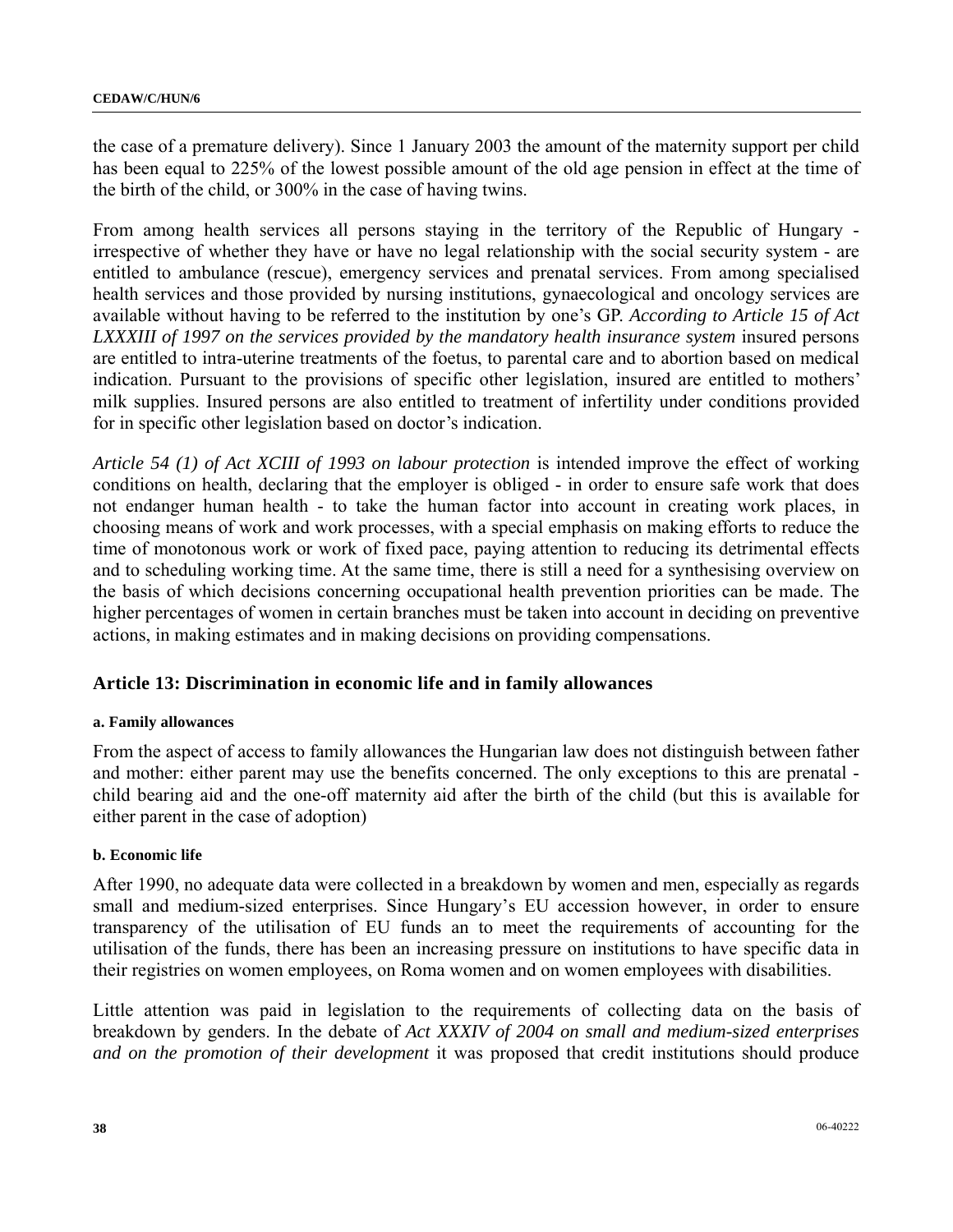reports in a breakdown by the gender of the borrower. This proposal was not accepted but two important provisions were integrated in the law. According to one of them, programmes whose goal is to 'provide for equality of opportunities in accessing market information' may be provided with financial assistance from the Targeted Appropriation for Small and Medium-sized Enterprises. The other provides that the Enterprise Development Council, which participates in the development of the strategy, may invite - and give the right of consultancy to - representatives of civil organisations concerned, in respect of issues relating to equality of opportunities.

Although the law imposes a general obligation on the Central Statistics Office, the Hungarian Financial Supervisory Authority and other institutions, to supply data, there is no obligation on any of these organisations to collect data in a breakdown by genders.

#### **Lending only to women or to women as well**

The Association of Hungarian Businesswomen - as the Hungarian member of Women's World Banking - set itself a goal of resolving the financing problems of Hungarian micro-enterprises in 1994. In 1999 the Association was provided with an USD 40,000 support from the Citicorp Foundation of CitiBank. Applications for support from this amount - referred to as 'Trust' Small Family Loan - may be submitted by members of the Association. The amounts are disbursed by Civil Savings Bank, at interest rates always in line with the base rate applied by the central bank.

In year 2005 Budapest Bank brought out a product in the bank card business called Lady Credit Card, offered for both private individuals and women entrepreneurs. The card offers 5-10 % discounts at some six businesses, but what may make it a very popular product among women entrepreneurs is that it offers credits between HUF 50,000 and HUF 1,000,000 through a very simple credit appraisal process, though at very high interest rates.

#### **Use of financial and credit products according to findings of research**

In line with the trends of earlier years men and women make up 70 and 30 % of all entrepreneurs, respectively. In respect of legal forms of businesses, women account for a substantially higher percentage of individual entrepreneurs than men, with a slightly higher percentage of men in limited partnerships, while twice as men than women own limited liability companies which is a much more prestigious form of business. In terms of a sectored breakdown the proportion of men is significantly higher in industry and construction and that of women is significantly higher in trade and services. As regards the number of employees, more women work in one-person businesses and businesses with less than 10 employees. From the aspect of the use of financial instruments it should be noted that a much larger percentage of men entrepreneurs than women are to be found among the - otherwise small number of - users of bank loans. A general trend of refraining from the use of external funds was also proven by the research carried out by the SEED Foundation in Vas County in 2004. Some 77 % of the total of 350 women respondents launched their businesses using their own savings, 29 % of them resorted to loans from family members and friends, while the amount of the initial capital was increasing. On the whole, it should be noted that according to data yielded by the research women entrepreneurs are the users of account keeping services and their traditions, the primacy of family assistance and their oft-proven need for security, keeps them away from riskier external funding sources.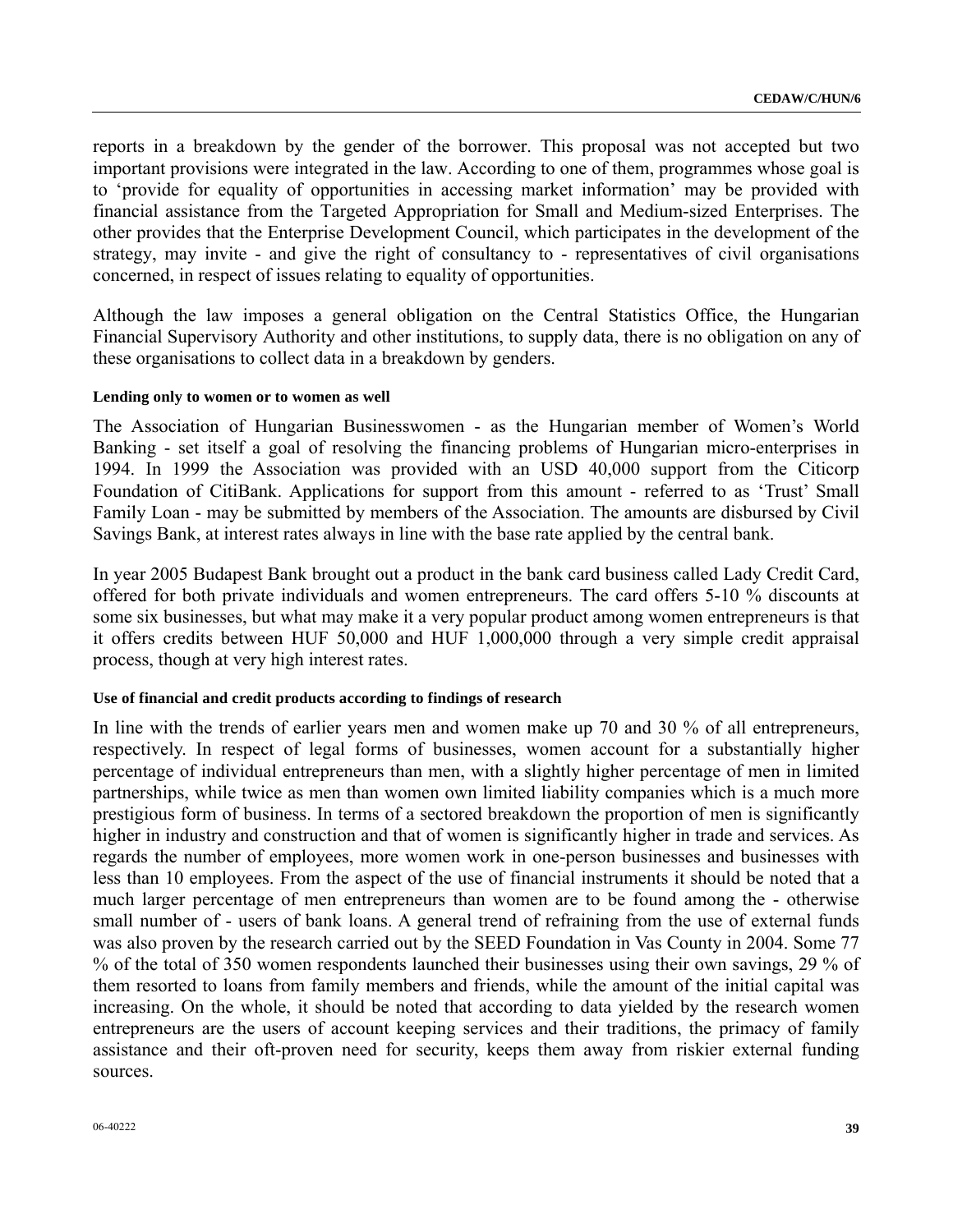## **Article 14: The position of women in rural Hungary**

No comprehensive survey or assessment was made in Hungary during the past 15 years concerning the situation of women living in rural areas. The latest CEDAW report (see CEDAW/C/HUN/4-5) described primarily the situation of women living in small villages.

The situation, lack of equal opportunities in rural Hungary does not stem from the lack of legal regulation; instead, it is often related to disadvantaged situations resulting from local conditions. This disadvantaged situation often affects both men and women but in certain cases it imposes larger burdens and pressures on women. The lives of women living in rural Hungary, in villages, are more strongly influenced by traditions and by the more modest role of women concentrating on the family: they often bear extra burdens in the family.

#### **a. Participation in development**

Women living in villages have similar opportunities to men in terms of participating in working out development plans. However, the activities of women in public life are rather restricted in villages (as they are in other types of communities in Hungary).

#### **b. Health services**

Women living in villages have the same access to health services as men living in similar communities have. The smaller the municipality, the smaller the access to the various levels of health institutions is available, with some regional differences. Inequalities for the smallest villages and for villages at larger distances from towns are also aggravated by transport difficulties.

The behaviour of women living in villages differs - in terms of demography - from that of women living in towns: both among young women and among women in the age group above 49 years of age, past fertility, the number of children born live per 1000 women is higher in villages than in towns. This aspect shows an even more definite difference in terms of a breakdown by the size of municipalities: the smaller the community, the more children are had by women living there. In regions that are becoming increasingly disadvantaged economically, having children for the sake of the aid, has appeared again as a survival strategy.

Despite relatively high levels of productivity, women in rural Hungary can rely on relatively few children's institutions in going out for salaried employment. In order to increase employment primarily the number of institutions providing daytime care for children - especially for those aged up to 3 years - should be increased (at present there are 515 such institutions) and day-care centres (now 70). For this reason the normative transfer relating to infant nursery services was increased in 2005 by 25 %, along with a 50 % increase of the normative transfer provided from the central budget for home school services. In order to increase the capacity of nursery schools and to improve access to such services, since 1 July 2005 it has been mandatory to include crèches in every municipality with populations over 10,000.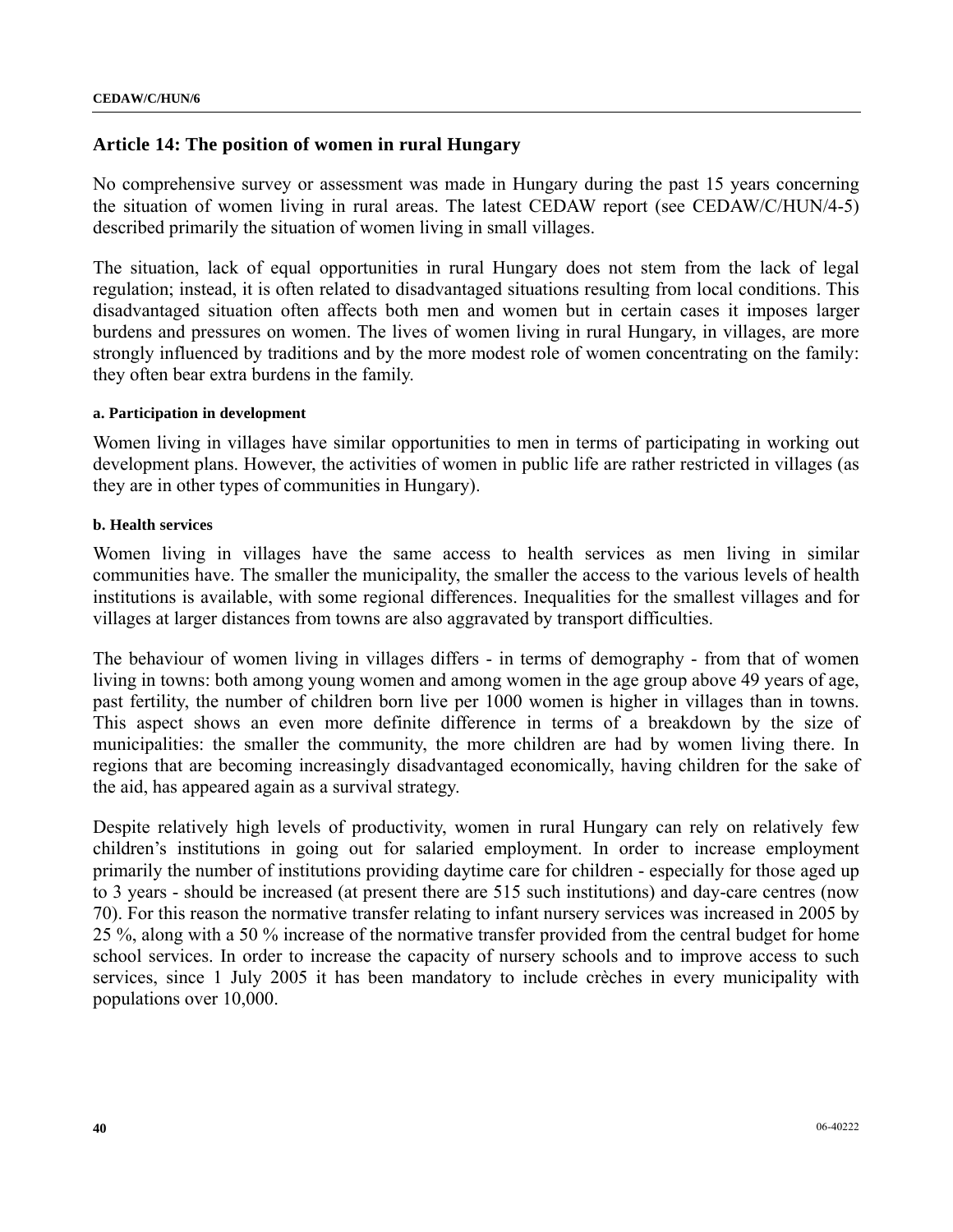Hungary has set itself a goal of increasing the number of capacities for infants up to 3 years of age by 10 % by year 2007. During the period between 2004 and 2006 créche capacity for some 1000 infants was created, partly with support from the European Regional Development Fund.

#### **c. Social security services**

Equal participation in social security services is guaranteed for women living in rural Hungary by law. At the same time, the different age profiles of men and women and their different marital status often cause special difficulties for women. In all age groups below 60 years there are fewer women than men in villages, while over the age of 60 there are 1.58 times as many women than men. This means that within the populations of villages that have a number of disadvantages anyway, there are a very high proportion of elderly women. Furthermore, many elderly women live alone, according to data on their marital status. In villages, 21 % of women over 15 are unmarried, 51 % of them are married, and 7 % and 21 of them are divorced and widowed, respectively. The proportion of widows is higher in villages than in towns (18 % in the latter type of communities), but the most salient difference is more visible if this proportion is compared to the number of men living in villages, for only about 4 % of men living in villages are widowers. Elderly widows in villages stand a good chance of shifting below the poverty line for not all of them have pensions on their own rights: many of these women are recipients only of the survivors' pension. Even some of those receiving pensions on their own rights live on small amount pensions because they have completed short periods of service time and/or even when they were working for a salary, they had low incomes. Accordingly, elderly lone women living in villages are especially in need of some form of supplementary social/welfare services.

In year 2006 and 2007 a 50 % increase of the survivors' pension is to be introduced, as the first step of which a 10 % increase will take place (up to 55%), and from 1 January 2007, their pension will be raised to 60 %.

#### **d. The participation in education of women living in villages is lower than that of women living in other types of communities**

Almost all women living in Budapest but only about 85 % of women living in villages have at least some basic schooling attainment (Table 14.1.). There is an even larger difference by type of municipality in the group of women holding GCSE (Budapest: 65%, other towns: 48%, villages: 3%). Some 7 % and 1 % of women living in towns and villages have degrees from tertiary education. Similar differences are also found between the percentages of men holding different levels of qualifications between the various types of municipalities, indeed, the proportion of men living in villages, holding GCSE is only 25 %, falling short of the corresponding proportion of women. In villages, women having higher level qualifications, find employment primarily in education institutions and perhaps in public administration. As a consequence of a lack of employment (and other disadvantages) more highly qualified young people are leaving smaller communities or young people do not return to their home towns or villages after the completion of their secondary or higher level studies in larger towns. The only exceptions to this are municipalities in regions of higher economic development and those lying close to large towns.

There are major differences between the standards of education in villages and in towns. In all areas (understanding written texts, cognitive capabilities, thinking in terms of mathematics etc.) the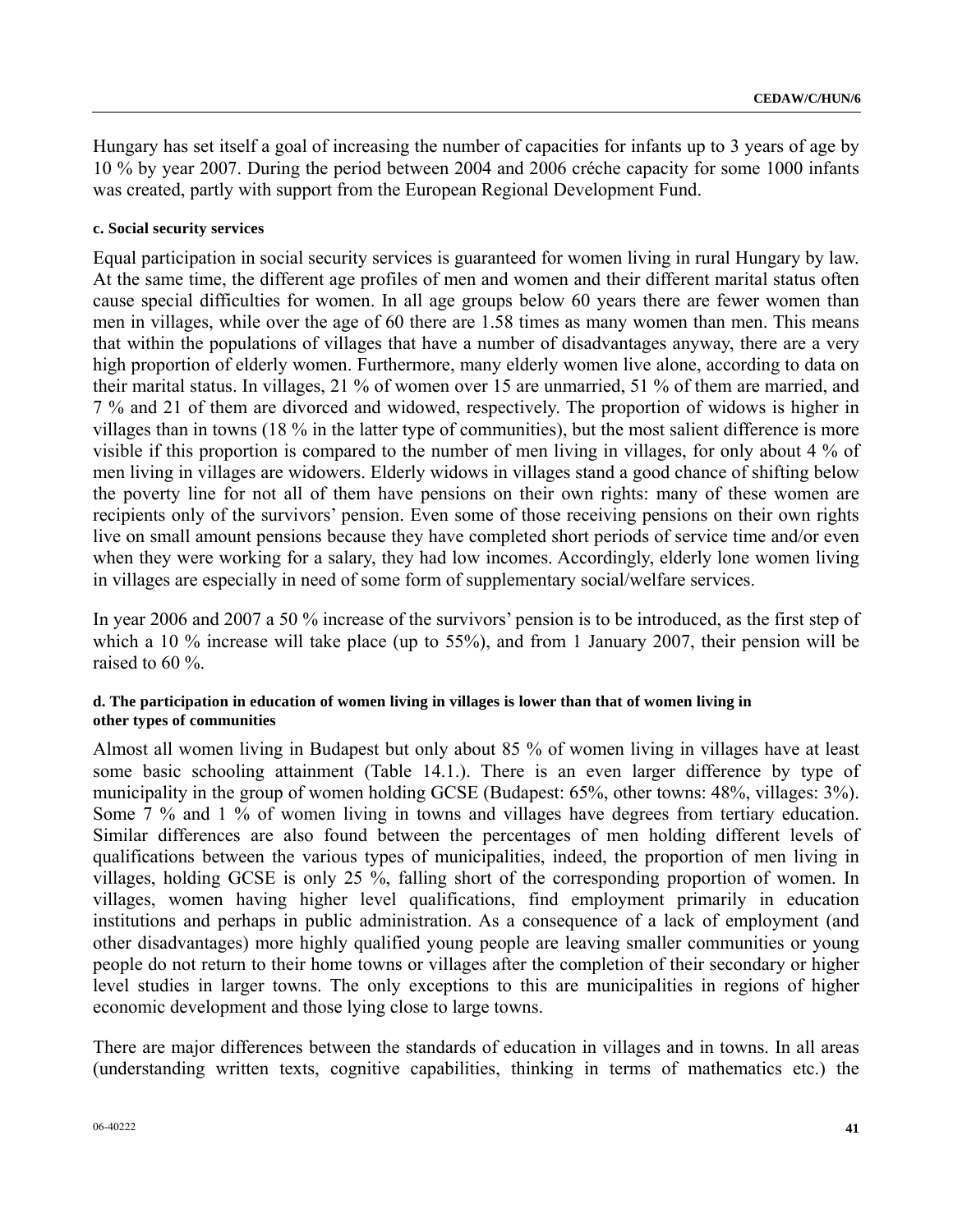performance of children in villages fall short of those living in towns, particularly those living in Budapest. The reason for this does not only lie in the lower level of effectiveness of teaching in village schools but also in the differences between the levels of schooling attainment of parents living in villages and those living in towns (OKI 2000).

#### **e. Economic opportunities**

#### *Access to jobs*

The employment rate of those living in rural municipalities is about 5 percentage points lower (37 %) and 27 % in the case of men and women, respectively) than the national average in 2001 (41 % and 32 %%, respectively). This is indicative of a substantial decline of employment in respect of both genders, but the gap between the rates diminished: in 1990 the rate of employment of women was 68 % of that of men; in 2001 the corresponding ratio was 73 %.

In 2000, the number of men and that of women was below the corresponding figures by 248,000 and 132,000 than a decade before (down 25 % and 19 %, respectively). Accordingly, the employment of men declined more in the wake of the system change than that of women, but the 19 % decline among women resulted in a dramatic situation as a consequence of the fact that the employment of women was already very low in 1990. The smaller the municipality the higher is the percentage of inactive population and smaller the ratio of the income earner population (Table 14.2). The changes that were unfavourable for rural Hungary were even more unfavourable for the Roma population living there.

The lower levels of qualifications that had been characteristic of the population of villages even before the system change are hindering women's participation in a still shrinking labour market. On the demand side there are numerous factors preserving the level of inactivity, including primarily the lack of adequate jobs, the high costs of commuting that make it difficult to take up jobs in remote work places (that, according to findings of surveys, are restricting the inclination of women in the worst positions, to commute) and the persistence between the wages paid to men and to women the negative discrimination in the labour market against women with small children. On the other hand, we see rigid individual and family life strategies. Women living in small villages and in disadvantaged rural areas who cannot find jobs - because of lack of employers or because the existing employers are not easy to access, what employment there is, offers low pays, such as work for unskilled labour, the schedule of shifts is not aligned to the requirements of raising children - are forced to adapt themselves to the existing conditions in order to survive. Part of this strategy is that they turn these circumstances into choices they make voluntarily, i.e. they increase the value of work in and around the household, in agricultural production for own consumption and that of raising children.

#### *The types of farming*

A breakdown of the total of 959,000 farmers by genders reveals that 76 % and 24 % of farmers are men and women, respectively. The average age of men and women engaged in such activities is 53 and 60 years, respectively. Furthermore, the average number of working days completed by men and by women farmers is 79 and 65 days, respectively.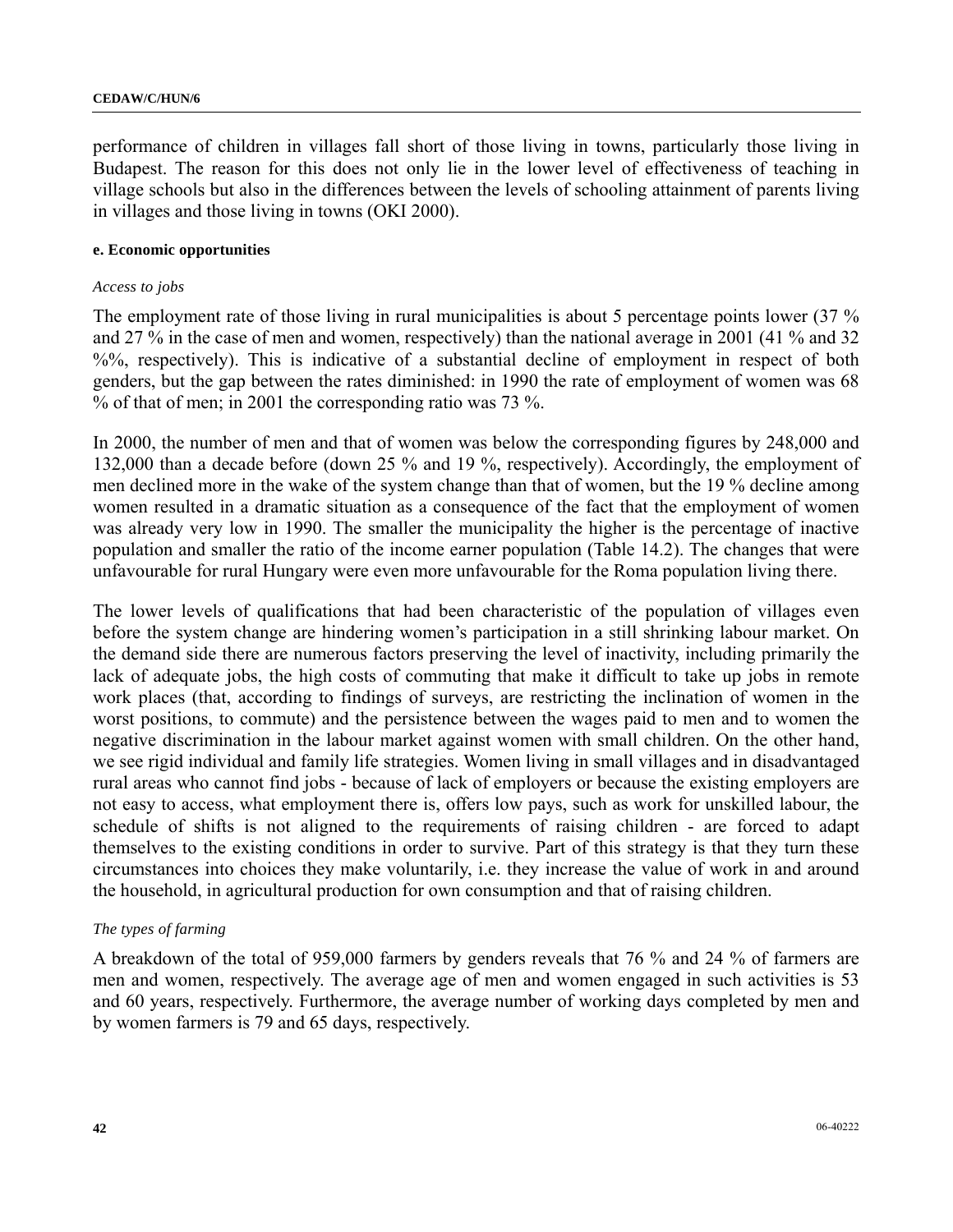Some 74 and 26 % of family members in non-farmer status are women and men, respectively. The average age of non-farmer family members is 32 and 46 years, among men and women, respectively. The number of working days completed by such people is 46 and 55 days among men and women, respectively. Accordingly, women tend to work not much less in agriculture but in a lower status in general, than men (Table 14.3).

Differences that are characteristic of men or women are found not only in the production of commodities but also in farming and ownership. For example, the average arable land owned by male farmers is 2.1 hectares, more than twice as large as the 1 hectare owned on an average by female farmers. Men and women also differ in terms of their distribution regarding the production of produce of different value. In view of the typical 1:3 ratio of women to men, it seems to be a general rule that the lower the value of the produce the higher the proportion of women engaged in production is to men, and vice versa. The two extremes are where in the lower than HUF 100,000 produce value the ratio of female to male farmers is 1:2, in the highest produce value category the ratio of women to men is 1:11.

#### **f. Self-organisation**

For the time being, little attention has been paid to eliminating the multiple disadvantages of women living in villages. There are few forms of self-organisation or of initiatives that are aimed at reintegrating women living in rural Hungary in the labour market or at improving their opportunities. The programme relies on the activity of those concerned, on their participation in local public lie and on the strengthening of local communities.

#### **g. Ownership, credit**

There are no restrictions in Hungary on women's ownership of agricultural land. There is no discrimination in this aspect. Likewise, women have the same access to agricultural loans and services, as do men. There are a very small number of agricultural entrepreneurs but a slow and steady growth is observed in this field. The proportion of agricultural entrepreneur women equalled 0.7 % of all persons working for an income in 2002. The proportion of agricultural entrepreneur men is also very small within the employment structure (2.1 %). It is assumed that the majority of - men and women - agricultural entrepreneurs are working in family farms. In such family farms in the majority of cases women carry out a large proportion of the financial, accounting and administrative tasks relating to the farming operations.

#### **h. Living conditions**

It is clear from the above that the status - in terms of employment, schooling and health - of women living in rural Hungary is not as favourable as is that of women living in towns. Mention should also be made of regional differences. In economically more successful regions of Hungary (central Hungary, western Transdanubia) women in smaller villages are not living under worse conditions than are women living in towns, but in regions of economic disadvantages (primarily in northern Hungary and in the northern Great Plain) the are facing greater disadvantages. The opportunities in the labour market and the economic status of women are more strongly determined by regional differences, than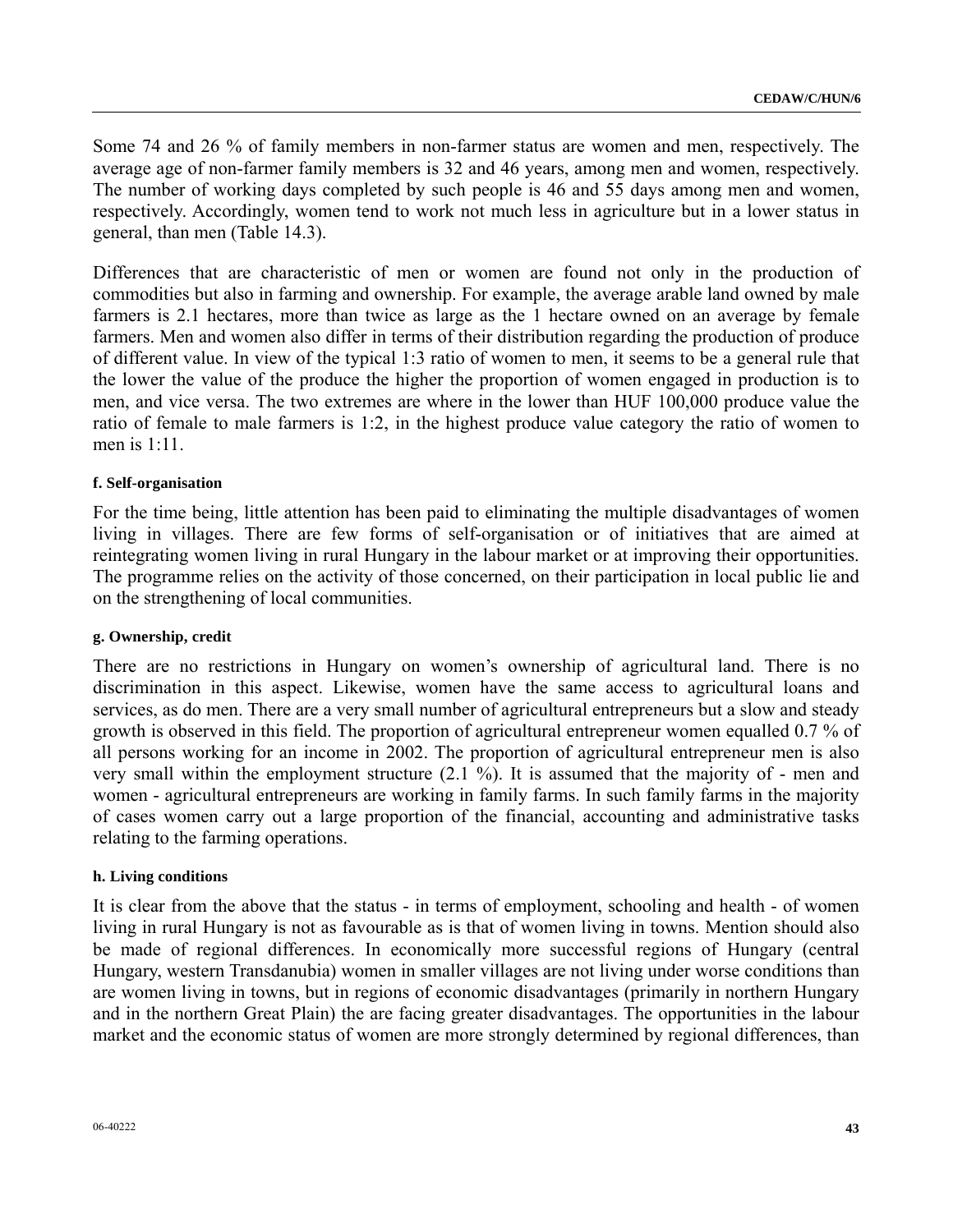those of men. Further differences are caused in the conditions of women living in villages by the differences in their age profiles, schooling and employment.

## **Article 15: Equality before the law**

No change has taken place in this field since the previous report.

## **Article 16: Marriage, equality in family life**

#### **a. Right to wedding**

Women and men have the same rights to wedding in Hungary, and the relevant legal regulations have not changed since the previous report (see CEDAW/C/HUN/4-5).

#### **b. Freedom of choice of spouse**

The behaviour of the Hungarian population - particularly that of young adults - has become highly similar to that of people living in Western Europe. People are usually free in choosing their spouses and in deciding whether they want to get married at all. In the Hungarian society marriage used to be the primary - almost only- form of woman/man relationship up to the early 1990s. Since then however, the proportion of weddings has declined significantly and there has been an increase in the number of life companions (Table 16.1). In comparison to Western European countries, there are still a small proportion of life companions in Hungary within the total number of permanent woman/man relationships but their number is on the increase. According to the 2001 census, some 11.3 % of 'marriage-type' relationships were between life companions. The largest group of young people cohabiting or living without permanent partners in Hungary - as in earlier decades - is comprised of young people with the lowest levels of schooling, living in depressed economic regions, in small villages, without permanent jobs.

At present, re-codification of the rules of the civil law and family law is in progress in Hungary. This process has a substantial impact on cohabitation as well. One of the most intensely disputed issues in the course of the codification process is the extent to which the range of entitlements under the family law should be broadened for life companions. According to one expert proposal is that the regulation on life competitors should be included in the category of family laws after resolving issues pertaining to marriages, stipulating that cohabitation as a legal category can be set up between members of the same or the opposite sexes alike, without registration. The proposal would extend the rights and obligations of life companions but they would not be identical with those of married couples.

#### **c. Divorce**

The regulation of terminating marriages has not changed since the previous report.

### **d. Parental rights**

The regulation of parental rights has not changed since the previous report.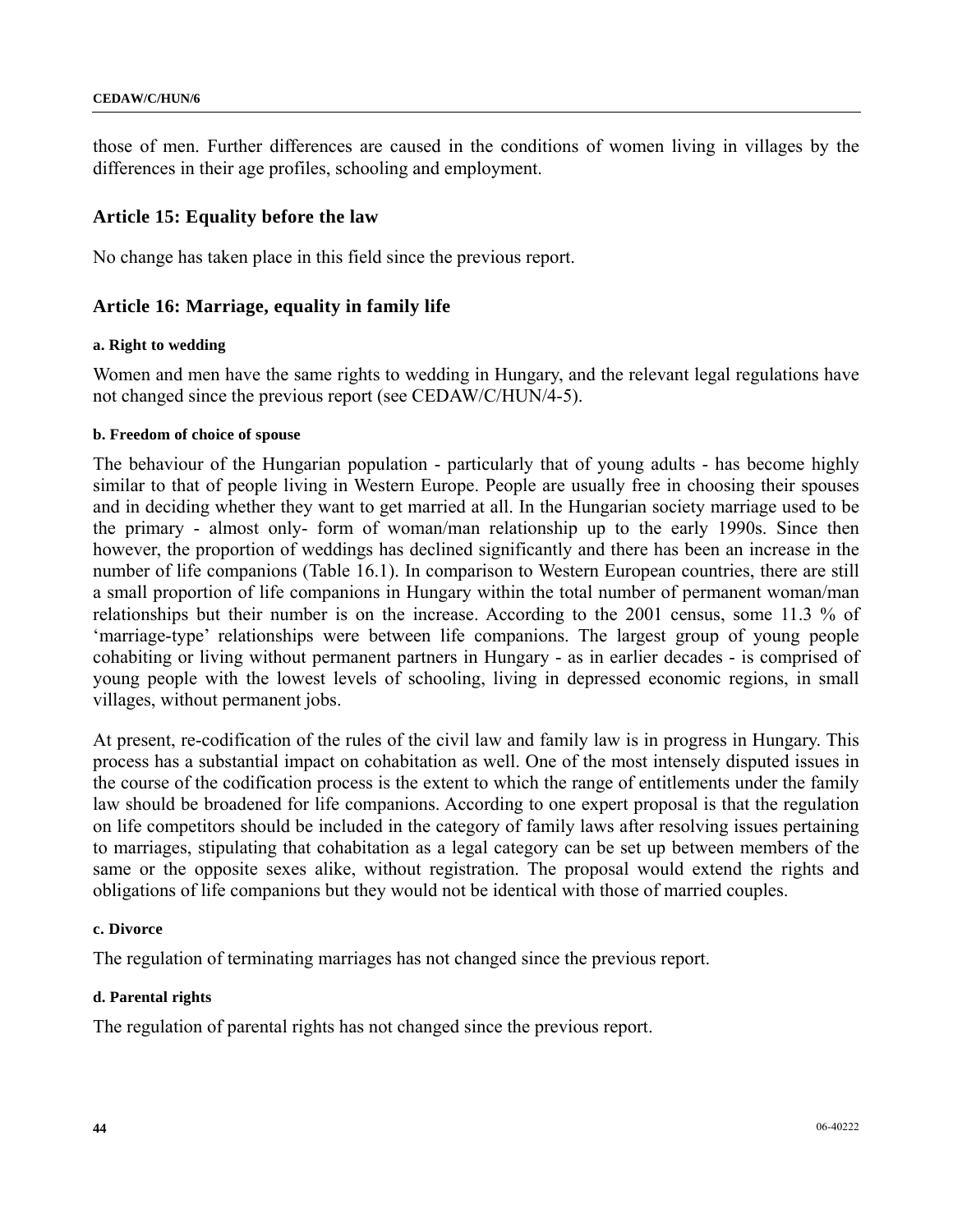Some 60 % of couples deciding to divorce have at least one child, i.e. the number of children living in a family of a lone parent at some stage of their lives, is on the increase. Decision on the right to supervise the child upon a divorce is made by the court. It is usually assigned to the mother, but joint supervision is also steadily increasing.

One important negative consequence of divorce is that the chance of both the divorced parents and the child concerned for temporary or permanent poverty increases. Women raising their small children alone stand a higher than average risk of becoming poor along with men who do not establish new relationships and live in small villages. About half of the homeless men - whose number has increased dramatically since the system change - have become homeless after divorce, owing to unresolved housing problems. The welfare of a Hungarian family is still based on two earners. When this is broken up by divorce or unemployment, the probability of the family sinking below the poverty line increases substantially.

#### **e. Having children**

Like other European societies, Hungary is also an ageing society. The decline of the number of births has been a crucial political issue for decades. As a consequence of the decline of the number of marriage, the spreading of cohabiting and the growth of the number of those living alone, people tend to decide on having children at an increasingly older age. Married women had their first child at the age of 25 on an average in 1998 and at the age of 27.5 years in 2004. Some 10-15 % of today's young people are envisaging their lives without children.

The decline of the number of marriages and the change of public opinion concerning traditional forms of family has had an impact on the number of children born out of wedlock. While in 1980 less than 10 % of children were born out of wedlock, this proportion grew to 13 % in 1990 and to 34 % in 2004. Women having their first child before turning 20 have their first child out of wedlock in a particularly high proportion. As a matter of course, any of the children born out of wedlock are children of life companions.

*Act LXXIX of 1992 on the protection of foetal life* described in Report No. IV-V was modified in 2000. The amendment was necessitated by a decision taken by they Constitution Court in 1998 stating that a critical state of a pregnant woman is not contrary to the Constitution as a legal title for abortion, however, a mother having an unconditional right to abortion based on this legal title, is contrary to the constitution. The Constitution Court stated that a balance has to be created between the mother's right to self-determination and the state's obligation to protect foetal life by precisely defining the concept of 'crisis' or by introducing new means for the protection of foetal life.

As a result of the amendment, Article 5 of the Act stipulates that pregnancy may be terminated only in the case of endangerment or in a serious crisis in the life of the pregnant woman, defining serious crisis as one that results in bodily or spiritual impairment or social complications. However, the law still not require any means of evidence to prove the existence of a serious crisis; the mother's statement is enough to confirm it.

The regulation has broadened the scope of responsibilities of the Family Protection Service on the one hand by tasks relating to consultancy throughout pregnancy (on a continuous basis instead of one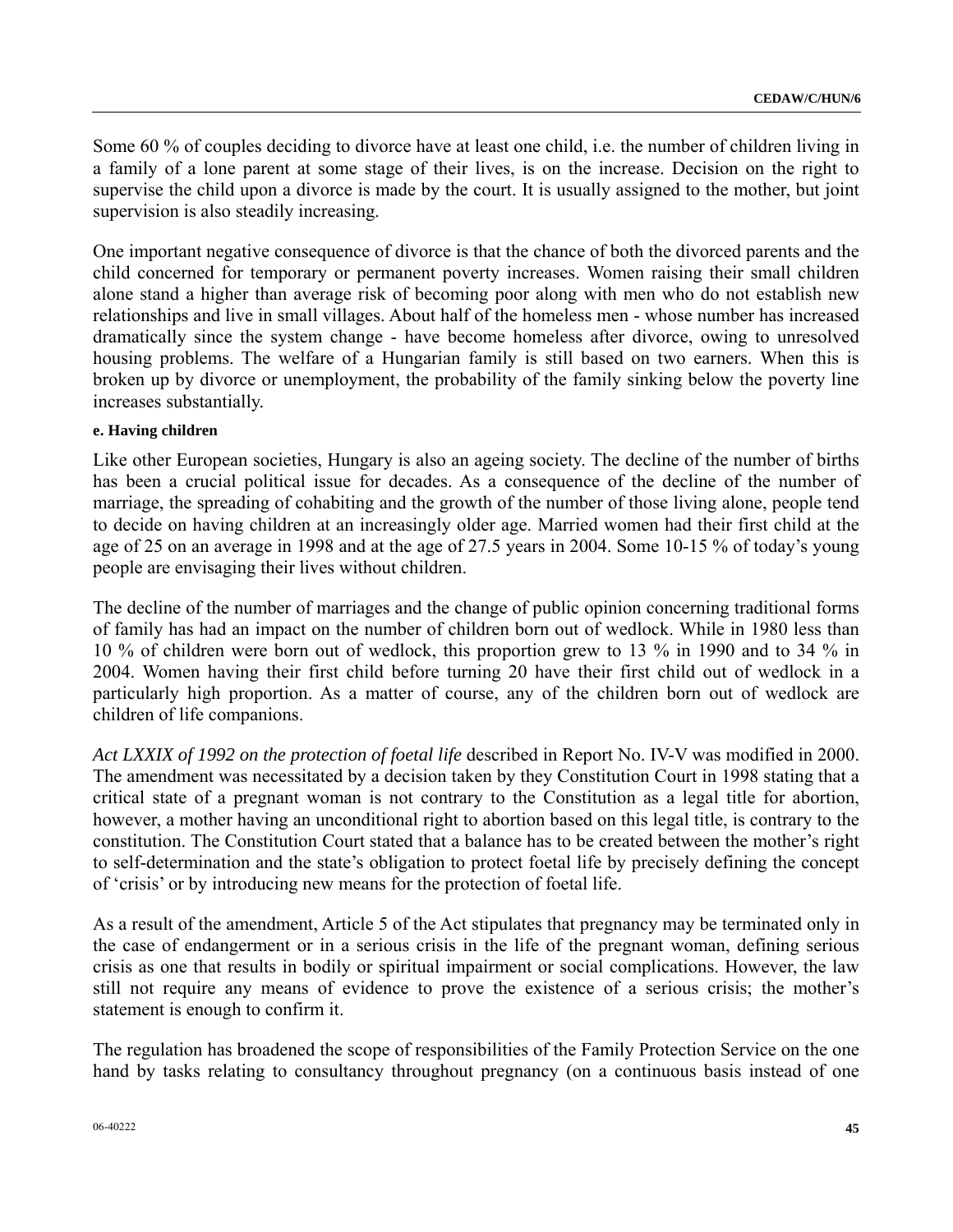occasion) and by providing assistance to resolving crises. The trained employee of the Family Protection Service provides detailed information to the pregnant women about the state and other supports to having children, about possibilities of adoption and the various forms of state, local governmental and social assistance in order to resolve crises as well as about the risks of surgical abortion. The law emphasises that all this has to take place in observance of the feelings and dignity of the pregnant woman concerned.

The law defines a wide range of responsibilities of the state not only in order to protect pregnancy but also in order to prevent unwanted pregnancy. The aim is that the employee of the Family Protection Service provides information on the adequate possibilities of family planning but also - depending on need - he should also provide their clients with means for preventing pregnancy as appropriate.

The year 2000 amendment highlights that the surgical prevention of pregnancy is the most dramatic means of the prevention of unwanted childbirth thus it lays emphasis on the development of the consultancy service, on the provision of access to contraceptives for those in need and on effective cooperation between governmental and non-governmental organisations.

The costs of the intervention are financed by the Health Insurance Fund if abortion takes place on account of medical reasons. If abortion is based on other causes - precisely defined by law - a fee is charged, as defined by a decree of the Minister of Health. Those socially in need pay a reduced fee.

The number of lives lost to abortion is still very high: in 2000, 2001, 2002, 2003, and 2004 a total of 59,249, 56,404, 56,075, 53,789 and 52,539 abortions took place, respectively. In terms of a breakdown by age group, the statistics on 2004 are - in terms of proportions - characteristic of the preceding years. The highest numbers of abortions took place among the 25-29 age group, followed by 20-24 and the 30-34 year groups: 13,678, 11,045 and 10,084, respectively. A smaller number of abortions took place in the group of women below 20 (though these are still a large number in absolute terms): in 2004 5,978 abortions were recorded in the 15-19 age group and 203 among those below 14.

### **f. Guardianship**

The rules on guardianship, trusteeship and asset management have not changed in relation to the corresponding rights of the sexes. One change is to be highlighted in relation to adoption, which may have a negative impact on women intending to adopt children as lone parents. Before 2003 both married couples and single persons could adopt children, but this was not possible for life companions. The situation changed since January 2003 in that according to Article 49 of the Family Law preference is given to adoptive parents living in matrimony, in the interests of the child, by the guardianship authority permitting and administering the process of adoption.

### **g. Vocation, choice of name**

Hungarian laws provide the same rights for husband and wife in terms of the choice of trade and vocation and - since 2005 - also in enabling married persons to choose their family names. The husband may adopt the wife's name or he may combine it with his own name and the previous rules are also in effect, i.e. the wife may take on the name of the husband in various combinations.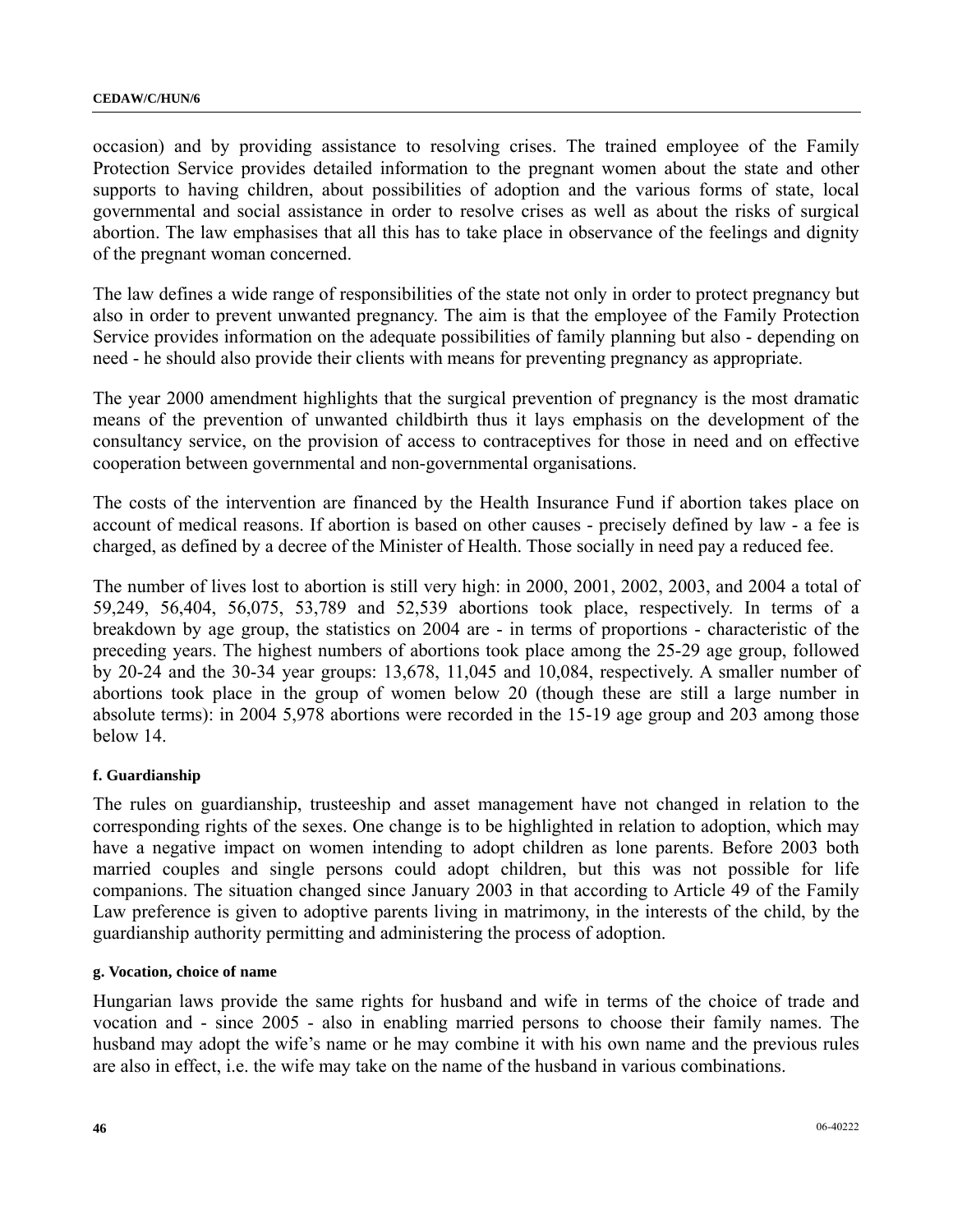#### **h. Economic rights**

Joint assets may be managed under the laws of Hungary by either member of the married couple. Sometimes however, the divorce procedure is protracted by the partners' failure to agree on the sharing of the jointly acquired wealth, particularly with respect to their residence. Conclusion of a contract on the ownership of assets before marriage is still a rarely applied solution in Hungary.

#### **i. Marriage of minors**

Marriage is a state monopoly in Hungary; it is registered in all cases. Minors may get married with permit issued by the guardianship authority, in which case the authorities always take account of the interests of the child of the couple.

#### **Supplement to article 16: Family violence**

#### **1. Current situation**

Much progress has been made since the previous report in the fight against family violence and violence against women. Until the end of 2001, research, scientific publications and conferences were not organised around the theme of 'family violence', they dealt with certain victims and forms of violence as with special individual cases. In later years however, numerous research programmes focused on family violence, publications came out on the subject of the dynamic, characteristics or statistics of violence against women, battering of children or family violence.<sup>[1](#page-46-0)9</sup> Based on an initiative of the Office of the Prosecutor General, the National Criminology Institute, with the support of the national Committee for the Prevention of Crime (Minister of Justice) has carried out the broadest research to date on this subject, analysing criminal statistics on the period between 1997 and 2002 and the total of 1478 finally closed cases of family violence.<sup>[2](#page-46-1)0</sup>

It is clear from criminal statistics that the frequency of crime within the family is insignificant in comparison to that of all crimes in Hungary: only 5.6 % of all known perpetrators (7 500 individuals a year) commit crimes against family members or relatives. However, in the relevant category of crime, its frequency is significant: a quarter of all crimes against persons are committed in the family. Rapes and cases of indecency known to the authorities show a similar proportion, while some 30 % of assaults and almost half (45%) of attempted and completed homicide cases are carried out against relatives.

*A total of 83 % of perpetrators committing family violence (a small proportion of all crimes) are men.*  Women commit much less criminal acts, but in almost all categories, crimes that are committed by women, take place in the family. Most violent acts within the family - 43 % of crime in the family are aimed against the actual or former partner. The proportion of such crime committed by parents against children is - unfortunately - quite large (21%) and is on the increase. The most serious crimes against human life in the family are suffered by men. Two thirds of people so killed (63%) are men, one third are women.

 $\overline{a}$ 

<span id="page-46-0"></span><sup>&</sup>lt;sup>19</sup> Publications on family violence, e.g..: Tóth O.: A családon belüli, partner elleni erőszak , Századvég Kiadó, 2003; Nagy H.: Holtomiglan holtodiglan, Tanítómester Kft, Budapest, 2004; Tamási E.: Bűnös áldozatok, BM Duna Palota Kiadó, Budapest, 2004; Virág Gy. (publisher): Családi iszonyok, KJK, Budapest, 2005.: www.eszteralapitvany.hu; www.csagyi.hu.<br><sup>20</sup> The detailed description of research data was called for question 22 to the No. IV government report.

<span id="page-46-1"></span>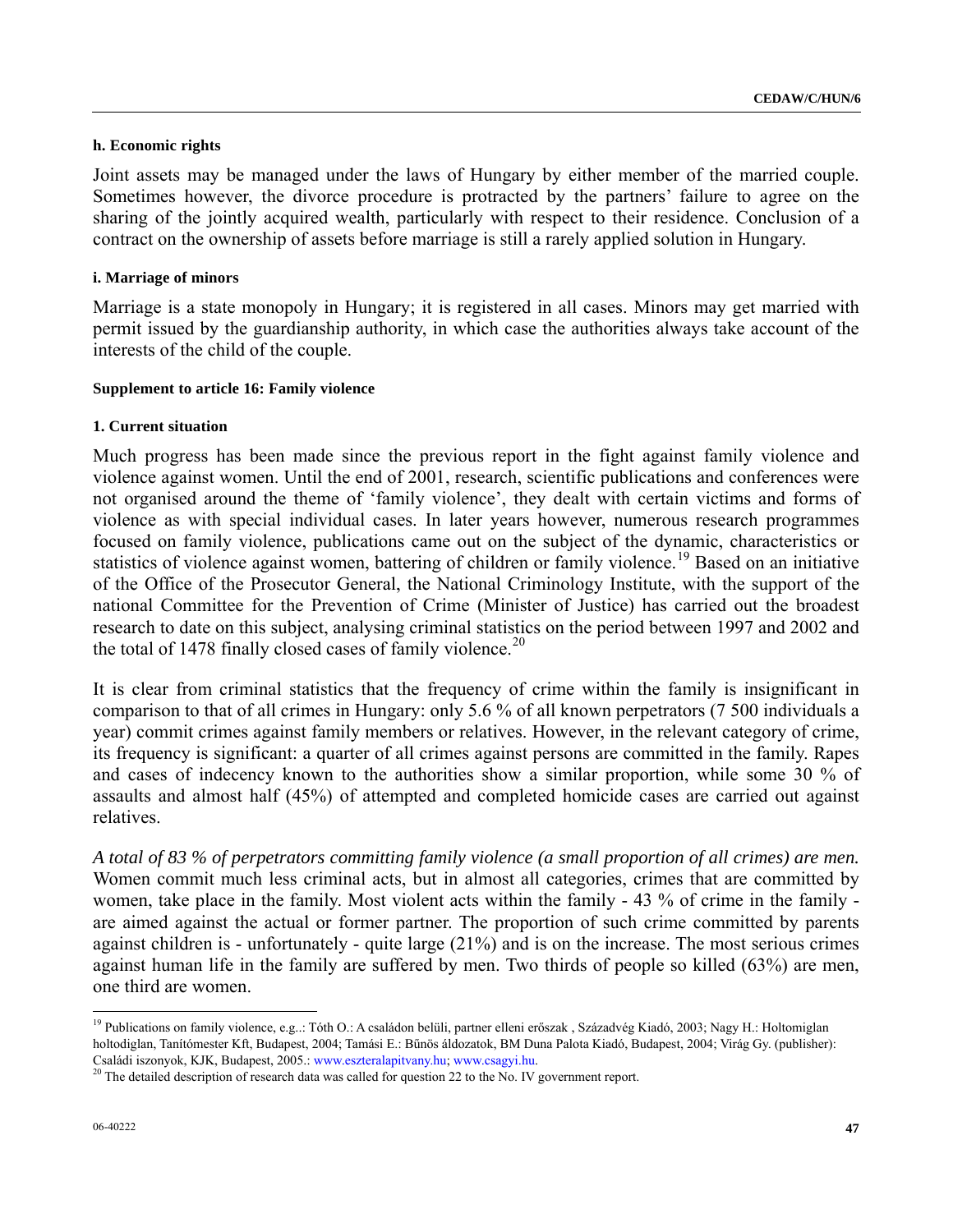Research shows that most cases of family violence known to the authorities are preceded by lengthy conflicts. Aggravated assaults account for the largest number of crimes, 83% of which are committed by men and 60 % of which are suffered by women (Figure 16.1).

In respect of violence against women, it has been found that family violence is most often aimed at the partner (most of the woman). In 40 % (600 cases) of the 1500 cases covered by the research the act was suffered by only the woman or the woman and the child. Most of such cases are aggravated assaults. Family violence against the woman was always committed by men. The typical perpetrators were men between 36 and 45 years of age, married or living with life companion, raising minor child(ren), of low qualifications (having completed not more than primary school or vocational school) of a poor socio-economic status.

In the cases under review women were battered roughly, humiliating the isolated and dependant victim. In many cases the court does not - according to the reasons appended to the verdicts - make attempts to explore the precise reasons of the conflict and battering between the parties preceding the case (Figure 16.2).

### *National action plan and actions taken against family violence*

*Parliament Resolution No 45/2003. (IV 16) aiming at preventing family violence and its effective addressing* condemns all forms of violence, including verbal abuse. The resolution states the primacy of the protection of human rights for all and declares that family violence is not a private matter. The resolution calls for a national strategy to repress family violence, calling for action by social institutions in the fields of prevention, helping victims and education, through concerted actions by governmental and civil organisations.

#### **2. Legislation between 2001 and 2005**

A number of pieces of legislation have been introduced since 2002 on family violence, victim protection and actions by those in charge of the application and enforcement of the law. After a lengthy process of legislation decision was made on not sanctioning acts of family violence in Hungary as a specific crime.<sup>[21](#page-47-0)</sup>

Directive No. 34/2002 of the Ministry of the Interior provided for the tasks required for improving the effectiveness of the measures aiming at the protection of victims of family violence. The National Police Chief issued his directive No.  $13/2003^{22}$  $13/2003^{22}$  $13/2003^{22}$  with respect to the tasks of the police relating to the

l

<span id="page-47-0"></span><sup>&</sup>lt;sup>21</sup> According to the established legal practice (which is the basis of the statistics collected): family violence includes criminal acts against persons living in the same household and relatives specified in Article 137 6. of Act IV of 1978 on the Criminal Code, between former relatives, former spouses, former life companions and between minors in child protection institutions, or those suffered by such persons by the persons contained in this list, such crimes including: homicide, manslaughter, failure to provide care, coercion, violation of personal freedom, violation of private home, violation of the secrecy of correspondence, unauthorised inspection of private secrets, slander, libel, changing of placement of a minor, sex crimes, ruffianism, endangering of a minor, violation involving prohibited pornographic recordings, failure to provide sustenance, lynching, causing damage and the violations listed in Act LXXIX of 1999 on infringements, such as libel, violation of private homes, forcing children to beg, dangerous threatening.

<span id="page-47-1"></span><sup>&</sup>lt;sup>22</sup> The regulation specifies the tasks under Act XXXI of 1997 on the protection of children and on guardianship. It specifies among other things when and how police should participate in the child protection signalling system, it institutionalises the forum system of child protection cooperation that had more or less developed in practice, the data sheet to be used for reporting cases for the purpose of child protection, and provides a sample resolution for temporary placement by the police. The measure is a novel and unprecedented one, in that the most important civil organisations operating in the area were already involved in the formulation of the model text.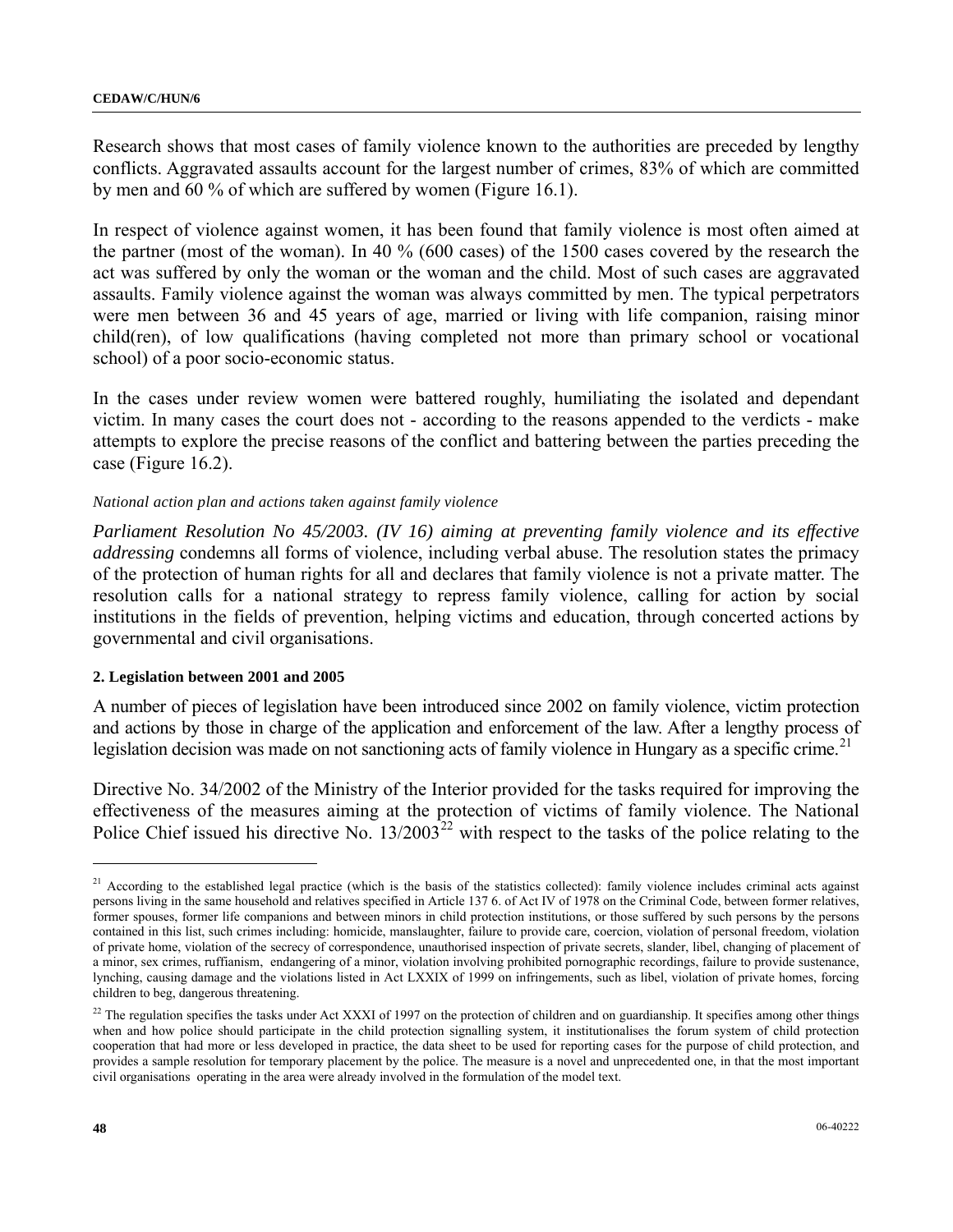management of family violence and the protection of minors. Methodology guidelines were released, training was organised and internal regulations were developed within the police organisation to guarantee safety of victims and injured persons and to ensure effective participation in the child protection signalling system. $^{23}$  $^{23}$  $^{23}$ 

Political attention to family violence coincided with civil initiatives covered by the media and the beginning of a broad social debate. Two MPs submitted an initiative on the basis of which a *Parliamentary Resolution (No. 45/2003 (IV. 16) on the development of a national strategy to prevent and effectively manage family violence*) was adopted. The national strategy imposes the following requirements on the police and other investigating authorities in this field:

- quick response to calls for help,
- prompt signalling of investigations on account of threatening of children, to the relevant authority.

Prevention of family violence was assigned priority in *Parliament Resolution No. 115/[2](#page-48-1)003* as well.<sup>24</sup> This need to be mentioned because shifting the issue on the plane of criminology has changed public speech: most civil organisations are of a feminist standpoint, considering that family violence is based on social and family power a gender hierarchy.

Another positive factor concerning the protection of victims was the adoption of *Act CXXXV of 2005 on the assistance of victims of crime and the alleviation by the state of damage* in order to reduce the social, moral and financial damage suffered by victims of crime, whose quality of life is at risk as a consequence, based on the principles of social solidarity and equity. To this end, any natural person who has suffered damage as a direct consequence of crime, particularly bodily or spiritual harm, or financial damage, is entitled to financial aid and specialised legal assistance.<sup>[25](#page-48-2)</sup>

*The amendment by Act CXI of 2005 to Act IV of 1978 on the Criminal Code entered into force on 1* September 2005, specifying restraining order as a behavioural rule in the framework of supervision by probation officer. According to Article 82 (5) (b) of the Criminal Code the court - if it postpones the imposing of a sanction for a probationary period - or if it suspends a prison sentence or a fine or if releases the person sentenced to prison, on parole, or if the prosecutor postpones charging the individual, the court may order that the person under supervision by the probation officer must keep away from the victim of the crime, his/her home, workplace or education institution.

l

<span id="page-48-0"></span><sup>23</sup> According to the report of the National Police Headquarters assessing the implementation of the measure: '*No harmonised practice was*  developed at the competent authorities about notifying the victim of family violence about the release of the perpetrator. In some cases the victim *was not notified or it was not or not adequately documented, and the task is carried out in different ways at different local or regional organs. … The police stations made sure that the staff concerned receive proper training. … Conflict management training was provided only in 3 counties for personnel, at 2 territorial organs the task was scheduled for the second half. … The Personnel Directorate of the National Police Headquarters took action to introduce actions and tasks relating to family violence in the training programmes of police education institution.*" www.im.hu/csaladonbelul/.

<span id="page-48-1"></span><sup>&</sup>lt;sup>24</sup> This is the first document in the history of legislation in Hungary elevating the issue of and action against family violence to the level of institutional intervention, stating that battering is not a private matter, setting tasks and deadlines for the Government to introduce effective actions at all legislative, infrastructure and operational levels. The resolution takes into account the international agreements and recommendations undertaken by Hungary as well.

<span id="page-48-2"></span> $^{25}$  This is part of the victim assistance services of the county (Budapest) judicial office.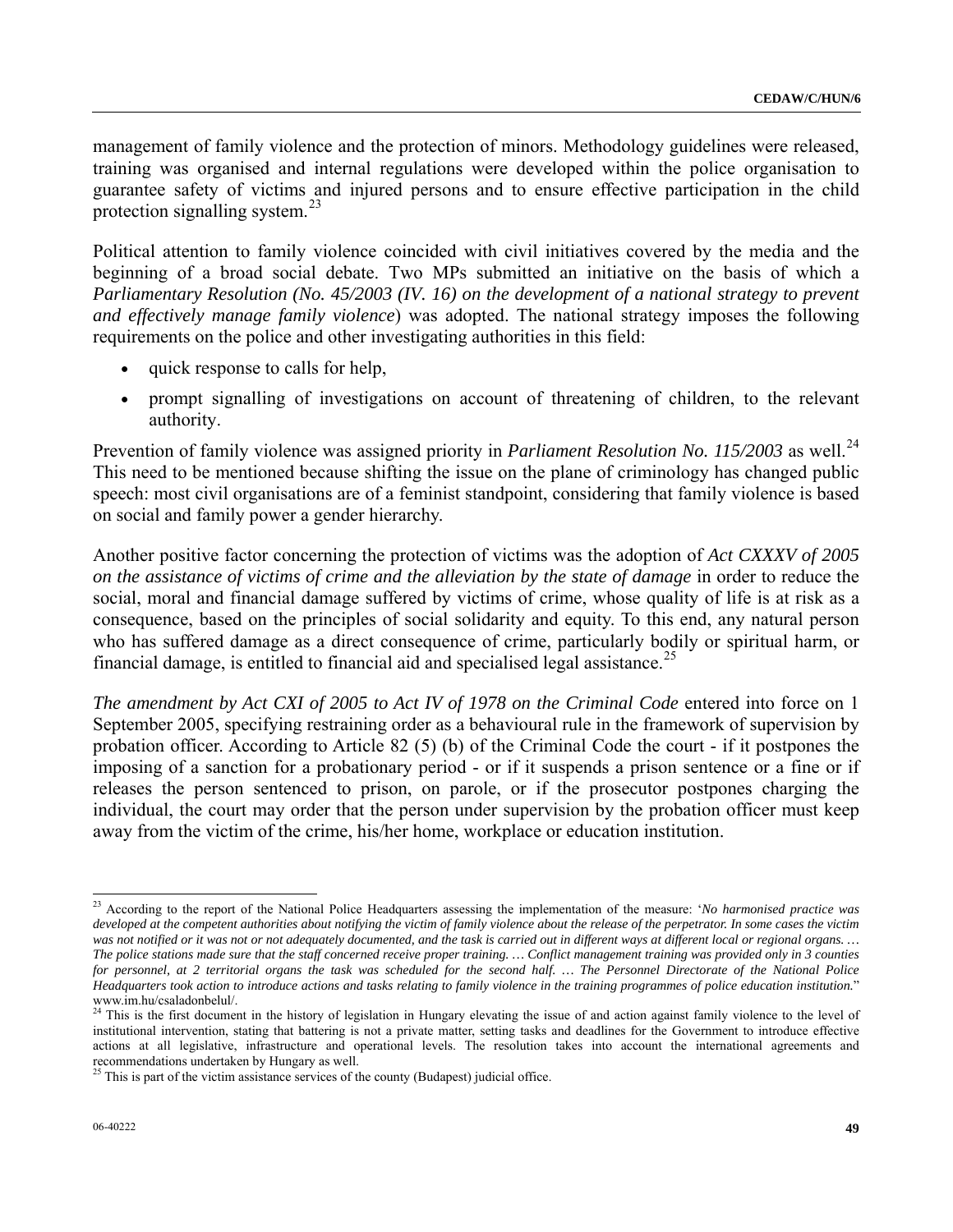*Act CXXX of 2005 on the amendment to Act III of 19532 on the civil proceedings* was adopted by Parliament in November 2005 and its provisions entered into force on 1 January 2006. According to the act, Article 287 of the Act on civil proceedings which broadened the range of temporary measures that may be applied in matrimonial litigations by stipulating that the court may make temporary decisions on the use of the home of the spouses as well, may be a means for reducing family violence. The court practice has developed the contents of the concept of subjective indivisibility of the home according to which with a view to the earlier behaviour - of family violence - the use of the home by the spouse results in grave violation of the interests of the other spouse or of the minor child, thereby it prevents continued cohabitation. The court must take this factor into account by restricting the use of the home by the spouse, thereby reducing the number or situations ending in tragedies.

The Parliament adopted the amendment to *Act XIX of 1998 on criminal proceedings* on 14 February 2006. According to this amendment, in the case of well founded suspicion of a crime for which a prison sentence may be given, the judge involved in the investigation may order that the suspect stays clear of the joint place of residence and institutions and places frequented by the injured person for a period of 10-30 days. Restraining also prohibits personal encounters and communication by telephone or other electronic media. Violating the rules entails detention or a fine.<sup>[26](#page-49-0)</sup> The greatest benefit of the restraining order is that it provides for prompt procedure, i.e. a final decision can be made on matters of family violence in contrast to procedures taking 6-12 months.

#### **3. Political measures**

To facilitate more effective inter-departmental cooperation provided for in several laws (police act, child protection act etc.), efforts have been made by the Ministry of the Interior and the Ministry of Youth, Family, Social Affairs and Equal Opportunities alike. Furthermore, campaigns have been launched by other ministries supervising systems and authorities providing for services against such violence as well. In December 2003 the Ministry of Justice made an attempt to address the public, later the Ministry of Youth, Family, Social Affairs and Equal Opportunities followed suit in April 2004 to draw attention to the problem of family violence. Almost simultaneously, the Ministry of the Interior organised a campaign in cooperation with the Government Office for Equality of Opportunities. The aim of this latter was primarily to draw the attention of those living around victims of crime and to notify them about help lines that can be called when necessary, the relevant civil organisations and a dedicated web page<sup>[27](#page-49-1)</sup>, as well as the police Telephone witness programme. All campaigns and the ministries concerned made efforts to draw attention to the problem and its gravity. No survey has been produced on the effectiveness of these programmes.

In the spring of 2004 the ministries concerned organised a campaign against family violence in the media.

 $\overline{a}$ 

<span id="page-49-0"></span> $26$  The problem with the act on restraining is that no standard training was provided or any group in charge of enforcing the law, so prompt protection of victims can be still ensured (along with removing the perpetrator) by arrest only. It is still not regulated as to what mandatory or voluntary (assisting, therapeutic other rearmament or nursing) assistance is provided for the injured person or the perpetrator and what organisations provide such services.

<span id="page-49-1"></span><sup>&</sup>lt;sup>27</sup> www.bunmegelozes.hu, www.im.hu/csaladonbelul/.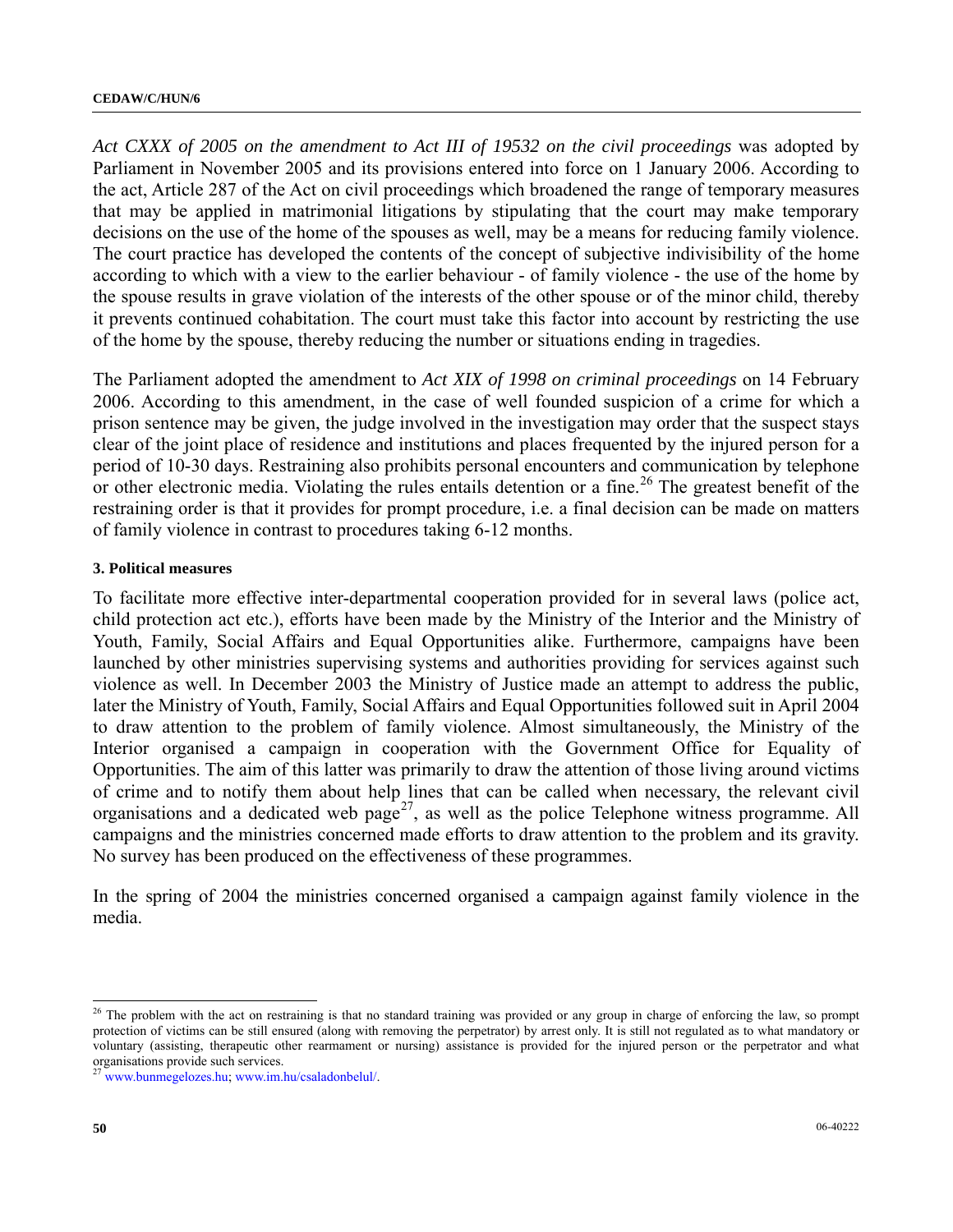Before the public campaigns, in 2003 a one year comprehensive programme of the ESZTER Foundation was launched against family violence.<sup>[28](#page-50-0)</sup> This is a unique programme because in addition to the traditional media campaign elements, by training experts, by organising a national intersectored conference and by making an attempt; to reach victims of family violence it implemented the first social awareness raising campaign of a holistic approach.<sup>[29](#page-50-1)</sup>

The significance of the civil movements - often characterised as radical - is indubitable in starting the growing social debate about family violence. Their simple, understandable emotionally based communication and actions have made the problem of family violence palpable for many, showing the impossibility of the existing situation in terms of legal regulation and the actual practices. A number of organisations have been directly participating in the training of officials, and by their publications they made efforts to raise awareness of family violence. The main organiser of the 'silent witness' movement that is the Women for Women against Violence (NANE) provided regular training for police on the nature of family violence against women and the possible forms of help.<sup>[3](#page-50-2)0</sup>

Social pressure was felt primarily by the police, for the police play a leading role among organisations in charge of the application and enforcement of the law as regards increased effectiveness of action against family violence and prevention. The issue of family violence has been added to the training programme of the Hungarian police for school children (D.A.D.A.) and in general, the police have been actively participating in this social dialogue of varying levels of intensity.

The so-called Robot Cop 2000 Integrated Administrative System has become capable of processing the provisions of the Measure by computer, and cases of violence are now available for research in Net Cop (in the preparation of the crime map data are taken from the databases of the systems referred to as 'Net Cop' and 'Robocop'). Based on data so obtained, according to the report produced by the Controlling Department of the National Police Headquarters (NPH), in 2004 investigations were ordered in 2004 on account of a total of 2010 criminal acts that qualify as family violence according to Section 2 of the NPH Measure. The largest number of investigations took place at the NPH. Proceedings were started in 212 cases in Pest County and in 184 cases in Hajdú County. According to the survey, family violence is least prevalent in Vas, Zala and Fejér counties. A total of 455 criminal proceedings were completed by proposals for raising charges, in 66 cases in Szolnok County, 53 cases in the area of competence of the Budapest Police Headquarters, and 34 cases in Szabolcs County. The investigation was terminated in 274 cases in Hungary, (32 and 19 cases in Budapest and Pest County, respectively). From among crimes falling in the category of intra-family crime the largest number of cases (935) falls in the category of crimes against marriage, family, youth, and sexual morals. This accounts for 47 % of all family violence cases of which the police had been informed. Crimes against life, bodily integrity and health (669) accounted for 33 %, those against public law and order and ones against property, accounted for 14  $\%$  and 6  $\%$  in the group of cases under review.<sup>[31](#page-50-3)</sup>

 $\overline{a}$ 

<span id="page-50-0"></span> $^{28}$  The police also participated in the campaign, their promotional materials (posters, handouts) were placed by the employees of the Crime Prevention Service across Hungary, in toilets used by the clients of police facilities.<br><sup>29</sup> For more information on the campaign and its organiser, ESZTER Foundation, see: www.eszteralapitvany.hu.

<span id="page-50-2"></span><span id="page-50-1"></span> $30$  In response to question No. 24 concerning Governmental Report (see CEDAW/C/HUN/4-5) it should be noted that no training was provided on an organised and regular basis on the specific topic of family violence for thos

<span id="page-50-3"></span><sup>&</sup>lt;sup>31</sup> From among forced measures (taking people into custody, arrest), a total of 497 cases involved arrests in 2004. In this respect, the largest number of cases took place in the area of the Budapest Police Headquarters and in Somogy county, (136 and 82 cases). The largest number of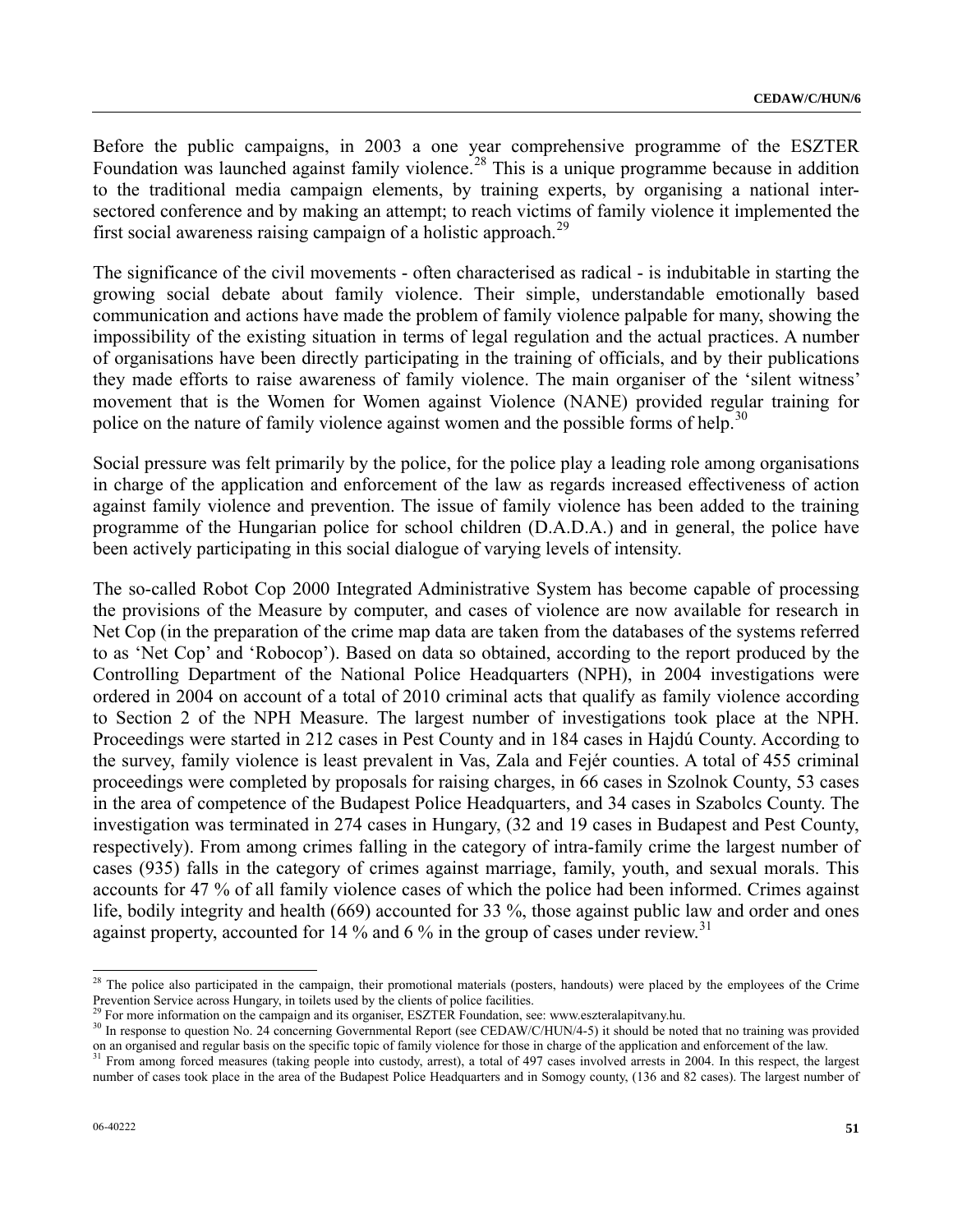In response to question No. 23 concerning Government Report (see CEDAW/C/HUN/4-5), it should be noted with respect to the protection of victims, that so-called 'high quality hearing rooms' were constructed between 2001 and 2005 in all counties where police hears children or witnesses or injured persons having suffered substantial injuries (e.g. victims of sexual violence) in the presence of psychologists. $32$  The tasks of victim protection are carried out, as a general rule, by the victim protection officers working at police headquarters.<sup>[33](#page-51-1)</sup>

At the time of the submission of the CEDAW/C/HUN/4-5 Report, the Public Foundation for a Safe Hungary was already functioning. Victims of violence (including family violence) could submit applications for financial compensation to the Foundation. The number of applications submitted to the Foundation has been declining ever since 2003. Today almost only cases well founded on the personal and the objective side as well, are received by the Public Foundation, i.e. some form of a preliminary screening is carried out before the applications are submitted. Nevertheless, in some cases the person entitled to a compensation for his or her loss does not take it for reasons of reference or for other reasons.

l

people were detained (36) and taken into custody (9) in Budapest. Information was provided as specified by the law on child protection (police being part of the child protection signalling system, having to inform the guardianship authority, the child welfare service if the child is also affected - as witness or injured person - in family violence) in 530 cases, while in 137 cases the police initiated consultation with other members of the child protection signalling scheme and it participated in case conferences in 44 cases.

<span id="page-51-0"></span><sup>&</sup>lt;sup>32</sup> In accordance with the action taken by the National Police Headquarters referred to on several occasions, police stations must spare no efforts to prevent persons becoming secondary victims, and they have to treat those who have suffered crime against sexual morality with proper empathy and understanding. According to official police reports legal assistance and information is provided for victims, and the management of data in a closed system has become a customary and routine procedure in criminal proceedings. One negative feature is however, that complaints are have been recorded, for years, in the foyer, at open counters and in some (recently delivered police buildings) the rooms used for recording complaints have been designed fully disregarding the requirements of victim protection, using the old type system of windows through which documents are put through.

<span id="page-51-1"></span><sup>&</sup>lt;sup>33</sup> Their number varied between 200 and 230 during the period under review, i.e. such experts are working in principle at every police headquarter. In reality however, one policeman (without special training for the protection of victims) carries out this task in a combined position. The protection of victims does, in these cases, not extend beyond the provision of information, publications and posters.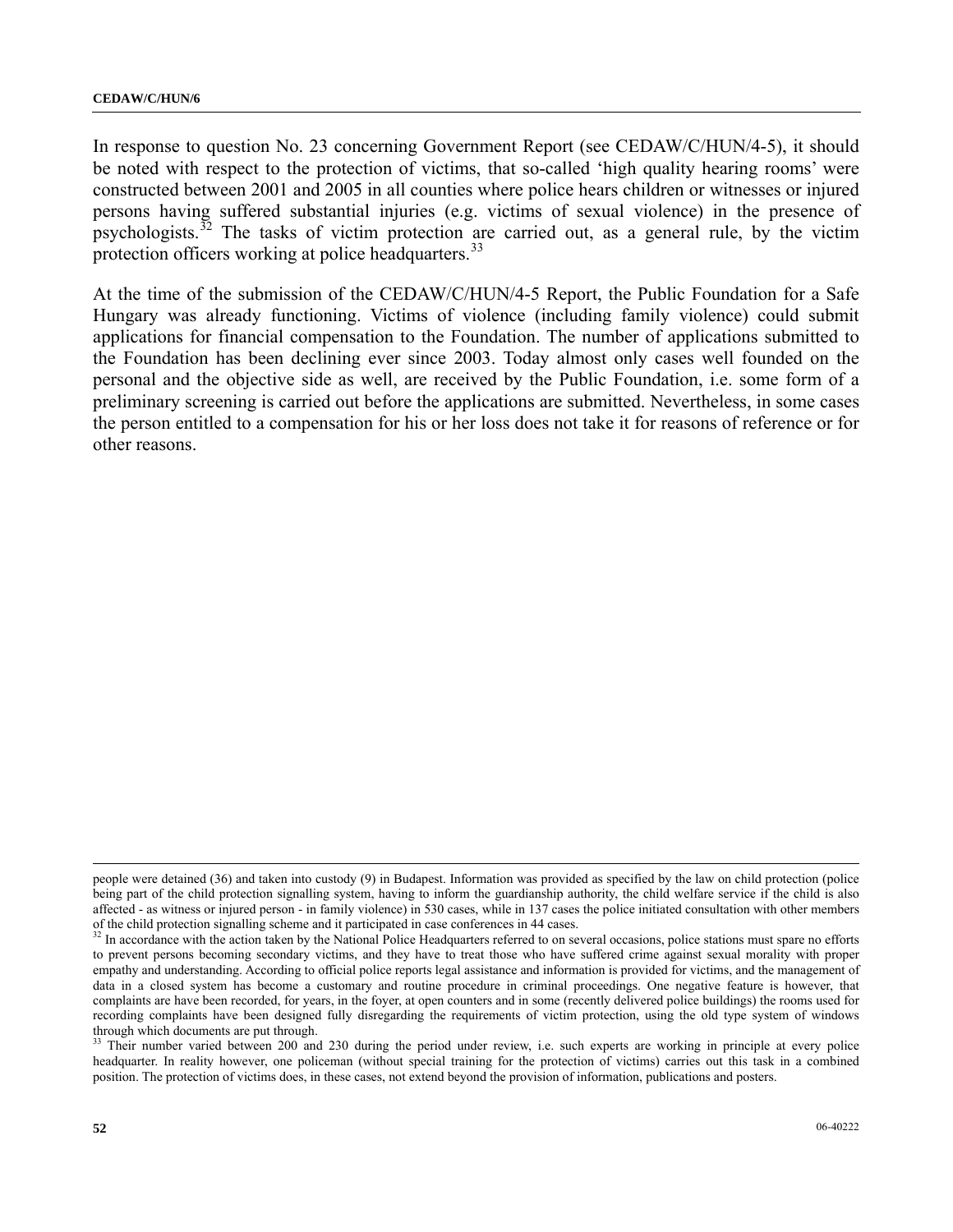## **Annex: Tables and other information**

#### **Article 2**

Examples of applications submitted to the Equal Treatment Authority:

2.1. A young mother was oriented by the labour centre to two potential employers but she was not employed because she was participating in an artificial insemination programme. The Authority established the discrimination and the employer was banned from continued infringement.

2.2. In many cases the employment of women over 50 was terminated and they were replaced by younger employees. The Authority established the discrimination based on age and imposed a HUF 450,000 fine on the employer, but gender discrimination could not be proven. The majority of women seeking remedy at the Authority owing to redundancy programmes are women past the age of 45.

2.3. The authority may start proceedings on account of violation of the principle of equal pay for work of equal value as well. The small number of applications concerning this may show that employees do not have sufficient knowledge about their access to legal remedy where this important principle is violated. Other cases show that applicants often misunderstand the term 'work of equal value': equal wage is payable only in the case of two formally identical positions.

2.4. The Interest Representing Association of Hungarian Prostitutes complained about the local culture hall refusing to provide them with a room for their press conference. The Authority established that the complainant suffered violation of the requirement of equal treatment, since the goal of the Association is to reintegrate prostitutes in society, i.e. they act in the interest of the women concerned.

2.5. A number of applications were submitted to the Authority on account of sexual harassment. In the course of its procedures the Authority found that Article 10 of Act CXXV of 2003 is not sufficiently detailed, it contains a very narrow definition of harassment, therefore, the Authority proposed that the legislator should provide for a definition of harassment that includes sexual harassment in a way that is clear and understandable for all.

2.6. The Authority intermediated successfully in several cases between employees and complainants in cases where Roma women lost their jobs or were not employed probably on account of their belonging to the Roma minority.

2.7. The Authority dealt with employment for definite periods of time in several procedures, particularly with regard to public employees or in public service, where the majority of employees are women. The Authority established violation of the requirement of equal treatment, because the education institution failed to extend the fixed term appointment of the teacher when she announced that she was pregnant. The sanction applied by the Authority was publishing its decision on its home page and on the notice board of the local government running the school.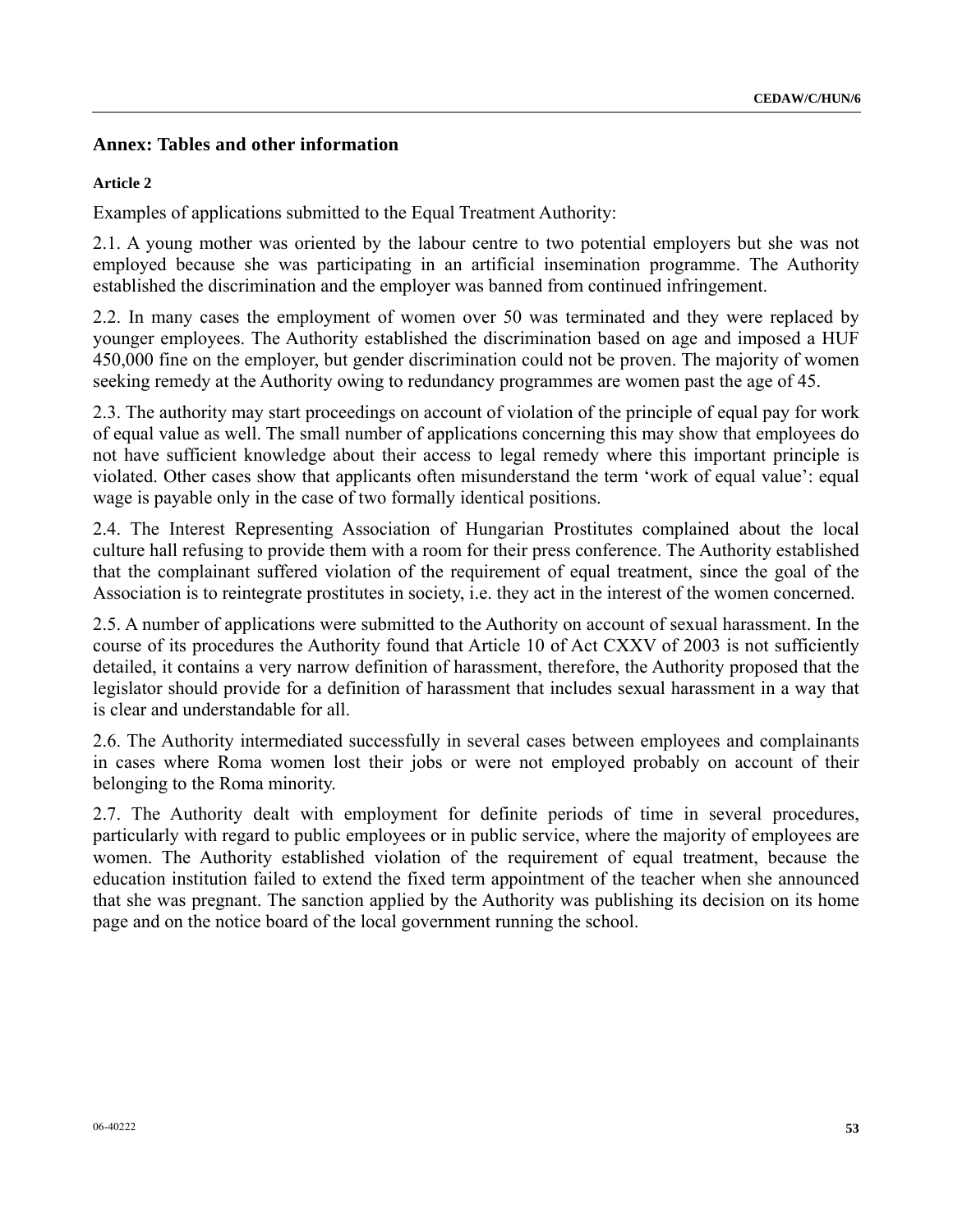## **Tables and figures**

## *Article 6*

## **6.1. Number of registered sexual crimes**

| <b>Crime</b>                          |    | 2000 | 2001          | 2002 | 2003     | 2004       |
|---------------------------------------|----|------|---------------|------|----------|------------|
| Promotion of prostitution Article 205 | QQ | חח   | 50            |      | 45       | $4^{\sim}$ |
| Pimping Article 206                   | 93 | 59   | 80            |      |          |            |
| Procuring Article 207                 | 98 | 94   | <sup>16</sup> | QQ   | $\Omega$ |            |

*Source: ERÜBS* 

## **6.2. The trends in registered trafficking in persons based on criminal statistics**

| <b>Crime</b>                       | 1999 | 2000 | 2001 | 2002 | 2003 | 2004 |
|------------------------------------|------|------|------|------|------|------|
| Trafficking in persons             |      |      |      | 34   |      |      |
| Violation of personal freedom in   |      |      |      |      |      |      |
| relation to trafficking in persons |      |      |      |      |      |      |

*Source: ERÜBS* 

## *Article 7*

## **7.1. Percentages of participation in national elections among women and men**

| Year of election/        |       | All respondents | Percentage in electors % |      |  |
|--------------------------|-------|-----------------|--------------------------|------|--|
| number of<br>respondents | Women | Men             | Women                    | Men  |  |
| $1990/N = 886$           | 475   | 411             | 77.1                     | 78.6 |  |
| $1994/N = 1289$          | 694   | 595             | 77.4                     | 78.0 |  |
| 1998/N=1500              | 797   | 699             | 67.9                     | 67.4 |  |
| $2002/N=1523$            | 811   | 712             | 819                      | 84.8 |  |

*CSO. Women and men in Hungary 2004 Table 11.1* 

### **7.2. Proportions of women and men at top governmental level. 2002-2004**

|                             | 2002 |      |                | 2003          |              |      | 2004           |      |      |       |                |               |
|-----------------------------|------|------|----------------|---------------|--------------|------|----------------|------|------|-------|----------------|---------------|
|                             |      | Men  |                | <b>Women</b>  | Women<br>Men |      |                | Men  |      | Women |                |               |
|                             | pers |      | pers           |               | pers         |      | pers           |      | pers |       | pers           |               |
|                             | ons  | $\%$ | ons            | $\frac{0}{0}$ | ons          | $\%$ | ons            | $\%$ | ons  | $\%$  | ons            | $\frac{0}{0}$ |
| Ministers                   | 12   | 80   | 3              | 20            | 15           | 88   | $\overline{2}$ | 12   |      | 88    | $\overline{2}$ | 12            |
| Political state secretaries | 24   | 96   |                | 4             | 13           | 87   | 2              | 13   | 23   | 92    | $\overline{2}$ | 8             |
| Administrative state        |      |      |                |               |              |      |                |      |      |       |                |               |
| secretaries                 | 14   | 93   |                |               | 22           | 92   | $\overline{2}$ | 8    | 13   | 87    | $\overline{2}$ | 13            |
| Titular state secretaries   | 3    | 00   | $\overline{0}$ | $\theta$      | 4            | 80   |                | 20   | 4    | 80    |                | 20            |
| Deputy state secretaries    | 58   | 79   | 15             |               | 60           | 77   | 18             | 23   | 60   | 74    | 21             | 26            |

*Authors' calculations on the basis of data from home pages of ministries and Magyarország Politikai Évkönyve (Hungarian Political Yearbook) (editors Kurtán S. - Sándor P. – Vass L., of the relevant years.*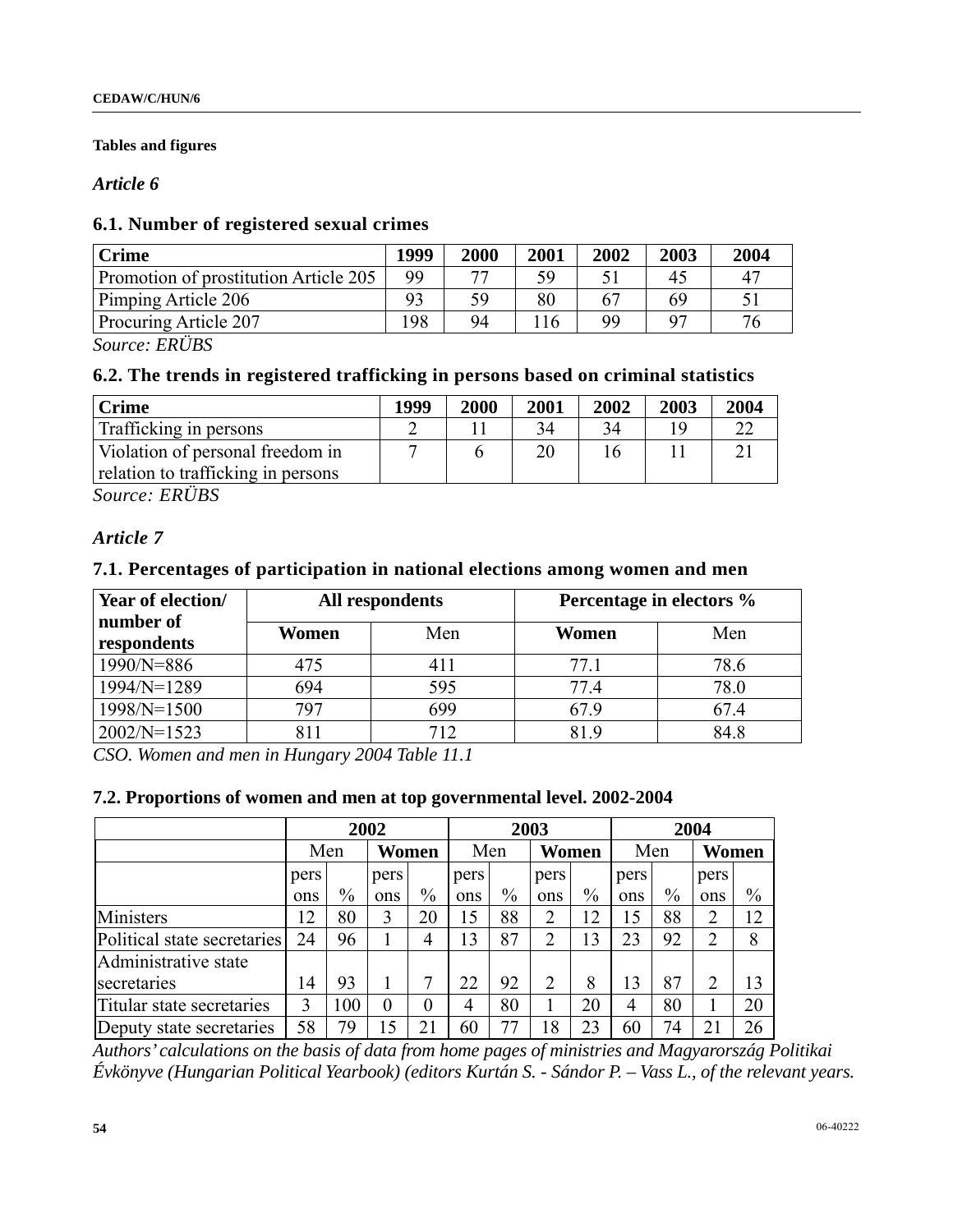|                                     |         | Men           | Women   |               |  |
|-------------------------------------|---------|---------------|---------|---------------|--|
|                                     | Persons | $\frac{0}{0}$ | Persons | $\frac{0}{0}$ |  |
| Municipal governmental candidates   | 56 906  | 72.5%         | 21 651  | 27.5%         |  |
| Candidates on Budapest/county lists | 5 6 4 8 | 1 267         | 81.6%   | 18.4%         |  |
| Candidates for mayors               | 6867    | 1 409         | 83%     | $17.0\%$      |  |

## **7.3. Gender profile of candidates in local governmental elections in 2002**

*Source: authors' calculations based on the homepage of the Central Data Processing and Registration Election Office of the Ministry of the Interior [www.election.hu](http://www.election.hu/).* 

## **7.4. Gender profile of elected local governmental representatives. 1998-2002**

|       | <b>Mayors</b> |      |      | Local governmental<br>representatives | <b>County assembly</b><br>members |      |  |
|-------|---------------|------|------|---------------------------------------|-----------------------------------|------|--|
|       | 1998          | 2002 | 1998 | 2002                                  | 1998                              | 2002 |  |
| Men   | 87.4          | 85.2 | 77.4 | 74.5                                  | 91.                               | 88.3 |  |
| Women | 2.6           | 4.8  | 22.6 | 25.5                                  | 8.9                               |      |  |

*Source: Bocz, 1995, Bocz-Sághy, 2003, Zongor 2004.* 

## **7.5. Percentages of women candidates of political parties**

| <b>Party</b> | 1990     | 1994    | 1998       | 2002 |
|--------------|----------|---------|------------|------|
| <b>MSZP</b>  | 0.0      | 10.8    |            | 23.4 |
| <b>SZDSZ</b> | .9       | 2.0     | 14.1       | 18.7 |
| Fidesz-MDF+  | 12.3/5.9 | 7.9/8.5 | 1/6.1<br>Q | ບ.∪  |

*+ Fidesz and MDF formed an election coalition in 2002.* 

*Source: Sebestény, 1999 in: Ilonszki – Montgomer,. 2002: 15 and authors' calculation.* 

### **7.6. Number and positions of women candidates on lists and the number of mandates that won in 2002**

| <b>Party</b> | <b>Total number of</b><br>women on lists | Number of<br>positions on lists<br>considered to<br>stand a good<br>chance of election | Number of<br>actually won<br>mandates on lists |
|--------------|------------------------------------------|----------------------------------------------------------------------------------------|------------------------------------------------|
| <b>MSZP</b>  | 101                                      | 12                                                                                     |                                                |
| SZDSZ        | 84                                       | 20                                                                                     |                                                |
| Fidesz-MDF   | 39                                       |                                                                                        |                                                |

*Source: authors' calculations.*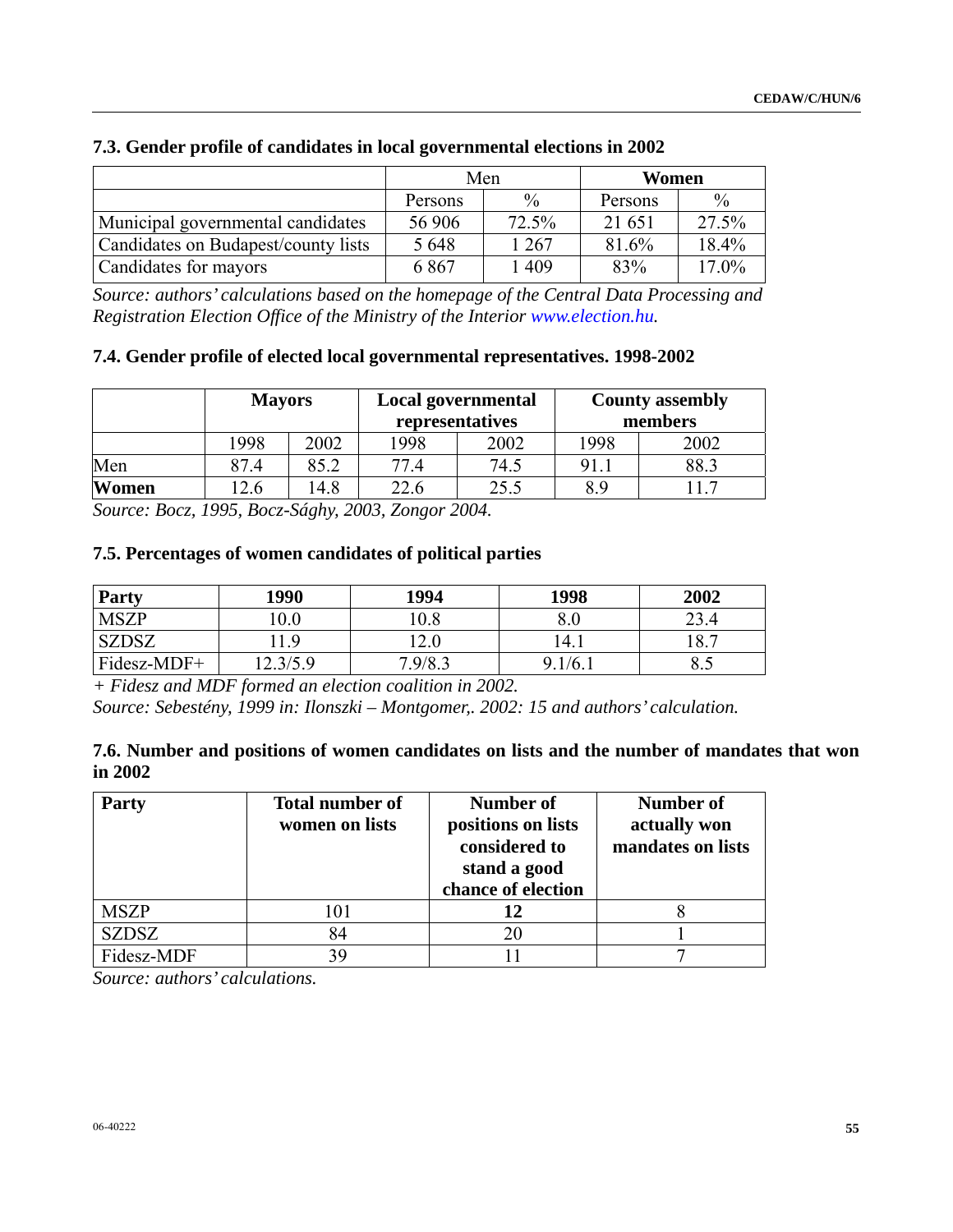## *Article 10*

## **10.1. Schooling attainment of women and men aged between 15 and 64 years. 2004**

|                      | Women | Men  |
|----------------------|-------|------|
| $<$ 8 grades primary | 4.4   | 3.6  |
| 8 grades primary     | 35.4  | 30.1 |
| skilled worker       | 14.8  | 31.0 |
| Secondary            | 33.0  | 23.8 |
| Tertiary             | 12.4  | 114  |

Source: Women and men in Hungary, 2004, ICSSZEM.

## **10. 2. Proportions of women in primary and secondary schools. 2005/6**

|                             | 2005/6 |
|-----------------------------|--------|
| Pre-school                  | 48%    |
| Primary school              | 48%    |
| Vocational school           | 38%    |
| Grammar school              | 58%    |
| Vocational secondary school | 50%    |

Source: Yearbook of the Ministry of Education, 2005.

## **10.3. Gender profile of teachers and managers in various school types**

| <b>Full time education and adult</b><br>education |             |                       |              |                       |             |                             |  |  |
|---------------------------------------------------|-------------|-----------------------|--------------|-----------------------|-------------|-----------------------------|--|--|
|                                                   |             |                       |              |                       |             | <b>Secondary vocational</b> |  |  |
|                                                   |             | <b>Primary school</b> |              | <b>Grammar school</b> |             | school                      |  |  |
|                                                   | Headmaster  | Deputy                |              |                       |             | Deputy                      |  |  |
|                                                   |             | headmaster/           |              | Deputy                | Headmaster  | headmaster/                 |  |  |
|                                                   | headmistres | headmistres           | Headmaster/  | headmaster/           | /headmistre | headmistres                 |  |  |
|                                                   | S           | S                     | headmistress | headmistress          | SS          | S.                          |  |  |
| <b>Total</b>                                      | 3069        | 3981                  | 462          | 787                   | 532         | 985                         |  |  |
| of which women                                    | 1890        | 3420                  | 176          | 496                   | 200         | 565                         |  |  |
| Percentage of                                     |             |                       |              |                       |             |                             |  |  |
| women                                             | 61.6        | 85.9                  | 38.1         | 63                    | 37.6        | 57.4                        |  |  |
| <b>Percentage of</b>                              |             |                       |              |                       |             |                             |  |  |
| women among                                       |             |                       |              |                       |             |                             |  |  |
| teachers                                          | 87.0        | 87.0                  | 71.3         | 71.3                  | 64.3        | 64.3                        |  |  |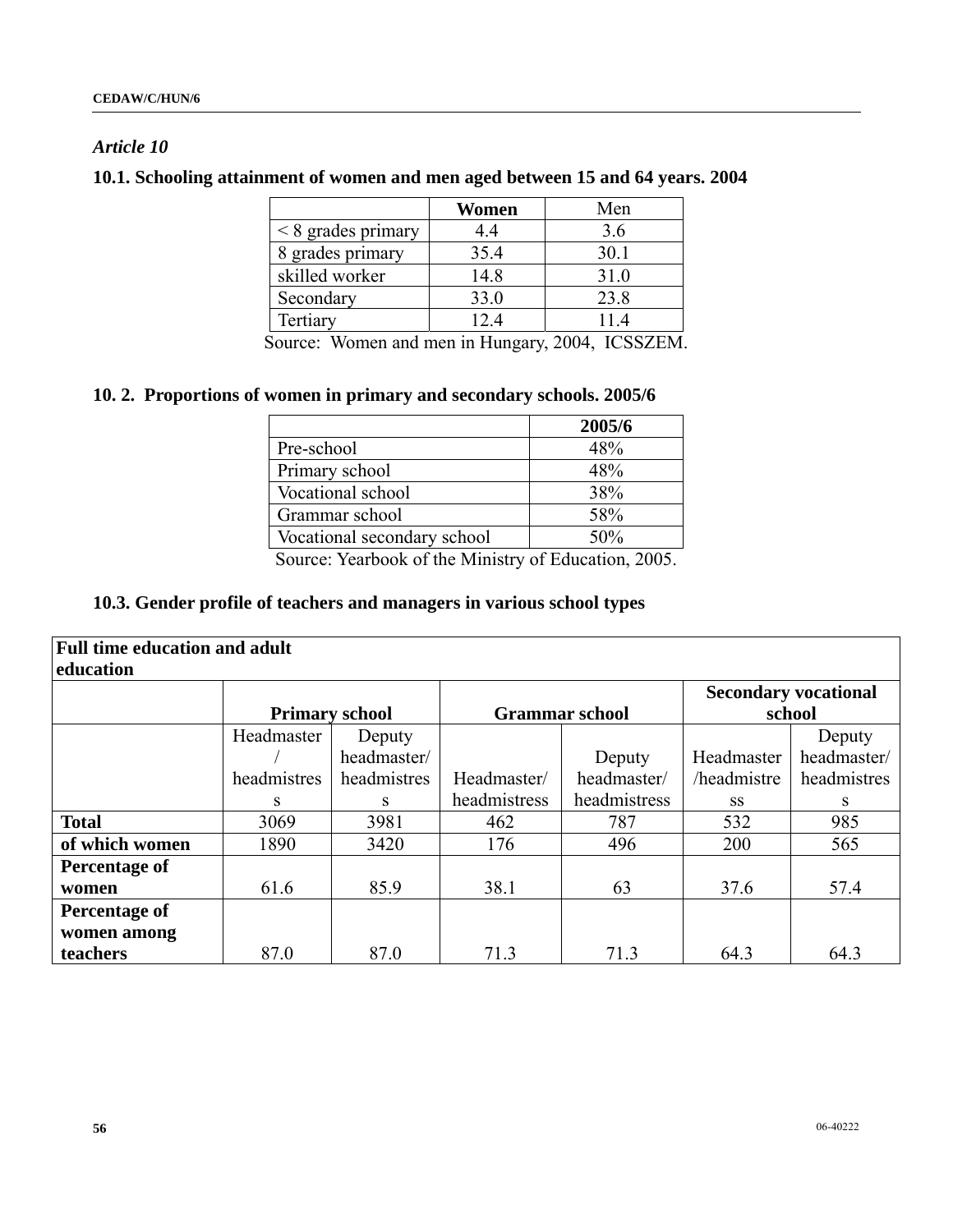



## *Article 11*

## **11.1. Employment of the 15-64 year population \***

## **1992-2005**

| Year           |        | Number of employees (1000 people) |          | <b>Employment rate.</b> % |       |          |  |
|----------------|--------|-----------------------------------|----------|---------------------------|-------|----------|--|
|                | Men    | Women                             | Together | Men                       | Women | Together |  |
| $1990^{\rm a}$ | 2745.1 | 2338.9                            | 5084.0   | 82.9                      | 67.3  | 74.9     |  |
| $1992^{b)}$    | 2127.6 | 1838.3                            | 3965.9   | 64.0                      | 52.3  | 58.0     |  |
| 1993           | 1994.4 | 1730.8                            | 3725.2   | 60.0                      | 49.3  | 54.5     |  |
| 1994           | 1974.0 | 1679.3                            | 3653.3   | 59.6                      | 47.8  | 53.5     |  |
| 1995           | 1974.7 | 1615.5                            | 3590.2   | 56.5                      | 45.9  | 52.5     |  |
| 1996           | 1978.4 | 1601.1                            | 3579.5   | 59.6                      | 45.5  | 52.4     |  |
| 1997           | 1997.2 | 1594.2                            | 3591.4   | 59.9                      | 45.4  | 52.5     |  |
| 1998           | 2010.4 | 1665.8                            | 3676.2   | 60.3                      | 47.3  | 53.6     |  |
| 1999           | 2063.3 | 1717.0                            | 3786.3   | 62.2                      | 48.9  | 55.4     |  |
| 2000           | 2091.6 | 1740.4                            | 3832.0   | 62.7                      | 49.6  | 56.0     |  |
| 2001           | 2102.4 | 1747.4                            | 3849.8   | 62.9                      | 49.8  | 56.2     |  |
| 2002           | 2100.3 | 1750.0                            | 3850.3   | 62.9                      | 49.8  | 56.2     |  |
| 2003           | 2112.7 | 1784.5                            | 3897.2   | 63.4                      | 50.9  | 57.0     |  |
| 2004           | 2102.0 | 1772.7                            | 3874.7   | 63.1                      | 50.7  | 56.8     |  |
| 2005           | 2101.2 | 1777.4                            | 3878.6   | 63.1                      | 51.0  | 56.9     |  |

*\* Up to 1997, data with old weighting factors, from 1998, data with new weighting factors.*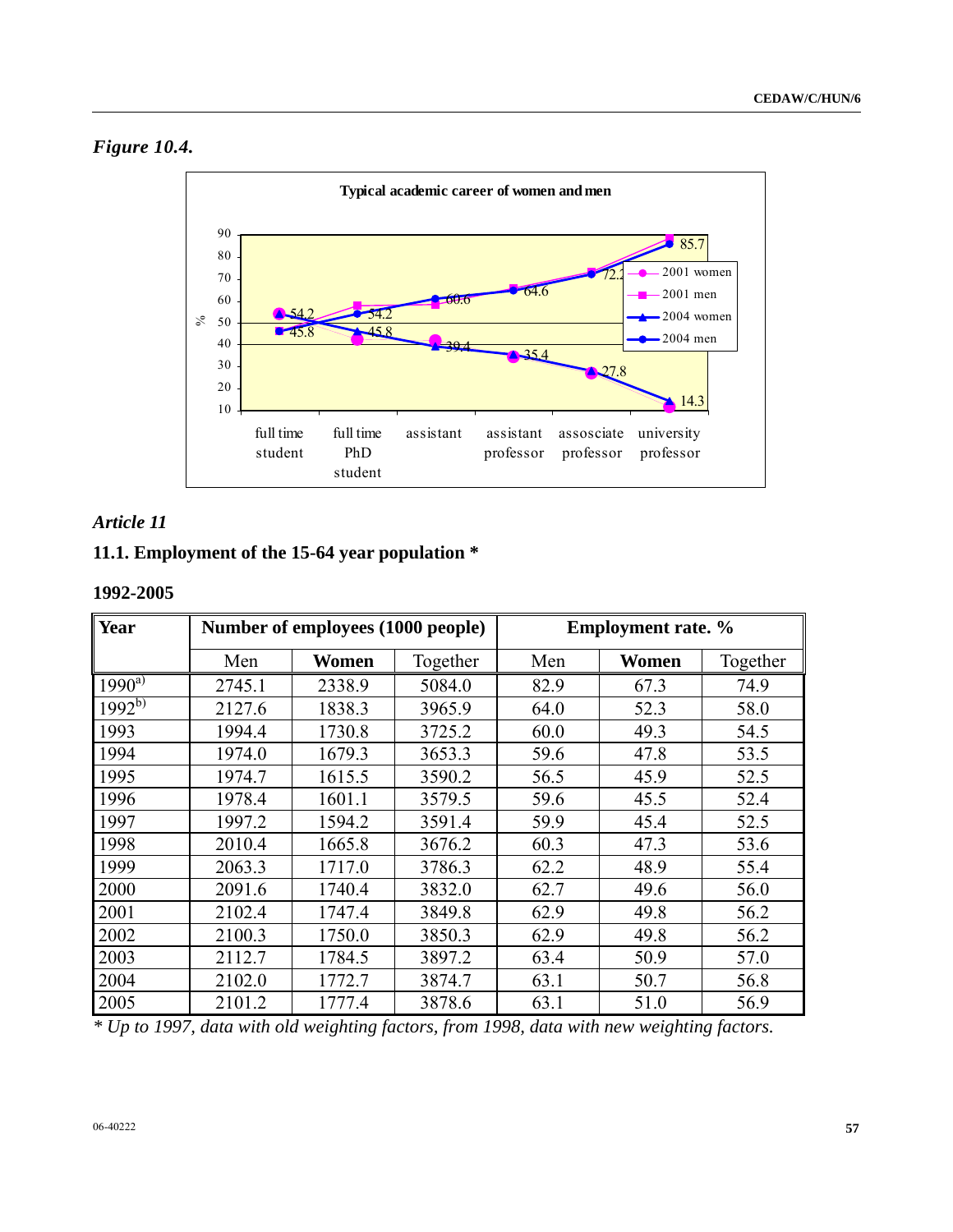- *a) The 1990 data are results of calculations based on the 1990 census of the CSO as of 1 January 1990.*
- *b) The first labour survey was carried out in 1992. The 1992-1995 data come from the time series of the CSO labour survey.*

*Source: Labour survey time series, 1992-200, CSO, Budapest 2004.* 

 *Labour survey 2003, CSO, Budapest 2004/a.* 

 *2004-2005 year data: tables of CSO labour survey* 

## **11.2. Trends in employment rates by age group and gender**

### **2000-2004**

| Age       |      | <b>Hungary</b> |       |      |                    | <b>EU25</b> |      |       |       |      |       |       |  |
|-----------|------|----------------|-------|------|--------------------|-------------|------|-------|-------|------|-------|-------|--|
| group     |      | 2000           |       |      | 2004               |             |      | 2000  |       |      | 2004  |       |  |
|           | Men  | Women          | Total | Men  | Women <sup>!</sup> | Total       | Men  | Women | Total | Men  | Women | Total |  |
| $15 - 24$ | 37.3 | 29.7           | 33.5  | 26.3 | 20.8               | 23.6        | 41.4 | 34.7  | 38.1  | 39.8 | 33.8  | 36.8  |  |
| 25-54     | 79.2 | 66.9           | 73.0  | 80.5 | 67.0               | 73.6        | 86.0 | 66.1  | 76.0  | 85.2 | 68.5  | 76.8  |  |
| 55-64     | 33.2 | 13.3           | 22.2  | 38.4 | 25.0               | 31          | 47.7 | 26.9  | 36.6  | 50.7 | 31.7  | 41.0  |  |
| $15-64$   | 62.7 | 49.6           | 56.0  | 63.1 | 50.7               | 56.8        | 71.2 | 53.6  | 62.4  | 70.9 | 55.7  | 63.3  |  |

*Source: Employment in Europe 2005, Brussels, p. 260, 261, 276.* 

## **11.3. Percentages of part time employees by gender**

### **2000-2004**

| Year | <b>Hungary</b> |            |          | <b>EU25</b> |       |            |  |
|------|----------------|------------|----------|-------------|-------|------------|--|
|      | Men            | Women      | Together | Men         | Women | Together   |  |
| 2000 | ∠.∪            | ເາ<br>⊿. ب | ر. ر     | 0. I        | 29.5  | 16.2       |  |
| 2004 | ົ<br>J.L       | 0.3        | 4.1      | 7.0         | 21    | $\sqrt{2}$ |  |

*Source: Employment in Europe 2005, Brussels, p. 260, 261, 276.* 

## **11.4. Trends in unemployment \* 1992-2005**

| Year | Number of unemployed people (1000 |          |                 | Unemployment rate. % |       |                 |  |
|------|-----------------------------------|----------|-----------------|----------------------|-------|-----------------|--|
|      |                                   | persons) |                 |                      |       |                 |  |
|      | Men                               | Women    | <b>Together</b> | Men                  | Women | <b>Together</b> |  |
| 1992 | 265.9                             | 178.3    | 444.2           | 10.8                 | 8.8   | 9.9             |  |
| 1993 | 316.0                             | 202.9    | 518.9           | 13.3                 | 10.3  | 11.9            |  |
| 1994 | 274.8                             | 176.4    | 451.2           | 11.8                 | 9.3   | 10.7            |  |
| 1995 | 261.5                             | 155.0    | 416.5           | 11.4                 | 8.7   | 10.2            |  |
| 1996 | 243.7                             | 156.4    | 400.1           | 10.7                 | 8.8   | 9.9             |  |
| 1997 | 214.1                             | 134.7    | 348.8           | 9.5                  | 7.7   | 8.7             |  |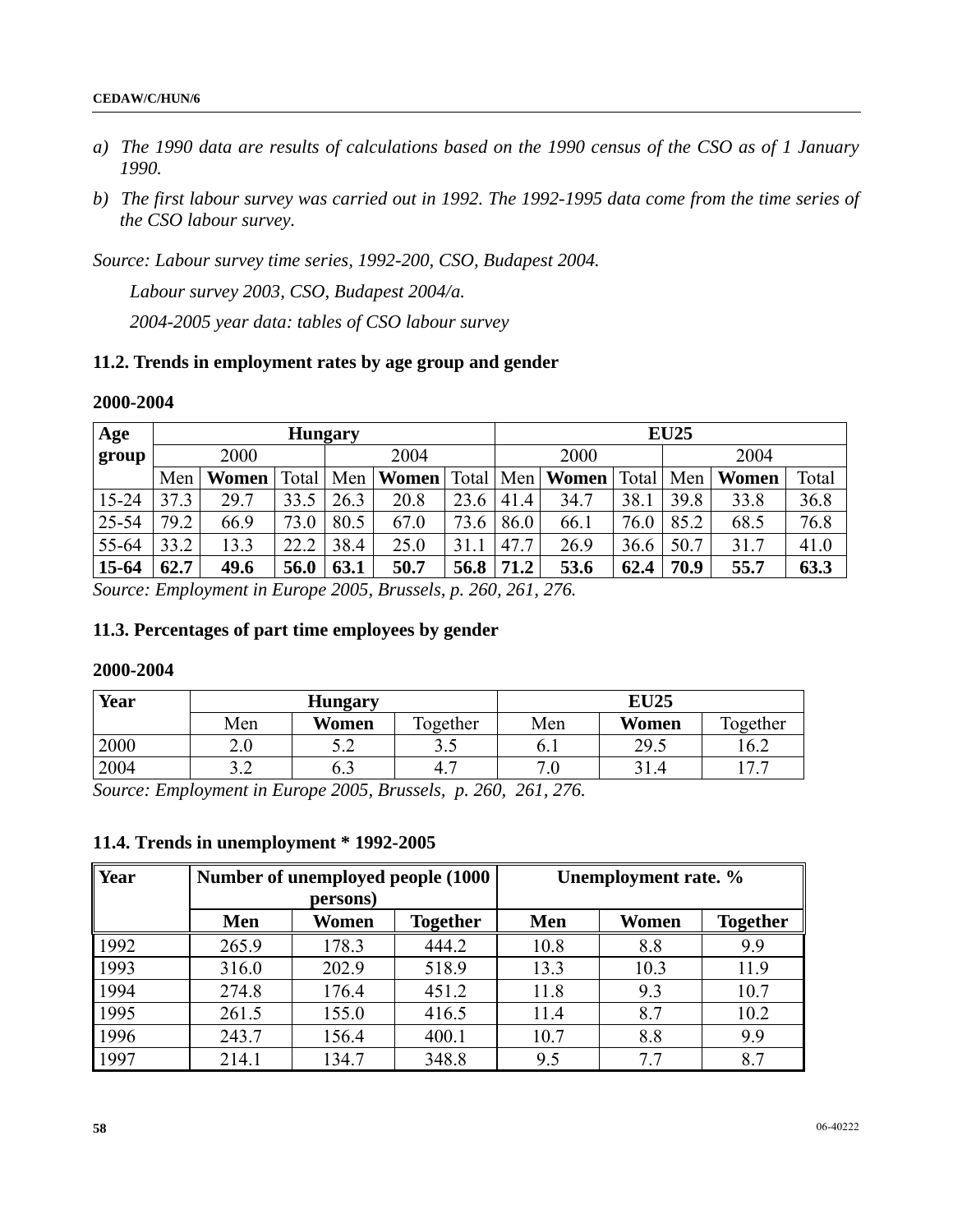| 1998 | 188.7 | 125.3 | 314.0 | 8.5 | 6.9 | 7.8 |
|------|-------|-------|-------|-----|-----|-----|
| 1999 | 170.0 | 115.3 | 285.3 | 7.5 | 6.3 | 7.0 |
| 2000 | 158.9 | 104.8 | 263.7 | 7.0 | 5.6 | 6.4 |
| 2001 | 142.4 | 91.7  | 234.1 | 6.3 | 5.0 | 5.7 |
| 2002 | 138.0 | 100.8 | 238.8 | 6.1 | 5.4 | 5.8 |
| 2003 | 138.5 | 106.0 | 244.5 | 6.1 | 5.6 | 5.9 |
| 2004 | 136.8 | 116.1 | 252.9 | 6.1 | 6.1 | 6.1 |
| 2005 | 159.0 | 144.1 | 303.1 | 7.0 | 7.5 | 7.2 |

*Source: CSO labour survey time series.* 

*\*In line with the ILO recommendation the CSO labour survey considers those people as unemployed who, during the week under review, did not work for income for at least one hour, or who had no jobs from which they were temporarily absent, and who were actively seeking for work and could have started working within 30 days.* 

## **11.5. Sectoral distribution of employees by gender**

| <b>Sector</b> |       | 2000  | 2005  |       |      | Proportion of women in<br>the various groups |  |  |
|---------------|-------|-------|-------|-------|------|----------------------------------------------|--|--|
|               |       |       |       |       |      |                                              |  |  |
|               | Men   | Women | Men   | Women | 2000 | 2005                                         |  |  |
| Agriculture   | 9.1   | 3.6   | 6.9   | 2.7   | 24.8 | 25.1                                         |  |  |
| Industry      | 41.1  | 25.1  | 41.8  | 21.2  | 33.7 | 30.0                                         |  |  |
| Services      | 49.8  | 71.3  | 51.3  | 76.1  | 54.9 | 55.6                                         |  |  |
| <b>Total</b>  | 100.0 | 100.0 | 100.0 | 100.0 | 45.4 | 45.8                                         |  |  |

*Source: Labour survey time series.* 

| 11.6. Change of distribution of women and men employed in service provision, by branch, 2000- |  |
|-----------------------------------------------------------------------------------------------|--|
| 2005                                                                                          |  |

| <b>Branch</b>            |      | Distribution of<br>women |      | <b>Distribution of</b><br>men |      | <b>Proportion of</b><br>women<br>within<br>the<br>branch |
|--------------------------|------|--------------------------|------|-------------------------------|------|----------------------------------------------------------|
|                          | 2000 | 2005                     | 2000 | 2005                          | 2000 | 2005                                                     |
| Trade. repairs           | 22.5 | 23.5                     | 25.1 | 24.6                          | 51.6 | 54.4                                                     |
| Accommodation            | 5.7  | 6.1                      | 6.0  | 6.5                           | 53.0 | 54.1                                                     |
| Transport. warehousing   | 6.9  | 5.4                      | 21.6 | 19.6                          | 27.7 | 25.5                                                     |
| Financial operations     | 4.5  | 3.9                      | 2.7  | 2.5                           | 66.7 | 66.9                                                     |
| Real estate transactions | 7.5  | 9.1                      | 10.5 | 14.1                          | 46.0 | 44.6                                                     |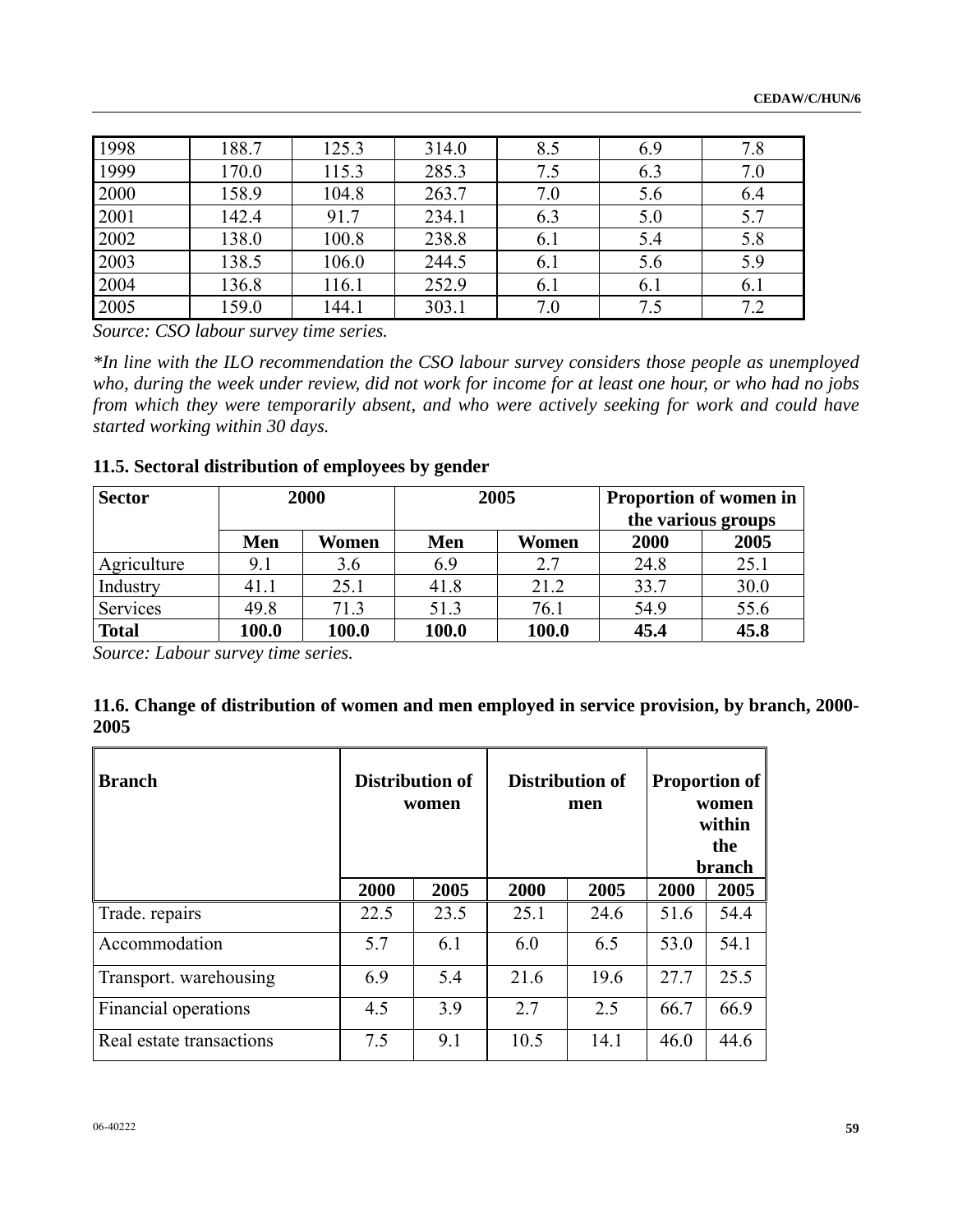| Public administration.<br>mandatory social security | 10.9  | 11.1  | 13.9  | 13.5  | 48.2 | 50.9 |
|-----------------------------------------------------|-------|-------|-------|-------|------|------|
| Education                                           | 20.2  | 18.5  | 6.8   | 6.7   | 78.0 | 77.5 |
| Health. social benefits                             | 14.8  | 15.0  | 5.7   | 5.4   | 75.5 | 77.8 |
| Other communal and personal<br>services             | 7.0   | 7.4   | 7.7   | 7.1   | 51.5 | 56.0 |
| Total services                                      | 100.0 | 100.0 | 100.0 | 100.0 | 54.4 | 55.6 |

*Source: CSO labour survey.* 

# **11.7. Employment segregation, 1994-2003**

| Categories of vocations<br>by ratios of women to<br>men |       | <b>Distribution of individual vocations</b> |       | <b>Employees.</b> those<br>working under<br>contracts |       |              |
|---------------------------------------------------------|-------|---------------------------------------------|-------|-------------------------------------------------------|-------|--------------|
|                                                         | 1994  | 1999                                        | 2001  | 2003                                                  | Men   | Women        |
|                                                         |       |                                             |       |                                                       |       | distribution |
| Fully segregated<br>$(90-100\%$ women)                  | 12    | 11                                          | 10.5  | 10.8                                                  | 1.4   | 34.8         |
| Highly segregated<br>$(60-89%$ women)                   | 19    | 19                                          | 19.8  | 19.6                                                  | 11.5  | 38.7         |
| <b>Balanced</b><br>$(40-59%$ women)                     | 16    | 16                                          | 15.3  | 16.4                                                  | 12.6  | 14.7         |
| Highly segregated<br>$(60-89\%$ men)                    | 26    | 27                                          | 27.4  | 26.0                                                  | 30.5  | 10.6         |
| Fully segregated<br>$(90-100\%$ men)                    | 27    | 27                                          | 26.9  | 26.0                                                  | 43.9  | 1.1          |
| <b>Total</b>                                            | 100.0 | 100.0                                       | 100.0 | 100.0                                                 | 100.0 | 100.0        |
| Number of vocations                                     | 617   | 617                                         | 620   | 627                                                   |       |              |

*Source: Calculations using CSO labour survey data (Váradi Leventéné).*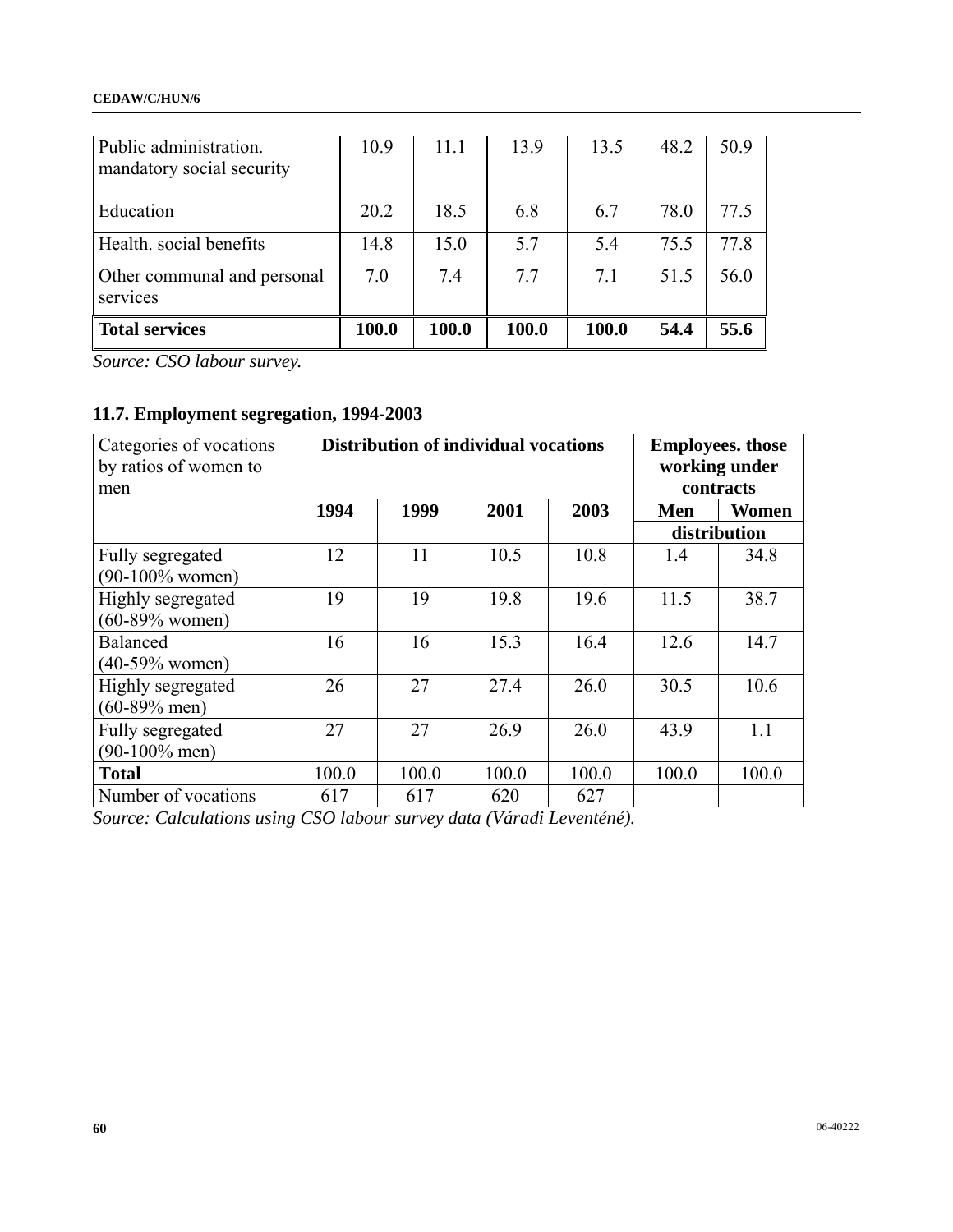## *Article 14*

## **14.1. Schooling attainment of women by municipality type**

|                 | <b>Completed at least</b><br>primary school from<br>among those aged at<br>least 15, $\%$ | <b>Holders of GCSE</b><br>from among those<br>aged at least 18, % | <b>Completed tertiary</b><br>education from<br>among those aged at<br>least $25, \%$ |
|-----------------|-------------------------------------------------------------------------------------------|-------------------------------------------------------------------|--------------------------------------------------------------------------------------|
| <b>Budapest</b> | 95                                                                                        | 65                                                                | 26                                                                                   |
| Other town      | 89                                                                                        | 48                                                                | Iб                                                                                   |
| Towns. total    | 92                                                                                        | 52                                                                |                                                                                      |
| Villages        | 85                                                                                        | 30                                                                |                                                                                      |

*Micro-census 2005.* 

## **14.2. Numbers of individuals in following categories per 100 employed women, by municipality type**

|          | <b>Number</b><br>unemployed women   women of active age |     | of Number of inactive Number of sustained<br>women |
|----------|---------------------------------------------------------|-----|----------------------------------------------------|
| towns    | 10                                                      | 100 | 70                                                 |
| Villages | 16                                                      | 136 | 99                                                 |
| Total    |                                                         | 110 | 78                                                 |

*Micro-census 2005.* 

## **14.3. Distribution of farmers by purpose of farming and gender**

| <b>Purpose of farming</b>           | Number of<br>farmers (1000<br>persons) | <b>Distribution</b><br>$\frac{0}{0}$ | <b>Male farmers</b><br>$\frac{0}{0}$ | <b>Female</b><br>farmers % |
|-------------------------------------|----------------------------------------|--------------------------------------|--------------------------------------|----------------------------|
| Producing for own<br>consumption    | 576                                    | 60.3                                 | 73                                   | 27                         |
| Own consumption.<br>selling surplus | 301                                    | 31.5                                 | 80                                   | 20                         |
| Producing for market                | 76                                     | 8                                    | 80                                   | 20                         |
| Service provider                    | 2.2                                    | 0.2                                  | 89                                   | 11                         |
| Total                               | 955                                    | 100                                  | 74                                   | 26                         |

*Source: Kovács – Bóday 20056.*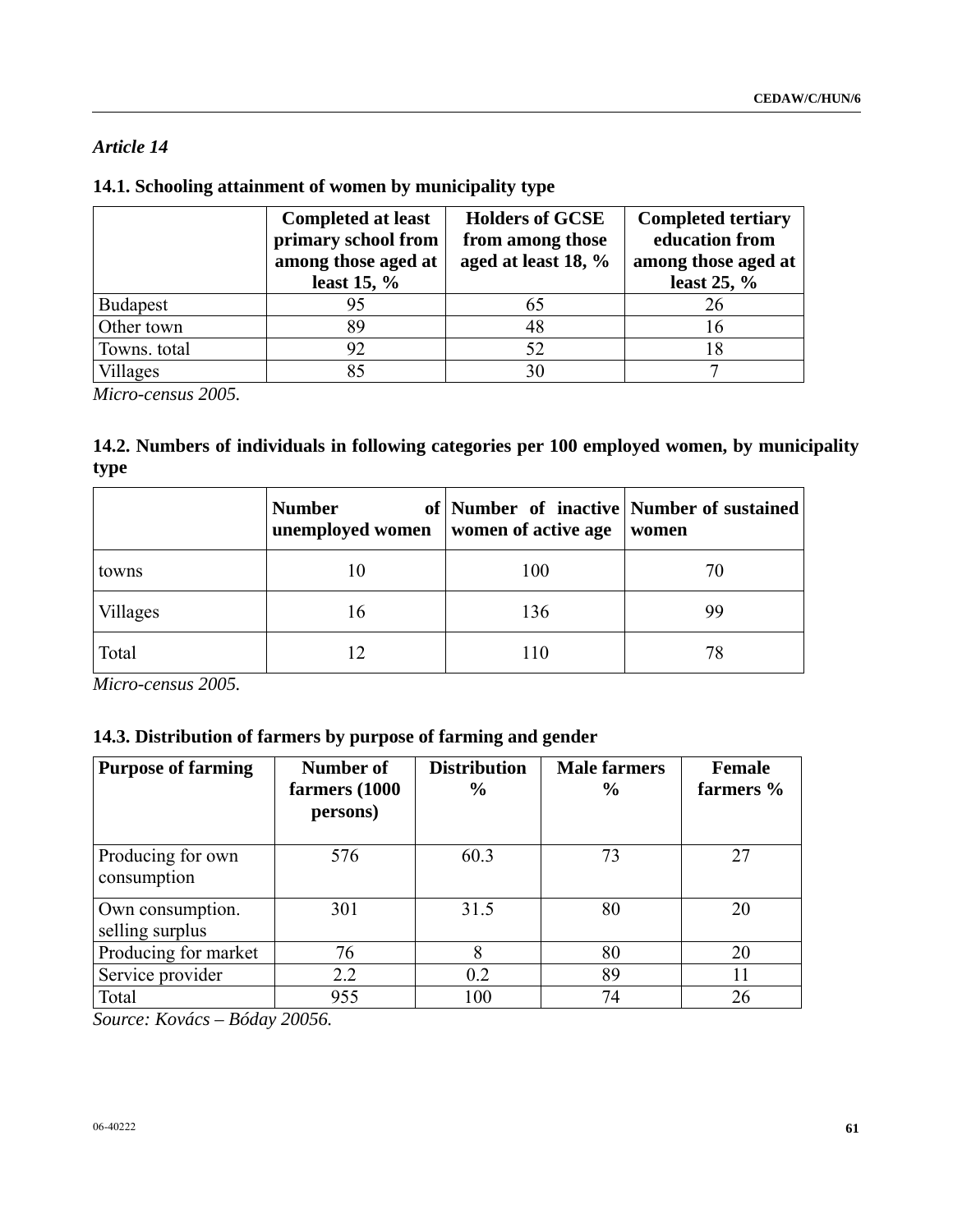## *Article 16*

## **16.1. Number of weddings per 1000 unmarried women at least 15 years of age**

| 1970            | 1980 | 1990 | 2000 | 2004 |
|-----------------|------|------|------|------|
| 107             | 106. | 74   | ററ   | -    |
| $\cdot$ $\cdot$ |      | τ.υ  | 20.2 | .    |

*Demographic yearbook 2004.* 

## **16.2. Main ratios of live births 1960-2004**

| Year | Number of live<br>births | Total fertility ratio | Live births per<br>1,000 15-49 year<br>old women |
|------|--------------------------|-----------------------|--------------------------------------------------|
| 1960 | 146 461                  | 2.02                  | 58.9                                             |
| 1970 | 151819                   | 1.97                  | 56.6                                             |
| 1980 | 148 673                  | 1.92                  | 57.6                                             |
| 1990 | 125 679                  | 1.84                  | 49.4                                             |
| 2000 | 97 597                   | 1.33                  | 38.1                                             |
| 2004 | 95 137                   | 1.28                  | 38.4                                             |

*Demographic yearbook 2004.* 

## **Figure 16.1: Victims of family violence**